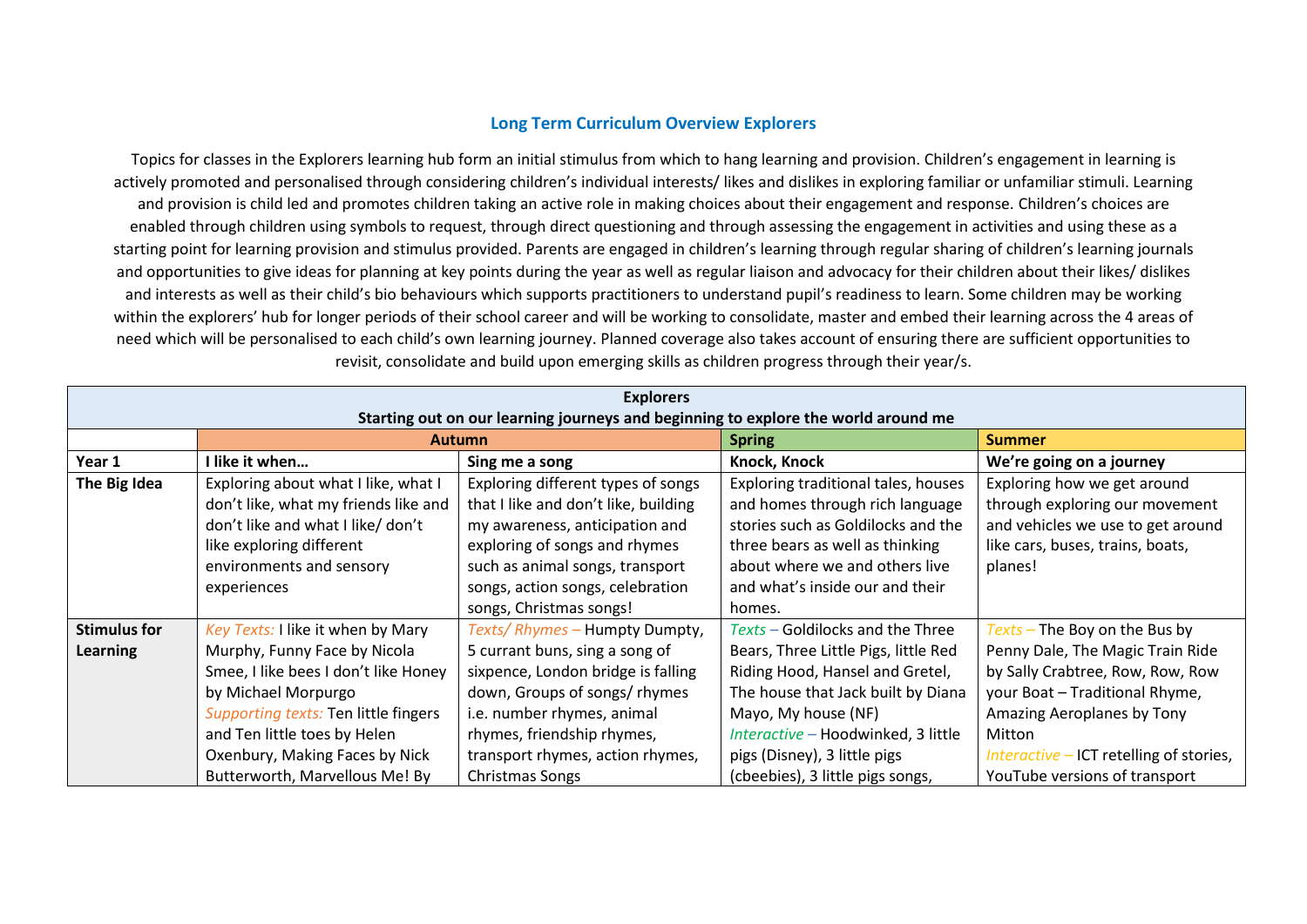|                      | Lisa Bullard, Heads, Shoulders,     | Interactive - ICT versions of songs/ | Goldilocks song, Bob the Builder,  | songs, videos of transport in action |  |
|----------------------|-------------------------------------|--------------------------------------|------------------------------------|--------------------------------------|--|
|                      | knees and toes by Annie Kubler,     | rhymes, DVDS with popular            | Handy Manny.                       | such as trains, boats and buses.     |  |
|                      | Interactive - Action songs and      | children's songs and rhymes.         | Role Play $-3$ bears house,        | Role Play - train station, bus       |  |
|                      | rhymes i.e. heads shoulders, knees  | Boogie Beebies, The Melody Show,     | Grandmas house, 3 pigs             | station, boat harbour, airport       |  |
|                      | and toes,                           | Rhyme Rocket, Tweenies,              | construction site, Candy house,    | Experience - Visits to and trips on  |  |
|                      | Role Play - Hospital, baby clinic,  | Zingzillas.                          | World houses such as igloos/       | different forms of transport such as |  |
|                      | opticians, doctor's surgery, home   | Role Play - Nursery Rhyme land       | tents/ wigwams/ treehouse, mud     | a bus, a train, the boat station,    |  |
|                      | corner.                             | (i.e. add different objects and      | huts.                              | Shoreham airport                     |  |
|                      | Experience - transition into school | props for different rhymes)          | Experience - Ferring country       |                                      |  |
|                      | experiences, exploring new school/  | Themed to certain nursery rhymes,    | centre to observe the pigs, buying |                                      |  |
|                      | class environment, visits to local  | Music Shop with instruments etc.     | and making porridge for            |                                      |  |
|                      | community play areas to explore     | Santa's Grotto., role play areas     | goldilocks, visits to hardware and |                                      |  |
|                      | what I like/dislike. Exploring my   | that mimic the group of rhymes/      | construction stores for materials, |                                      |  |
|                      | favourite toys from home/ school,   | songs exploring i.e. farm shop in    | a Grandmas Tea party, creating     |                                      |  |
|                      | range of immersive sensory          | animal rhymes, transport themed      | candy cottages.                    |                                      |  |
|                      | experiences.                        | in transport songs                   |                                    |                                      |  |
|                      |                                     | Experience - visiting music players, |                                    |                                      |  |
|                      |                                     | Christmas party, visits from Peter   |                                    |                                      |  |
|                      |                                     | the Music Man!                       |                                    |                                      |  |
| <b>Cognition and</b> | <b>Exploration: Building my</b>     | <b>Exploration: Building my</b>      | <b>Exploration: Building my</b>    | <b>Exploration: Building my</b>      |  |
| Learning/Areas       | engagement through exploring        | engagement through exploring         | engagement through exploring       | engagement through exploring         |  |
| of Engagement        | toys/activities and sensory         | songs/rhymes and props/ sensory      | materials and media and sensory    | toys/ activities and sensory         |  |
|                      | experiences, my new                 | experiences related to               | experiences I like, as well as new | experiences, my new environments     |  |
|                      | environments and routines.          | songs/rhymes that I like, my new     | wider environments.                | and routines.                        |  |
|                      |                                     | environments and routines.           |                                    |                                      |  |
|                      | Realisation: developing my object   | Realisation: developing my object    | Realisation: developing my object  | Realisation: developing my object    |  |
|                      | permanence through exploring        | permanence through exploring         | permanence through exploring       | permanence through exploring         |  |
|                      | where my familiar toys are and      | where my familiar toys/ objects/     | where my familiar toys/ props      | where props/ objects and             |  |
|                      | searching them out if they go out   | props related to songs/rhymes are    | related to stories are (hiding in  | unfamiliar toys/ objects related to  |  |
|                      | of my immediate sight, interacting  | and searching them out if they go    | different materials and media      | key stories are and searching them   |  |
|                      | with toys in my own schema of       | out of my immediate sight.           | linked to key stories) and         | out if they go out of my immediate   |  |
|                      | exploration.                        | Interacting with new and familiar    | searching them out if they go out  | sight within different media and     |  |
|                      |                                     | toys/ props/ objects related to      | of my immediate sight. Interacting | within different environmental       |  |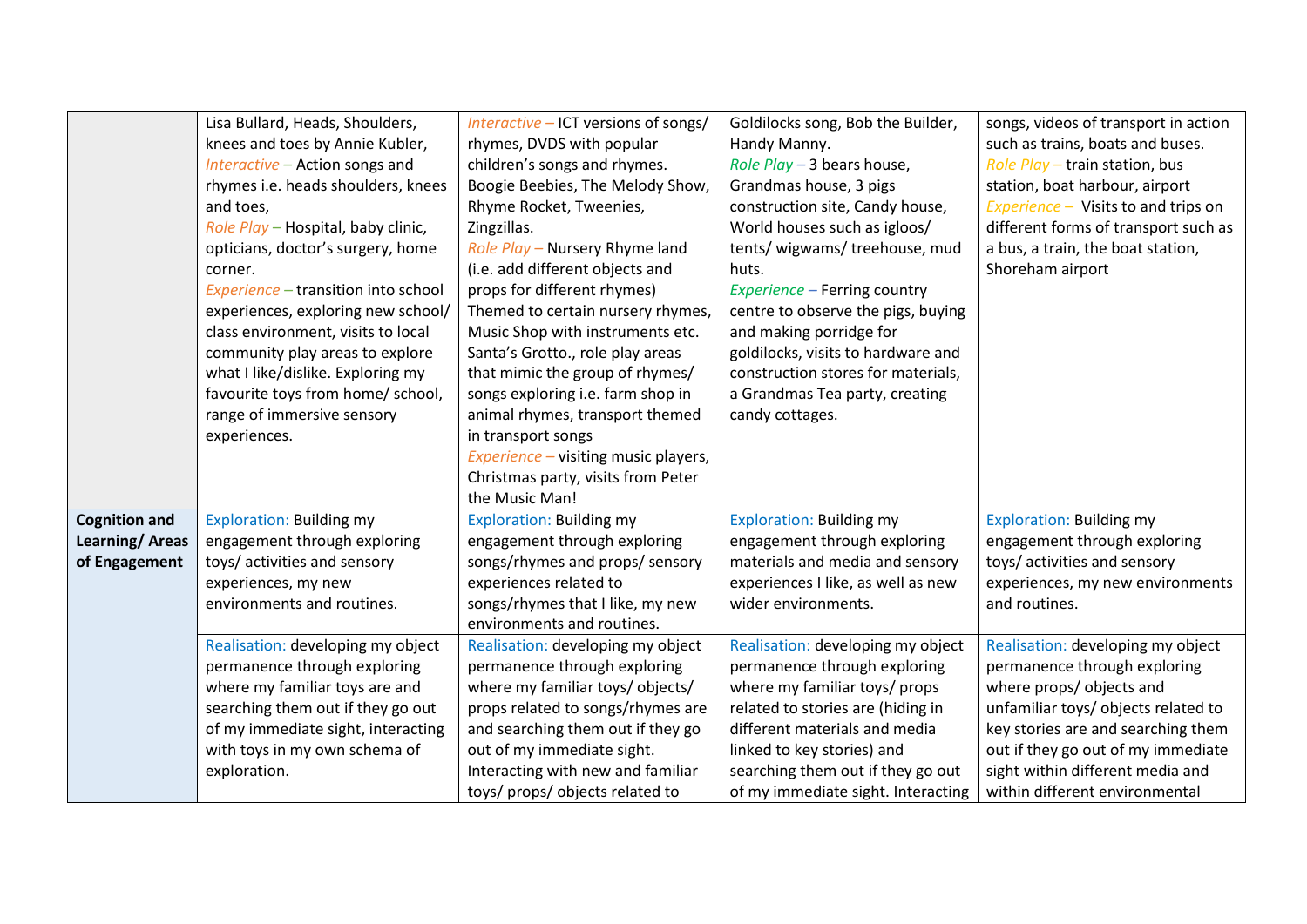|          |                                      | songs/ rhymes and exploring cause     | with different materials and cause   | contexts. Interacting and             |
|----------|--------------------------------------|---------------------------------------|--------------------------------------|---------------------------------------|
|          |                                      | and effect through switch activity    | and effect/ awe and wonder           | responding to different               |
|          |                                      | or non ECT based cause and effect     | experiences linked to key stories.   | environments and sensory              |
|          |                                      | activity.                             |                                      | experiences (linked to key stories)   |
|          |                                      |                                       |                                      | with different materials and cause    |
|          |                                      |                                       |                                      | and effect/ awe and wonder            |
|          |                                      |                                       |                                      | experiences.                          |
|          | Anticipation: Exploring and          | <b>Anticipation: Developing my</b>    | Anticipation: Further developing     | <b>Anticipation: Developing</b>       |
|          | responding to my new routines,       | responses and awareness of my         | my understanding and awareness       | anticipation through new and less     |
|          | beginning to anticipate familiar     | new routines, beginning to            | of my routines, beginning to         | familiar stories and experiences      |
|          | parts of routines that I like.       | anticipate familiar parts of routines | anticipate and respond to familiar   | using what is already familiar to     |
|          |                                      | that I like as well as anticipating   | parts of routines that I like,       | anticipate the next part in routines  |
|          |                                      | parts of songs/rhymes that I like.    | anticipating favoured parts within   | and activities from already           |
|          |                                      |                                       | key text stories through cued        | established cues i.e. previously      |
|          |                                      |                                       | language and props (i.e. repeated    | learnt OOR and songs of reference,    |
|          |                                      |                                       | refrains)                            | on body cues.                         |
|          | Persistence: Exploring new and       | Persistence: Exploring new and        | Persistence: Exploring new and       | Persistence: Exploring new and        |
|          | unfamiliar toys and experiences      | unfamiliar toys and experiences       | unfamiliar materials/                | unfamiliar environments/ props/       |
|          | that I like/ dislike and exploring   | linked to songs and rhymes that I     | toys/environments and                | objects/ materials and experiences    |
|          | how to communicate my                | like/ dislike and exploring how to    | experiences that I like/ dislike and | that I like/ dislike and exploring    |
|          | preference, get more of a favoured   | communicate my preference, get        | exploring how to communicate         | how to communicate my                 |
|          | activity through my persistence      | more of a favoured activity.          | my preference, get more of a         | preference and get more of a          |
|          |                                      |                                       | favoured activity through            | favoured activity through             |
|          |                                      |                                       | persistence                          | persistence.                          |
|          | Initiation: Initiating communication | Initiation: Initiating communication  | Initiation: Initiating               | Initiation: Initiating communication  |
|          | for more of toys and experiences I   | for more of toys and experiences,     | communication for more of toys       | for more of toys and experiences,     |
|          | like and demonstrating through my    | songs and rhymes I like and           | and experiences, materials and       | materials and parts of stories I like |
|          | emerging communication what I        | demonstrating through my              | parts of stories I like and          | and demonstrating through my          |
|          | don't like.                          | emerging communication what I         | demonstrating through my             | emerging communication what I         |
|          |                                      | don't like.                           | emerging communication what I        | don't like.                           |
|          |                                      |                                       | don't like.                          |                                       |
| Literacy | Hear, respond and listen to stories  | Hear, respond and listen to           | Hear, respond and listen to stories  | Label objects, characters and         |
|          | about themselves, communicate        | songs/rhymes, joining in with parts   | with repetitive refrains and key     | features of stories using words,      |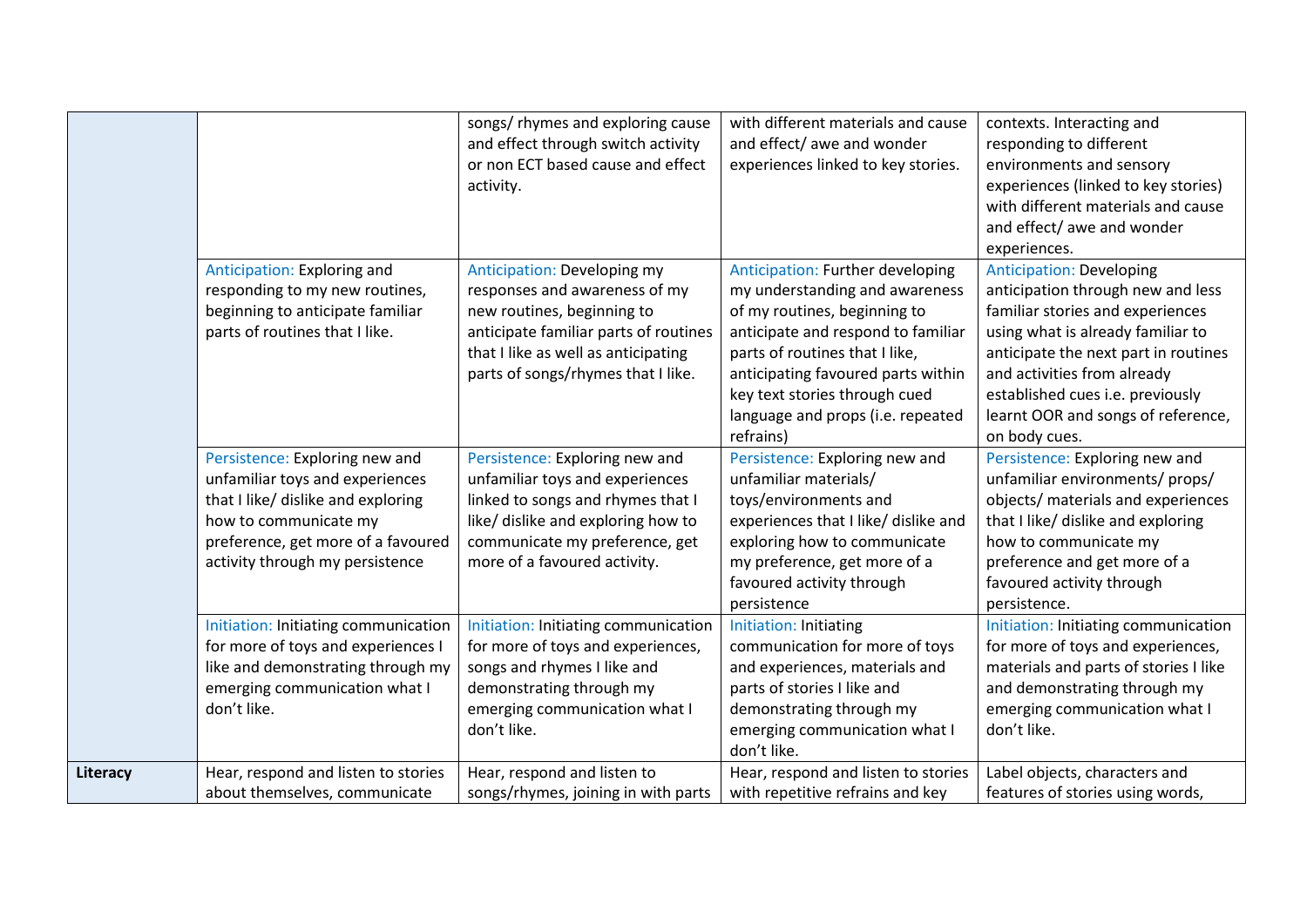|              | about what is special to them        | of songs/ rhymes I become familiar  | story language. Explore joining in  | phrases and symbols. Begin to        |
|--------------|--------------------------------------|-------------------------------------|-------------------------------------|--------------------------------------|
|              | through exploring texts and          | with using my own forms of          | with story language and consider    | communicate about features of        |
|              | props/objects related to texts.      | communication. Anticipating and     | character, setting and plot of      | stories and suggest what might       |
|              | Linked to "I like bees, I don't like | indicating the next part and        | familiar texts. Exploring making    | happen next, what might happen at    |
|              | honey", children can explore and     | completing phrases from songs/      | marks through different types of    | the end, what alternatively might    |
|              | respond to personalized stories      | rhymes that are missing. Exploring  | writing styles (letters,            | happen. Use mark making/writing      |
|              | about what they like and dislike.    | props and objects from songs/       | instructions, recipes and stories)  | to recount experience - children to  |
|              | Explore and show awareness of        | rhymes and matching these to the    | (Letters could be letters to the 3  | use mark making and writing to be    |
|              | different objects, pictures and      | same or key words. Explore other    | bears from Goldilocks, to the       | able to represent different          |
|              | symbols that represent favoured      | types of rhyming and rhyming        | three little pigs from their mum or | transport items, making vehicle      |
|              | objects, environmental print that    | activities through emerging phonic  | from the wolf to the pigs, recipes  | tracks and following vehicle tracks, |
|              | represents favoured objects.         | activities. Respond to and          | and instructions of making          | role play writing with tickets,      |
|              | Responding to and recognising        | recognize objects, symbols and      | porridge or how to build a house,   | passes, and transport maps.          |
|              | photos of themselves and others      | words related to songs/ rhymes.     | recreating shared stories with      | Exploring creating their own going   |
|              | i.e. peers, friends, family, special | Begin to explore making marks in    | frames) Exploration of character    | on a journey story using story       |
|              | people. Explore and engage in a      | media using songs/ rhymes as        | and setting in stories-what are     | frames with choices either using     |
|              | range of sensory media to create     | prompts for engaging in making      | the characters like, what is the    | objects, symbols or mark making.     |
|              | marks finding out what I like/       | marks. Using my emergent mark       | story setting like, what            |                                      |
|              | dislike, using my emergent mark      | making to create some               | environments are they in? All       |                                      |
|              | making to create some                | representational marks and shapes   | explored through sensory, visual,   |                                      |
|              | representational marks that link to  | that link to key objects/ themes    | props or written means. Explore     |                                      |
|              | what I like/ dislike.                | from songs and rhymes I am          | using and responding to story       |                                      |
|              |                                      | exploring.                          | language and repeated refrains in   |                                      |
|              |                                      |                                     | a range of ways and contexts.       |                                      |
| <b>Maths</b> | Counting different body parts        | Exploring counting songs and        | Counting with numbers to 3 - 3      | Exploring language associated with   |
|              | through rhyming, naming and          | rhymes, anticipating the next part  | pigs, 3 bears making sets of 3 and  | time such as first, next, beginning, |
|              | matching games, finding groups of    | and number within the rhyme.        | relating to numerals.               | last and anticipate routines within  |
|              | 2 with favoured objects and props,   | Participating and responding to the | Experimenting with representing     | their day and "the next part" within |
|              | responding and interacting with      | rhymes adding one and taking one    | numbers through numerals and        | familiar activities/ stories such    |
|              | favourite and familiar number        | away as directed and finding out    | other symbols for front doors and   | which land comes next within         |
|              | rhymes with a special person.        | how many through counting           | to label different sets of objects. | magic train ride.                    |
|              | Exploring shape and space in their   | supported or independently.         | Using comparative language of       | Sorting transport items by range of  |
|              | new surroundings at school and       | Exploring language or more/ gone    | measure to label, sort and          | criteria and creating patterns using |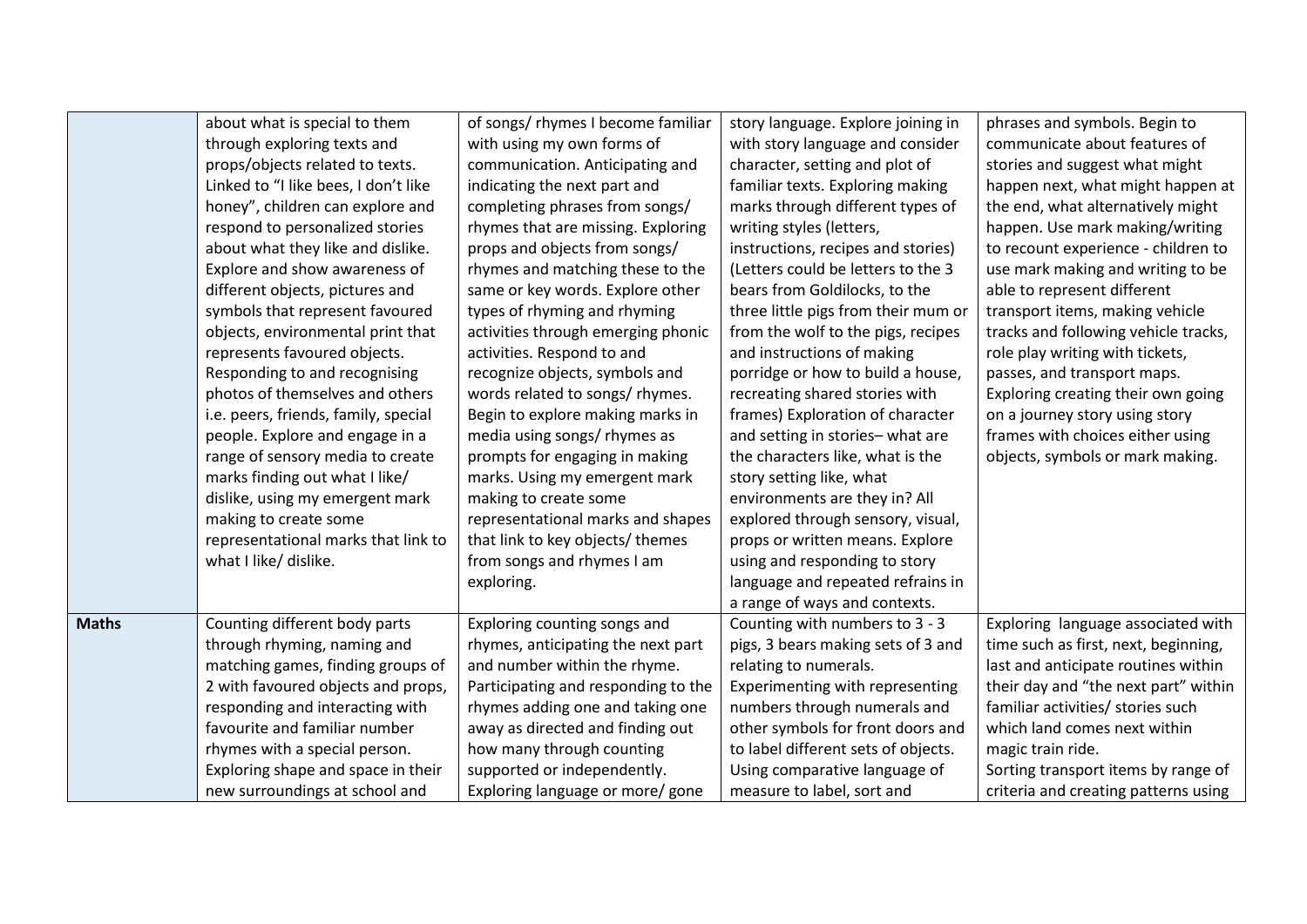|       | explore finding things that have     | through songs/ rhymes and games      | describe characters and objects   | transport items and props related      |
|-------|--------------------------------------|--------------------------------------|-----------------------------------|----------------------------------------|
|       | been hidden or gone out of sight     | where the song ends up with          | within stories. Explore comparing | to the stories. Exploring 'same' and   |
|       | reaching and responding for          | objects all gone and through         | familiar and unfamiliar objects   | 'different' with types of transport    |
|       | favoured items and exploring         | exploring activities where children  | responding to language of size,   | and transport that is similar i.e.     |
|       | positional language to find out      | can add more to a quantity i.e. in   | shape, mass and quantity.         | different types of buses/ trains.      |
|       | where they are hiding. Explore,      | building up a tower like tower       |                                   | Exploring exchanging objects           |
|       | participate and join in with         | bridge, adding more blackbirds to    |                                   | including money for objects i.e.       |
|       | number action rhymes and songs       | their pie, adding more people to     |                                   | tickets, items in 'shops' (real or     |
|       | linked to favoured toys and          | the bus. Exploring using shapes to   |                                   | pretend). Responding to how many       |
|       | objects.                             | make structures and arrangements     |                                   | and counting how many in relation      |
|       |                                      | such as building tower bridge,       |                                   | to how many people on the bus,         |
|       |                                      | humpty dumpty's wall, old            |                                   | how many carriages on the train,       |
|       |                                      | MacDonald's farm enclosure.          |                                   | how many people/portholes on/in        |
|       |                                      | Exploring creating shapes and        |                                   | the boat, and exploring counting       |
|       |                                      | labelling shapes in                  |                                   | one at a time.                         |
|       |                                      | representational pictures of songs   |                                   |                                        |
|       |                                      | and rhymes and using shapes          |                                   |                                        |
|       |                                      | within celebration event             |                                   |                                        |
|       |                                      | decorations such as wrapping         |                                   |                                        |
|       |                                      | paper, bunting, cake slices etc.     |                                   |                                        |
| World | Building relationships with new      | Small world play -centered round     | Materials and their properties: - | Engage in small world play that        |
|       | and key people and exploring/        | rhyme characters and props and       | children to explore different     | links to transport and explore the     |
|       | communicating about special          | celebrations, develop enquiry and    | building properties and how to    | ways things work such as               |
|       | people around me. Exploring body     | investigation through key            | use them. I.E bricks, wood,       | mechanical vehicle toys. Explore       |
|       | parts and our 5 senses and finding   | questions related to songs /         | sandpaper, fabric (dens), ice     | forces that enable vehicles to move    |
|       | out what sensory activities we like/ | rhymes - what the rhyme could        | (igloos). Thinking about people   | through investigation opportunities    |
|       | prefer and those we don't.           | be, what clues there are, create     | and communities around the        | that explore push, pull, float, and    |
|       | Exploring environments around        | questions, make predictions.         | world and where they live and     | sink. Explore people in the            |
|       | me, responding to and using some     | Explore investigations around        | what houses they live in. for     | community that keep me safe when       |
|       | language that describes my own       | rhyme characters/ situations i.e.    | example igloos, mud huts,         | I am travelling on different vehicles. |
|       | and differing environments and       | what could help humpty dumpty        | wigwams etc. What is the same/    |                                        |
|       | finding out what areas I like and    | not break when falling off the wall, | What is different? Use of         | Explore environments around me         |
|       | what areas I don't in my             | how to keep Incey Wincey spider      | technology to find out about      | thinking about how they are similar    |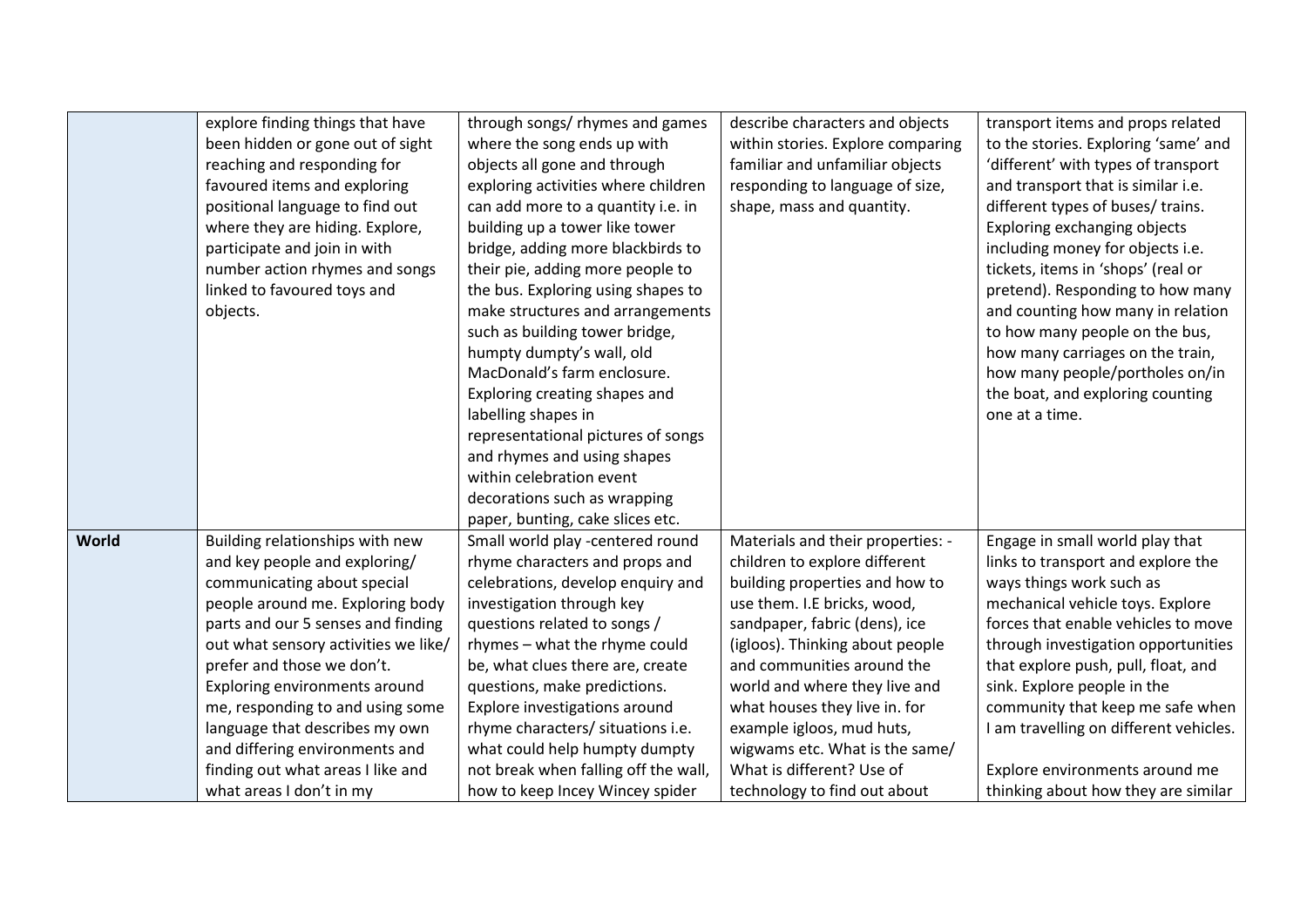|                             | immediate and wider environment<br>(i.e. in the classroom, in the school<br>environment, in the community)                                                                                                                                                                                                                                                                                                            | dry from rain, Can you build a<br>strong London bridge that doesn't<br>fall down. Exploring some<br>celebrations and songs/rhymes<br>and music linked to these (Guy<br>Fawkes, Halloween, Hanukah,<br>Rememberance day, Thanksgiving,<br>Diwali and Christmas)                                                                                                                                                              | different types of houses but also<br>to photograph different types of<br>houses and features of different<br>houses. Ask parents to support<br>with photos of their own houses<br>and features of their own homes.                                                                                                                                                                                                                                                                                                                                                                 | and different (i.e. in different<br>transport stations and<br>environments for them to travel<br>and where they travel to) Exploring<br>changes in the environment in the<br>weather, the seasons in the outside<br>area that they are exploring.                                                                                                                                                                                                                                                                                                                                                                                          |
|-----------------------------|-----------------------------------------------------------------------------------------------------------------------------------------------------------------------------------------------------------------------------------------------------------------------------------------------------------------------------------------------------------------------------------------------------------------------|-----------------------------------------------------------------------------------------------------------------------------------------------------------------------------------------------------------------------------------------------------------------------------------------------------------------------------------------------------------------------------------------------------------------------------|-------------------------------------------------------------------------------------------------------------------------------------------------------------------------------------------------------------------------------------------------------------------------------------------------------------------------------------------------------------------------------------------------------------------------------------------------------------------------------------------------------------------------------------------------------------------------------------|--------------------------------------------------------------------------------------------------------------------------------------------------------------------------------------------------------------------------------------------------------------------------------------------------------------------------------------------------------------------------------------------------------------------------------------------------------------------------------------------------------------------------------------------------------------------------------------------------------------------------------------------|
| <b>Creativity</b>           | Exploring creativity linked to Self-<br>portraits and myself such as<br>looking at Picasso faces,<br>Arcimboldi faces, exploring<br>rhymes/songs that promote<br>exploring body parts, using gross<br>motor actions (row, row),<br>exploring being imaginative<br>through role play that links to my<br>direct experiences about me and<br>my body such as home play,<br>doctors/hospitals, dentists, baby<br>clinic. | Explore different materials for<br>creating collage/ structures/ media<br>to create their own props for<br>rhymes, explore music/ songs for<br>different purposes linked to<br>celebrations, explore how sounds<br>can be changed and enjoy moving<br>to music in different ways, develop<br>imaginative skills through exploring<br>and creating narrative and<br>imaginative play linked to rhymes<br>and familiar songs. | <b>Exploring creating structures</b><br>through using a range of joining<br>and construction materials as well<br>as how to join and build their<br>structures. Exploration of a variety<br>of joining materials within<br>creative experiences i.e. sellotape,<br>staples, glue (pritt and PVA), split<br>pins, and paper clips. Explore,<br>respond to and participate in<br>musical performances using<br>familiar songs about the<br>traditional tales such as when<br>Goldilocks went to the house of<br>the bears, the 3 little pig's musical<br>songs, and the big bad wolf. | Create representational art and<br>design linked with different lands<br>from the magic train ride. Sculpture<br>and junk modelling for children to<br>design in 3D models of the different<br>vehicles. Use music and movement<br>for children to demonstration their<br>expression around their days. They<br>may begin to move rhythmically or<br>move to represent something.<br>Explore being imaginative through<br>structured role play and exploring<br>taking on different roles within role<br>play transport areas as modelled<br>using props and objects to support<br>play. Using small world to develop<br>imaginative play. |
| Technology/                 | Explore stories and songs through                                                                                                                                                                                                                                                                                                                                                                                     | Interaction with ICT software                                                                                                                                                                                                                                                                                                                                                                                               | Explore different technology                                                                                                                                                                                                                                                                                                                                                                                                                                                                                                                                                        | Explore using technology simulators                                                                                                                                                                                                                                                                                                                                                                                                                                                                                                                                                                                                        |
| <b>ECT</b><br>opportunities | technology linked to the topic.<br>Explore painting and mark making                                                                                                                                                                                                                                                                                                                                                   | linked to rhymes/ stories.<br>Explore music, lights and sounds                                                                                                                                                                                                                                                                                                                                                              | around the school and<br>technologies that we use within                                                                                                                                                                                                                                                                                                                                                                                                                                                                                                                            | such as you tube to try out different<br>forms of transport from cars and                                                                                                                                                                                                                                                                                                                                                                                                                                                                                                                                                                  |
|                             | programs on a touchscreen device                                                                                                                                                                                                                                                                                                                                                                                      | though equipment such as bubble                                                                                                                                                                                                                                                                                                                                                                                             | our homes such as hoovers, lamps                                                                                                                                                                                                                                                                                                                                                                                                                                                                                                                                                    | planes to rollercoasters.                                                                                                                                                                                                                                                                                                                                                                                                                                                                                                                                                                                                                  |
|                             | such as painting faces, feelings and                                                                                                                                                                                                                                                                                                                                                                                  | tubes, CD players and                                                                                                                                                                                                                                                                                                                                                                                                       | and washing machines.                                                                                                                                                                                                                                                                                                                                                                                                                                                                                                                                                               | Explore cause and effect toys linked                                                                                                                                                                                                                                                                                                                                                                                                                                                                                                                                                                                                       |
|                             | family on purple mash 2paint.                                                                                                                                                                                                                                                                                                                                                                                         | microphones.                                                                                                                                                                                                                                                                                                                                                                                                                |                                                                                                                                                                                                                                                                                                                                                                                                                                                                                                                                                                                     | to transport, what do they do, what                                                                                                                                                                                                                                                                                                                                                                                                                                                                                                                                                                                                        |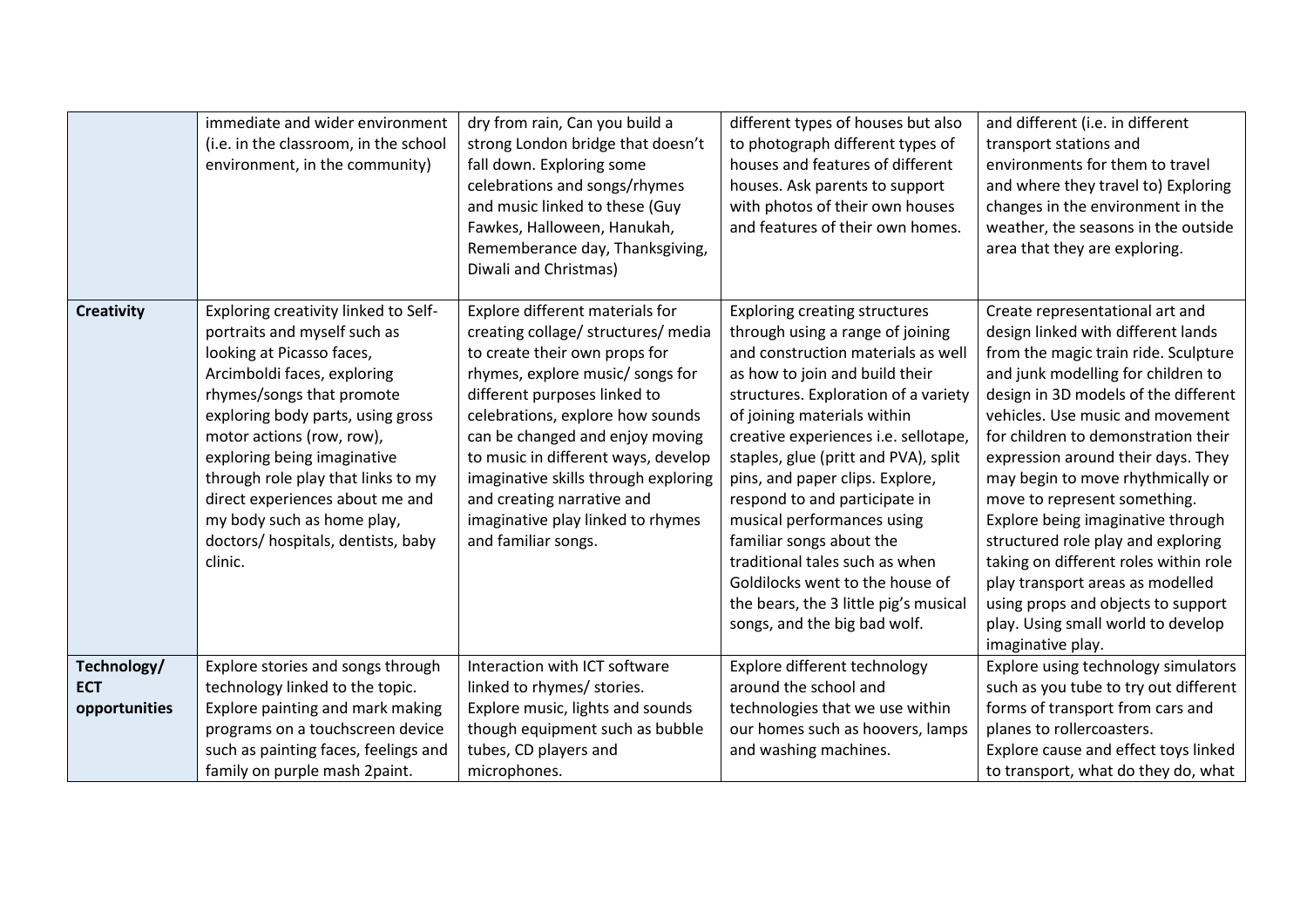| Use the immersive room to<br>Explore using switches to turn on<br>happens when you press different<br>Explore using equipment such as                          |  |
|----------------------------------------------------------------------------------------------------------------------------------------------------------------|--|
| explore a range of different<br>projectors, sound buttons and<br>real life equipment, buttons, flaps<br>buttons?                                               |  |
| microphones to experiment<br>environments, encouraging<br>Explore remote controlled toys<br>and pulleys.                                                       |  |
| children to use the touchscreen to<br>making their own lights and<br>Use the immersive room to<br>linked to transport. What do the                             |  |
| select ones that they like.<br>explore different places and look<br>controls do? Can you use the<br>sounds.                                                    |  |
| at images where we live on sites<br>controls to direct the vehicle<br>Explore a range of real life<br>Use video and recording                                  |  |
| technology, cause and effect toys<br>such as google images and google<br>around the road in the playground<br>equipment to record musical                      |  |
| through independent learning<br>or to a certain destination?<br>instruments, singing of songs and<br>earth.                                                    |  |
| times discuss which ones they<br>Explore recording role play or<br>rhymes to play back.<br>Explore using keyboards in different                                |  |
| like/dislike.<br>Explore noisy toys with buttons,<br>small world play and watch these<br>ways such as adding captions to                                       |  |
| flaps and mechanisms to see what<br>back on the Clevertouch.<br>Explore using communication<br>transport pictures.                                             |  |
| equipment within role play such as<br>Ask parents and carers to email<br>Explore age appropriate programs<br>they do.                                          |  |
| Explore sound producing<br>and software linked to the topic<br>calling the doctor, mummy or<br>pictures of home to school so you                               |  |
| can share and open together.<br>school using walkie talkies or<br>equipment turning on, off and<br>opening, turning on, swiping,                               |  |
| volume up and down.<br>telephones.<br>Explore age appropriate programs<br>selecting and making choices. This                                                   |  |
| Give opinions on likes and dislikes<br>will be on a device which is<br>Explore age appropriate programs<br>and software linked to the topic                    |  |
| and software linked to the topic<br>within technology such as different<br>appropriate to the child (eye gaze,<br>opening, turning on, swiping,                |  |
| opening, turning on, swiping,<br>types of music on YouTube.<br>selecting and making choices. This<br>iPad, touch screen device).                               |  |
| selecting and making choices. This<br>Explore age appropriate programs<br>will be on a device which is                                                         |  |
| will be on a device which is<br>and software linked to the topic<br>appropriate to the child (eye gaze,                                                        |  |
| appropriate to the child (eye gaze,<br>iPad, touch screen device).<br>opening, turning on, swiping,                                                            |  |
| iPad, touch screen device).<br>selecting and making choices. This                                                                                              |  |
| will be on a device which is                                                                                                                                   |  |
| appropriate to the child (eye gaze,                                                                                                                            |  |
| iPad, touch screen device).                                                                                                                                    |  |
| E-Safety                                                                                                                                                       |  |
| Whilst in Explorers children will become familiar with the adults in school. They will begin to learn about asking for help on computers or digital            |  |
| devices and how to close pop ups and windows. This will run through all technology sessions.                                                                   |  |
| Children will have access to age appropriate content.                                                                                                          |  |
| <b>Communication</b><br>Exploring communicating with new<br>Explore communicating to make<br>Descriptive language in context<br>Recount language to talk about |  |
| using structured frames i.e. it's<br>and unfamiliar people using<br>requests linked to songs and<br>experience and share experiences<br>and Language           |  |
| rhymes/ objects I like and linked to<br>greetings and responding to my<br>too / it's too, story<br>of what they did, what they like.                           |  |
| language and use of repetitive<br>name in a new environment.<br>songs/rhymes. Some may explore<br>Use language to communicate what                             |  |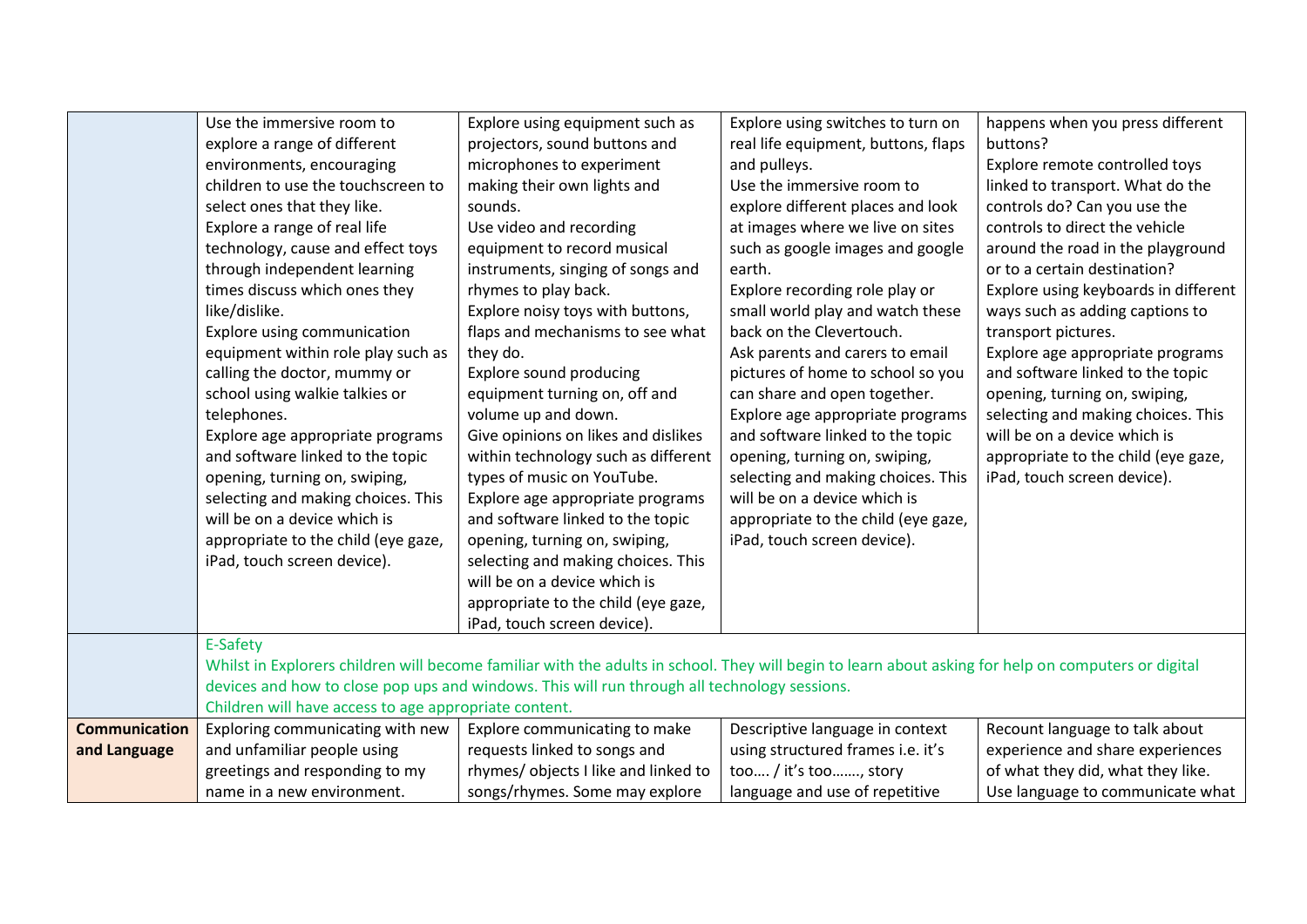|                                                                              | Explore language for labelling body<br>parts and my senses, possessive<br>language - (mine, yours) and<br>communication for expressing my<br>likes and dislikes. Responding to<br>communication and language<br>about my new routines in school.<br>Develop understanding of new<br>concept words from new<br>environment and linked to topic.                                                                                                                                                                                                                                                                                           | using structured phrases to<br>request, label or comment using I<br>see, I want, I like starters,<br>communicate likes/ dislikes, using<br>communication strategies to<br>support such as OOR, symbols.<br>Begin to use OOR, symbols, signing<br>to initiate communication and<br>interaction within intensive<br>interaction games and songs.<br>Responding to instructional<br>language within songs and rhymes<br>and for routines.                                                                                                                                                                                                       | refrains and story starters/<br>connectives. Role play language -<br>children to explore using language<br>phrases from the text to recreate<br>and role play different scenes<br>from the story. Use of role play<br>corner and props to support.<br>Attend and respond to stories and<br>experiences.                                                                                                                                                                                                                                                                                                                                           | they would like i.e. 1 ticket, I want<br>to go to Brighton etc. Respond to<br>language that is used to label<br>different parts of vehicles and<br>demonstrate understanding<br>through matching. Joining in with<br>rhymes and stories that relate to<br>transport rhymes and songs.<br>Respond to question words to find<br>and show in interaction games.                                                                                     |
|------------------------------------------------------------------------------|------------------------------------------------------------------------------------------------------------------------------------------------------------------------------------------------------------------------------------------------------------------------------------------------------------------------------------------------------------------------------------------------------------------------------------------------------------------------------------------------------------------------------------------------------------------------------------------------------------------------------------------|----------------------------------------------------------------------------------------------------------------------------------------------------------------------------------------------------------------------------------------------------------------------------------------------------------------------------------------------------------------------------------------------------------------------------------------------------------------------------------------------------------------------------------------------------------------------------------------------------------------------------------------------|---------------------------------------------------------------------------------------------------------------------------------------------------------------------------------------------------------------------------------------------------------------------------------------------------------------------------------------------------------------------------------------------------------------------------------------------------------------------------------------------------------------------------------------------------------------------------------------------------------------------------------------------------|--------------------------------------------------------------------------------------------------------------------------------------------------------------------------------------------------------------------------------------------------------------------------------------------------------------------------------------------------------------------------------------------------------------------------------------------------|
| <b>Sensory and</b><br><b>Physical</b><br><b>Development</b><br>opportunities | Exploring my senses through a<br>range of sensory play and<br>exploring sensory regulating<br>opportunities.<br>Physical development games/<br>songs and activities that explore<br>finding different body parts such<br>as<br>Heads, shoulders, knees and toes.<br>Exploring what I am able to do<br>physically in my new school/ class<br>environment and becoming<br>familiar with school PD<br>environments such as hydro/ hall/<br>play spaces as well as PHWB<br>routines and spaces (i.e. lunch hall,<br>toilet/ changing areas)<br>Using tools and malleable<br>materials to explore creating<br>marks/ shapes/ creative work to | Explore sensory play and media<br>linked to songs and rhymes (i.e.<br>rain and water tray for Incey<br>wincey spider) developing my<br>engagement in and tolerance of<br>sensory media and experiences.<br>Gymnastics exploration of<br>movement, exploring different<br>ways of travelling from A to B like<br>characters and themes from songs<br>and rhymes (i.e. like Grand ole<br>duke of York, wheels on the bus,<br>rolling like Jack and Jill). Explore<br>movement related to action songs<br>and rhymes. Action songs/ rhymes,<br>and finger songs and rhymes to<br>develop motor skills and planning<br>using two hands together. | Gross motor in building and<br>creating large structures such as<br>with large foam and plastic bricks<br>and fabric and pegs to create<br>tents and dens or large<br>decorator's brushes to create<br>large paint on wallpaper. Fine<br>motor in exploring building<br>materials and tools such as screw<br>drivers, hammers, locks and<br>padlocks, screws, nuts and bolts,<br>sandpaper, paintbrushes.<br>Exploring simple games played<br>together and skills associated with<br>playing simple games such as<br>throwing, catching, kicking,<br>striking with partners and small<br>groups and responding to some<br>boundaries within games | Explore travelling in different ways<br>(such as running, racing, jumping,<br>hopping). Explore fine motor<br>through making controlled<br>movements with defined grips<br>within mark making and control<br>beginning to develop awareness of<br>boundaries and mark making with<br>purpose (colouring in pictures, large<br>colouring, creating vehicle prints<br>and patterns) Role play writing with<br>tickets, passes, transport maps etc. |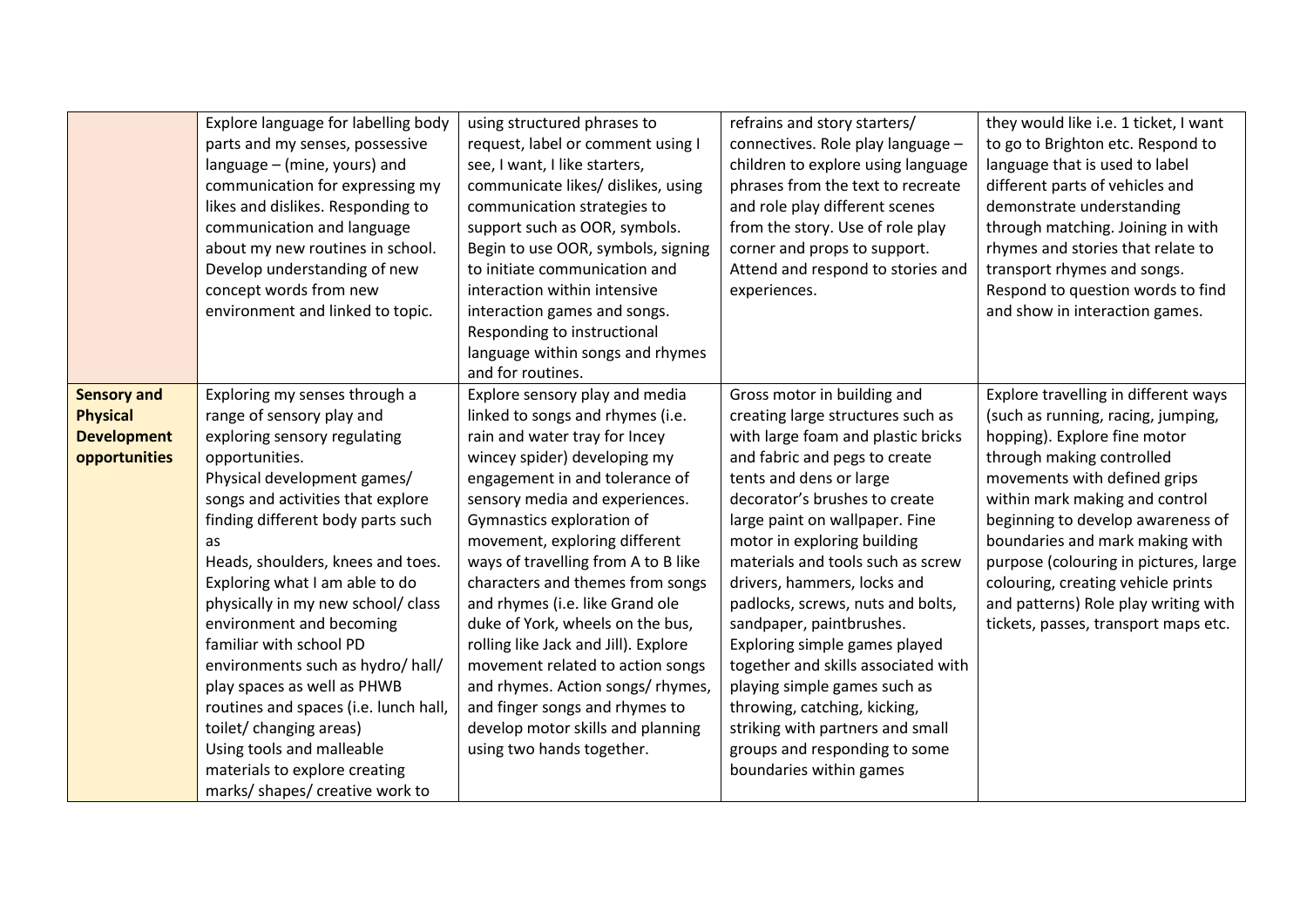| Social,<br><b>Emotional and</b><br><b>Mental Health/</b><br><b>PSEWB</b><br><b>Development</b> | represent me, my own name and<br>names of favoured people.<br>Exploring clothes I like and dislike<br>through exploring and tolerating<br>different clothing items.<br>What's special to me, things I like/<br>don't like including what helps me<br>to feel calm when I am not in the<br>green zone? Introduction to ZOR<br>language of colour through key<br>adults using this language to label<br>and explore different feelings.<br>Building relationships with key<br>people around me including<br>friendships with new peers,<br>exploring what similarities and<br>differences we have in what we<br>like/dislike. | What's special to me, my family<br>and culture with exploration how<br>we engage in celebrations, things I<br>like/ don't like linked to my<br>experiences of songs and rhymes<br>including what helps me to feel<br>calm when I am not in the green<br>zone? Developing my<br>understanding of ZOR language of<br>colour through key adults using<br>this language to label and explore<br>different feelings. Building<br>relationships with key people<br>around me including friendships<br>with new peers, exploring what<br>similarities and differences we<br>have in what we like/dislike. | tolerating that some may win and<br>some may not.<br>Differences/ similarities in houses<br>and cultures - where do I live,<br>Where do you live? Exploring<br>choices and consequences,<br>feelings and behavior - Did<br>Goldilocks make good or bad<br>choices, did the wolf make good<br>or bad choices, did the children/<br>witch make good or bad choices?<br>What are positive choices, what<br>helps us make them and what<br>helps us feel calm again when<br>other people don't make positive<br>choices or when we feel like we<br>can't make a positive choice? Use<br>language of and strategies from<br>ZOR to support. |                                                                                                                      | Safety in and around the<br>community and at special places to<br>visit i.e. keeping safe on transport<br>(Following instructions, keeping<br>near an adult, wearing seatbelt,<br>keeping hands inside the vehicle)<br>in the shade) keeping safe when<br>out and about i.e. road safety. Self-<br>confidence and self-awareness to<br>try new activities and begin to<br>explore away from familiar adults. | keeping safe in the sun (sun cream,<br>sun hats, keeping hydrating, playing                                    |
|------------------------------------------------------------------------------------------------|-----------------------------------------------------------------------------------------------------------------------------------------------------------------------------------------------------------------------------------------------------------------------------------------------------------------------------------------------------------------------------------------------------------------------------------------------------------------------------------------------------------------------------------------------------------------------------------------------------------------------------|----------------------------------------------------------------------------------------------------------------------------------------------------------------------------------------------------------------------------------------------------------------------------------------------------------------------------------------------------------------------------------------------------------------------------------------------------------------------------------------------------------------------------------------------------------------------------------------------------|----------------------------------------------------------------------------------------------------------------------------------------------------------------------------------------------------------------------------------------------------------------------------------------------------------------------------------------------------------------------------------------------------------------------------------------------------------------------------------------------------------------------------------------------------------------------------------------------------------------------------------------|----------------------------------------------------------------------------------------------------------------------|--------------------------------------------------------------------------------------------------------------------------------------------------------------------------------------------------------------------------------------------------------------------------------------------------------------------------------------------------------------------------------------------------------------|----------------------------------------------------------------------------------------------------------------|
| <b>RSE</b>                                                                                     | <b>Building Trusting relationships</b><br>Appropriate Behaviour                                                                                                                                                                                                                                                                                                                                                                                                                                                                                                                                                             | Saying 'no' / Speaking out<br>What to do when relationships go<br>wrong<br>Anti- bullying week                                                                                                                                                                                                                                                                                                                                                                                                                                                                                                     | Keeping myself<br>clean<br>Keeping myself<br>safe<br>For pupils Y4-6:<br>Puberty in<br>relation to<br>keeping clean                                                                                                                                                                                                                                                                                                                                                                                                                                                                                                                    | Body parts and<br>privacy<br>Appropriate<br>Behaviour<br>For pupils Y4-6:<br>Puberty in<br>relation to body<br>parts | Different types<br>of relationships<br><b>Differences</b><br>between boys<br>and girls<br>Stereotypes<br>For pupils Y4-6                                                                                                                                                                                                                                                                                     | Puberty and<br>changes<br>For pupils Y4-6<br>Puberty in<br>relation to<br>physical and<br>emotional<br>changes |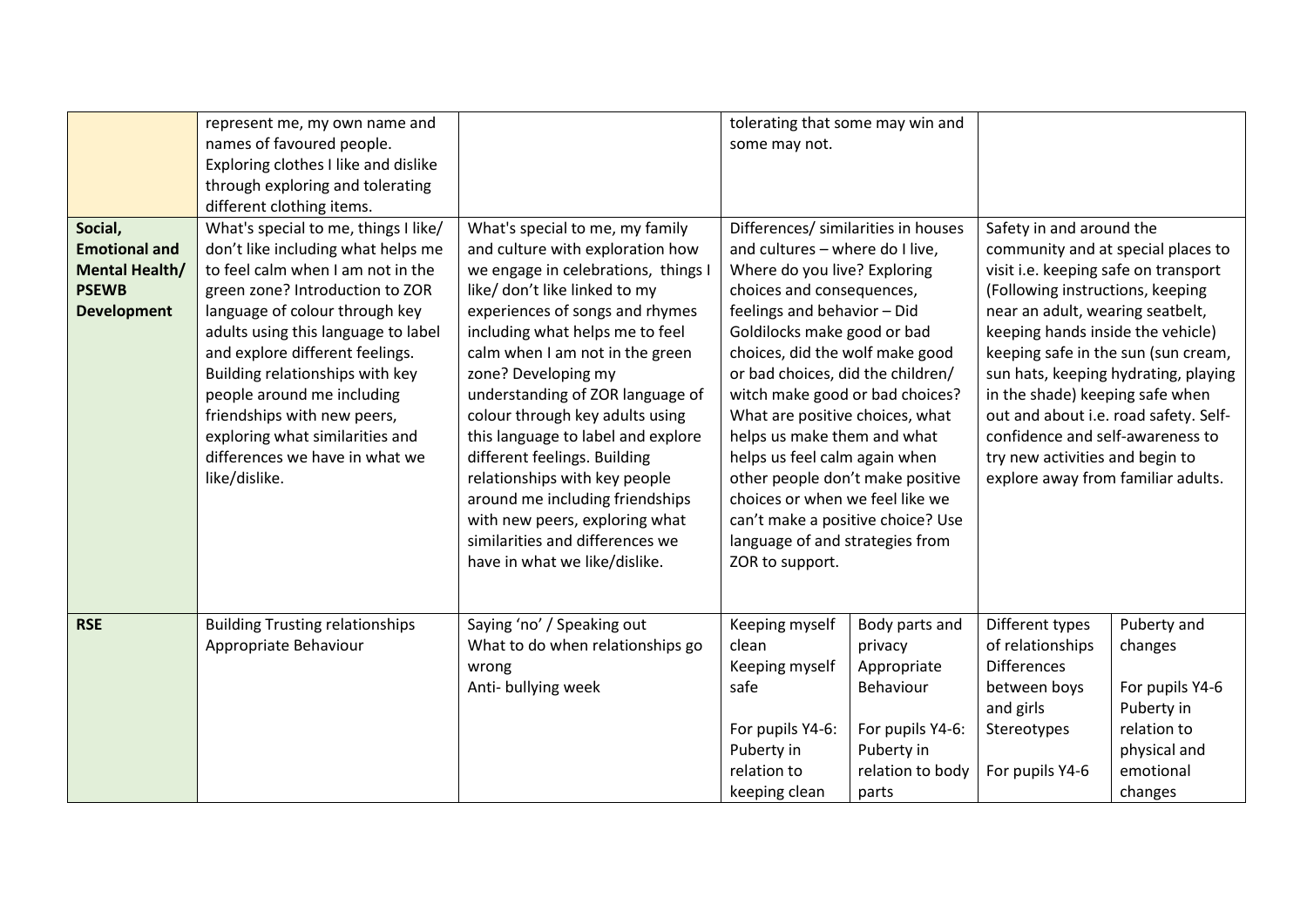|                     |                                        |                                      |                                     | Puberty in                              |  |
|---------------------|----------------------------------------|--------------------------------------|-------------------------------------|-----------------------------------------|--|
|                     |                                        |                                      |                                     | relation to                             |  |
|                     |                                        |                                      |                                     | differences                             |  |
|                     |                                        |                                      |                                     | between girls                           |  |
|                     |                                        |                                      |                                     | and boys                                |  |
|                     | <b>Autumn</b>                          |                                      | <b>Spring</b>                       | <b>Summer</b>                           |  |
| Year <sub>2</sub>   | Not a Box                              | <b>Over the Rainbow</b>              | Down in the Woods                   | A day full of fun                       |  |
| The big idea        | Exploring boxes and different          | Moving on to explore rainbows        | Exploring the woodland              | Children will explore things and        |  |
|                     | types of boxes, filled with things I   | and the colours of the rainbow,      | environment through rich            | places that we can do or go for fun     |  |
|                     | like and don't like to start and then  | what else is that colour, what can   | language stories such as We're      | like the Zoo, the Farm, the leisure     |  |
|                     | exploring different types of boxes     | we explore in all the colours of the | going on a bear hunt, the Gruffalo  | centre, the fair, the circus, the park. |  |
|                     | such as dressing up boxes, treasure    | rainbow, what happens when we        | and rhymes such as the Teddy        | Children will be able to explore        |  |
|                     | boxes, celebration boxes and           | mix them? What colours do I like/    | Bears Picnic as well as thinking    | stories that relate to different        |  |
|                     | empty boxes. Children can explore      | dislike? How do different            | about what the woods are like       | places and take part in some visits     |  |
|                     | boxes and what we can turn them        | celebrations use different colours?  | and what lives there.               | to different places learning about to   |  |
|                     | into - what could they make? Use       |                                      |                                     | interact and what to expect if they     |  |
|                     | the story Not a Box to start as an     |                                      |                                     | might visit those places in their       |  |
|                     | initial stimulus.                      |                                      |                                     | holidays.                               |  |
| <b>Stimulus for</b> | Texts - Kippers Toybox by Mick         | Texts $-1$ do not eat the colour     | Texts - The Gruffalo, Jo            | Texts - Dear Zoo by Rod Campbell,       |  |
| <b>Learning</b>     | Inkpen, The dressing up box by         | green, Leaf Trouble, Elmer, Kippers  | Macdonald hiked in the Woods,       | Old Macdonald had a Farm by Pam         |  |
|                     | Mairi Mackinnon, Not a Box by          | book of colours, Noah's Ark, The     | We're going on bear Hunt, Teddy     | Adams, Circus Shapes by Stuart          |  |
|                     | Antoinette Portis, The Birthday box    | Blue Balloon, Red is best (get more  | <b>Bears Picnic</b>                 | Murphy, Seaside Poems by Jill           |  |
|                     | by Leslie Patricelli, Jack in a Box by | texts for here),                     | Interactive - ICT retellings of the | Bennet and Nick Sharratt.               |  |
|                     | Julia Jarman                           | Interactive – songs and rhymes       | stories focusing on, Where the      | Interactive - Madagascar, Andy's        |  |
|                     | Treasure box poetry collection by      | linking to colour (yellow            | wild things are,                    | Wild Adventures, 64 Zoo Lane, Zoo       |  |
|                     | Pauline Stewart/Bill Wiley, Dear       | submarine, over the rainbow,         | Role Play - Bear Cave, Woodland     | documentaries, Animal songs,            |  |
|                     | Santa by Rod Campbell                  | rainbow song, red balloon),          | Area, Picnic Bench and play tools   | Safari soundtrack and ppt, Big Barn     |  |
|                     | Interactive - What's in the Box -      | sensory rooms and immersive          | Experience - Trips to the woods,    | Farm, Old Macdonald's Farm,             |  |
|                     | YouTube song, What's in the box        | room colour experiences (i.e. red    | experiencing different weathers,    | Farmyard songs, Babe, Clips of          |  |
|                     | attention autism strategies            | balloons, yellow flower, blue        | Teddy Bears picnic (with parents    | Circus performers, ICT version of       |  |
|                     | Role Play - large boxes to explore     | water)                               | invited)                            | Circus shapes story, circus             |  |
|                     | and engage in, small junk              | Role Play - Shop/ Supermarket/       |                                     | soundtrack, Beach clips, beach          |  |
|                     | modelling boxes, den making using      | Greengrocers (green), clothes shop   |                                     | songs.                                  |  |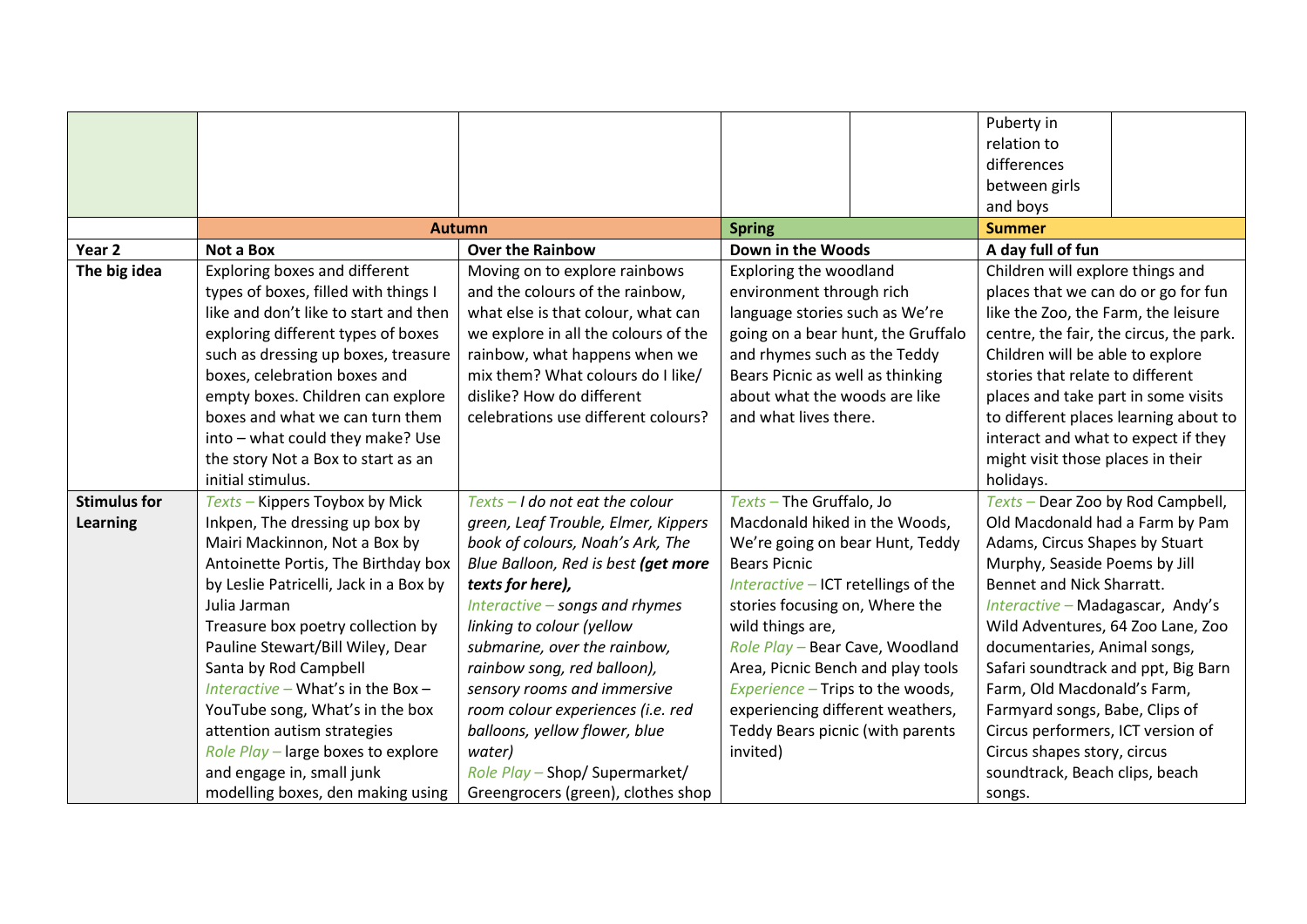|                       | large packing boxes. Dressing up      | (Elmer) boat (Noah's Ark), Art     |                                    | Role Play - Zoo, Farmyard, Pet          |
|-----------------------|---------------------------------------|------------------------------------|------------------------------------|-----------------------------------------|
|                       | shop, Birthday Shop, Christmas        | studio (Kippers book of colours/   |                                    | shop, Circus tent, acrobat studio,      |
|                       | Grotto                                | Babar)                             |                                    | clowns dressing room, beach café,       |
|                       | Experience - What's in the box        | Experience - sensory pockets of    |                                    | beach shop.                             |
|                       | autism strategies, children to        | different colours, colour boxes,   |                                    | Experience - Visits to the places       |
|                       | create and share their own box        | themed days or colours of week,    |                                    | learning about i.e. a zoo, a farm,      |
|                       | from home filled with special         | sensory exploration linked to      |                                    | visiting circus performers, a beach.    |
|                       | interests and likes, visits and trips | colour (jelly, dye rice, cornflour |                                    | Plus additional visits for day trips to |
|                       | to places that link to places in key  | and pain, shaving foam with paint, |                                    | experience other fun days. Pet          |
|                       | stories i.e. toy shop for kippers toy | coloured pasted, sensory food),    |                                    | shop, garden centre.                    |
|                       | box                                   | Parachute games and activities     |                                    |                                         |
|                       |                                       | (rainbow parachute, coloured       |                                    |                                         |
|                       |                                       | confetti, coloured balls to play   |                                    |                                         |
|                       |                                       | popcorn), Garden centre visits to  |                                    |                                         |
|                       |                                       | explore coloured flowers and       |                                    |                                         |
|                       |                                       | plants, pumpkin farm, ball parks   |                                    |                                         |
|                       |                                       | play areas.                        |                                    |                                         |
| <b>Cognition and</b>  | <b>Exploration: Building my</b>       | <b>Exploration: Building my</b>    | <b>Exploration: Building my</b>    | <b>Exploration: Building my</b>         |
| <b>Learning/Areas</b> | engagement through exploring          | engagement through exploring       | engagement through exploring       | engagement through exploring            |
| of Engagement         | toys/ activities from the box and     | coloured sensory experiences and   | materials and media and sensory    | toys/activities and sensory             |
|                       | what's inside the box and sensory     | objects/toys, my new               | experiences linked to key stories, | experiences, my new environments        |
|                       | experiences, my new                   | environments and routines.         | as well as new wider               | and routines.                           |
|                       | environments and routines.            |                                    | environments.                      |                                         |
|                       | Realisation: Exploring awe and        | Realisation: Exploring awe and     | Realisation: developing my object  | Realisation: developing my object       |
|                       | wonder through interacting with       | wonder through interacting with    | permanence through exploring       | permanence through exploring            |
|                       | toys/ objects new and unfamiliar      | coloured sensory experiences and   | where my familiar toys/ props      | where props/ objects and                |
|                       | from inside the box (either box       | changes in materials where         | related to stories are (hiding in  | unfamiliar toys/ objects related to     |
|                       | from home or school).                 | materials change colour and        | different materials and media      | key stories are and searching them      |
|                       |                                       | colours are added and mixed        | linked to key stories) and         | out if they go out of my immediate      |
|                       |                                       | together.                          | searching them out if they go out  | sight within different media and        |
|                       |                                       |                                    | of my immediate sight. Interacting | within different environmental          |
|                       |                                       |                                    | with different materials and cause | contexts. Interacting and               |
|                       |                                       |                                    |                                    | responding to different                 |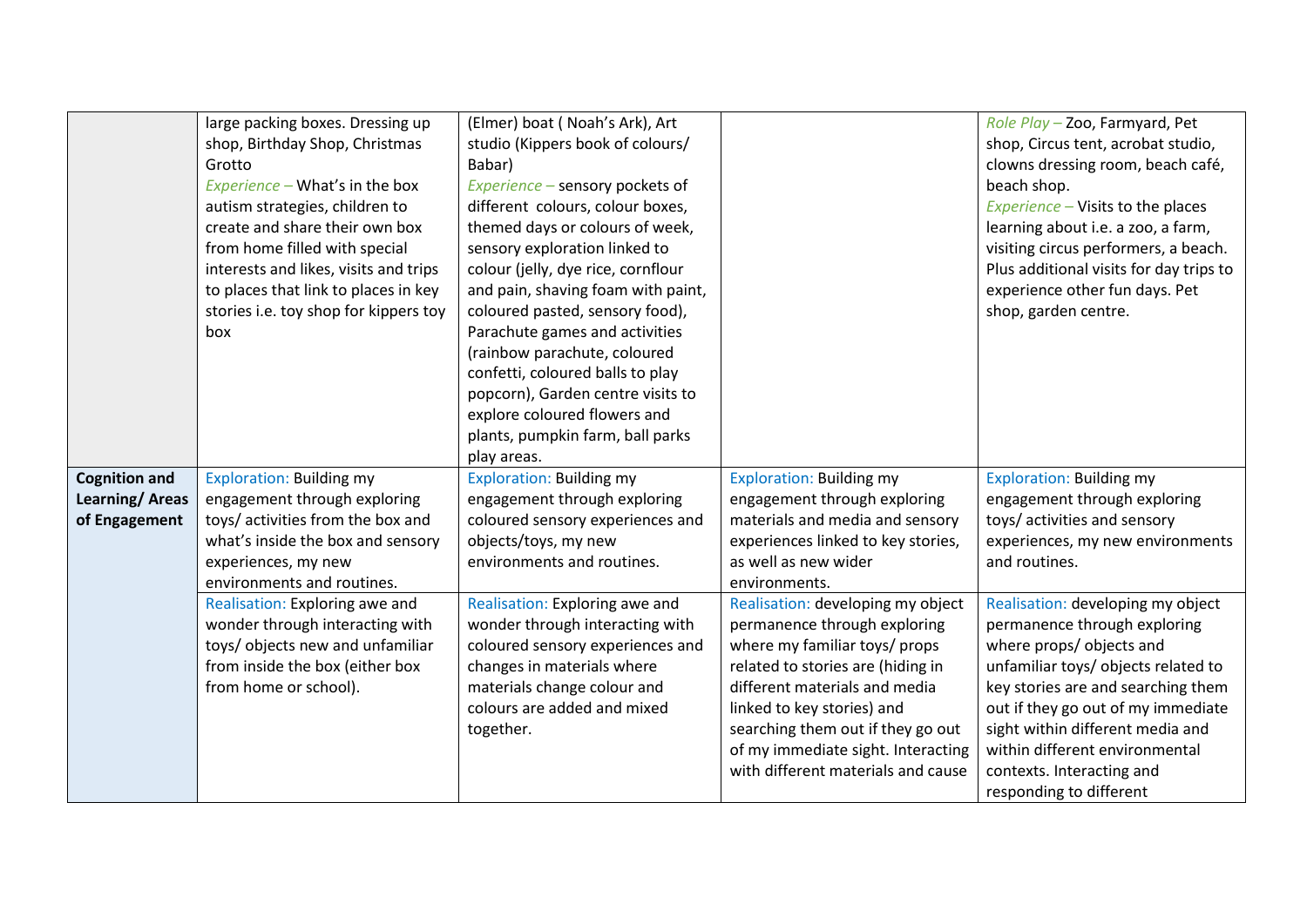|          |                                      |                                      | and effect/ awe and wonder              | environments and sensory              |
|----------|--------------------------------------|--------------------------------------|-----------------------------------------|---------------------------------------|
|          |                                      |                                      | experiences linked to key stories.      | experiences (linked to key stories)   |
|          |                                      |                                      |                                         | with different materials and cause    |
|          |                                      |                                      |                                         | and effect/ awe and wonder            |
|          |                                      |                                      |                                         | experiences.                          |
|          | Anticipation: Exploring and          | Anticipation: Exploring and          | <b>Anticipation: Further developing</b> | <b>Anticipation: Developing</b>       |
|          | responding to my new routines,       | responding to my new routines,       | my understanding and awareness          | anticipation through new and less     |
|          | beginning to anticipate familiar     | beginning to anticipate familiar     | of my routines, beginning to            | familiar stories and experiences      |
|          | parts of routines that I like. Using | parts of routines/ stories and       | anticipate and respond to familiar      | using what is already familiar to     |
|          | jack in the box interaction songs to | experiences that I like. Using       | parts of routines that I like,          | anticipate the next part in routines  |
|          | build anticipation and interaction   | Parachute interaction songs to       | anticipating favoured parts within      | and activities from already           |
|          |                                      | build anticipation and interaction   | key text stories through cued           | established cues i.e. previously      |
|          |                                      |                                      | language and props (i.e. repeated       | learnt OOR and songs of reference,    |
|          |                                      |                                      | refrains)                               | on body cues.                         |
|          | Persistence: Exploring new and       | Persistence: Exploring new and       | Persistence: Exploring new and          | Persistence: Exploring new and        |
|          | unfamiliar toys from my home box     | unfamiliar coloured sensory          | unfamiliar materials/                   | unfamiliar environments/ props/       |
|          | /the topic box and exploring how     | experiences that I like/ dislike and | toys/environments and                   | objects/ materials and experiences    |
|          | to communicate my preference,        | exploring how to communicate my      | experiences that I like/ dislike and    | that I like/ dislike and exploring    |
|          | get more of a favoured activity or   | preference, get more of a favoured   | exploring how to communicate            | how to communicate my                 |
|          | toy from the box through my          | sensory experience (colourful food   | my preference, get more of a            | preference and get more of a          |
|          | persistence                          | items) through my persistence        | favoured activity through               | favoured activity through             |
|          |                                      |                                      | persistence                             | persistence.                          |
|          | Initiation: Initiating communication | Initiation: Initiating communication | Initiation: Initiating                  | Initiation: Initiating communication  |
|          | for more of toys and experiences I   | for more of coloured sensory         | communication for more of toys          | for more of toys and experiences,     |
|          | like and demonstrating through my    | experiences I like and               | and experiences, materials and          | materials and parts of stories I like |
|          | emerging communication what I        | demonstrating through my             | parts of stories I like and             | and demonstrating through my          |
|          | don't like. Engagement in            | emerging communication what I        | demonstrating through my                | emerging communication what I         |
|          | interaction songs where I initiate a | don't like. Engagement in            | emerging communication what I           | don't like.                           |
|          | response such as Jack in the box     | interaction songs and games such     | don't like.                             |                                       |
|          | rhymes/ whose hiding under here      | as Parachute where I initiate a      |                                         |                                       |
|          | rhyme.                               | response.                            |                                         |                                       |
| Literacy | Hear, respond and listen to stories  | Hear, respond and listen to stories/ | Hear, respond and listen to stories     | Label objects, characters and         |
|          | linked to Not a box topic engaging   | songs and rhymes linked to           | with repetitive refrains and key        | features of stories using words,      |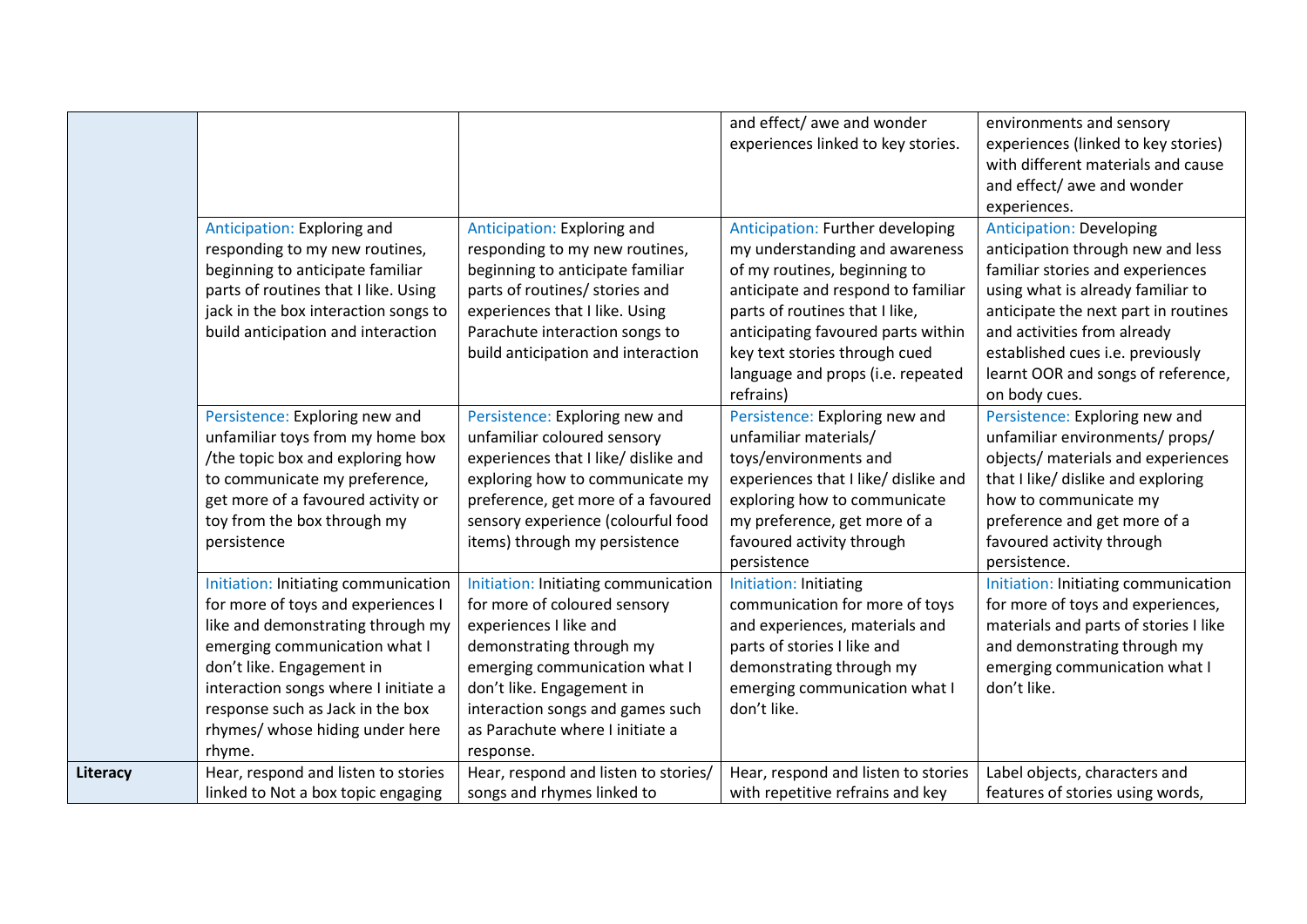|              | in props, objects and building       | colours, joining in with parts I    | story language. Explore joining in  | phrases and symbols. Begin to talk         |
|--------------|--------------------------------------|-------------------------------------|-------------------------------------|--------------------------------------------|
|              | anticipation of what happens next    | become familiar with using my       | with story language and consider    | about features of stories and              |
|              | through regular exposure to          | own forms of communication.         | character, setting and plot of      | suggest what might happen next,            |
|              | stories. Explore and respond to the  | Explore colour matching objects,    | familiar texts. Exploring making    | what might happen at the end,              |
|              | different props/ objects that        | symbols and words for colours.      | marks through different types of    | what alternatively might happen.           |
|              | represent different parts of the     | Begin to explore making marks in a  | writing styles (Invitations,        | Use writing to recount experience -        |
|              | story and match objects/props/       | range of coloured media using a     | instructions, recipes, and          | children to use mark making and            |
|              | photos to the same as well as story  | range of tools and mark making      | descriptive writing) (Invitations   | writing to be able to represent their      |
|              | covers/ labels (either symbolized    | implements to create coloured       | could be for teddy bears picnic, to | experiences at the zoo, farm, circus,      |
|              | or written).                         | lines/ shapes and patterns. Explore | the bear for dinner, for the        | beach etc. Create postcards about          |
|              | Responding to and recognising        | colouring within boundaries using   | gruffalo, Gruffalo recipes and      | their times and create marks that          |
|              | photos of themselves and others      | variety of coloured sensory marks   | those for teddy bears picnic and    | represent different environments           |
|              | i.e. peers, friends, family, special | making medias. Using songs/         | instructions of how to get to bears | such as the farm, zoo, beach, circus.      |
|              | people.                              | rhymes as prompts for engaging in   | cave, descriptions of the gruffalo) |                                            |
|              | Explore and engage in a range of     | making marks. Using my emergent     | Exploration of character and        |                                            |
|              | sensory media to create marks to     | mark making to create some          | setting in stories-what are the     |                                            |
|              | represent toys/objects/people or     | representational marks that link to | characters like, what is the story  |                                            |
|              | experiences that are special to me   | key objects/ themes from stories    | setting like, what environments     |                                            |
|              | from my box. Using my emergent       | and themes I am exploring.          | are they in? All explored through   |                                            |
|              | mark making to create some           |                                     | sensory, visual, props or written   |                                            |
|              | representational marks that link to  |                                     | means. Explore using and            |                                            |
|              | what I like/ dislike.                |                                     | responding to story language and    |                                            |
|              |                                      |                                     | repeated refrains in a range of     |                                            |
|              |                                      |                                     | ways and contexts.                  |                                            |
| <b>Maths</b> | Explore using numbers as labels for  | Exploring counting songs and        | Exploring and developing one to     | Revision/ consolidation of shape/          |
|              | counting objects in a box and        | rhymes, anticipating the next part  | one correspondence through          | measure think about shapes with            |
|              | experience adults modelling          | and number within the rhyme.        | counting objects at the teddy       | the circus, beach and measure with         |
|              | number language as they count        | Participating and responding to the | bears picnic, giving one item to    | the farm/ zoo - i.e. comparative           |
|              | objects into/ out of a box.          | rhymes adding one and taking one    | each person and then counting       | sizes - it's too big, it's too small, it's |
|              | Explore recognize own special        | away as directed and finding out    | out more objects as needed i.e.     | just right.                                |
|              | numbers I.e. their age, house        | how many through counting           | two biscuits, three raisins etc.    | Exploring using shapes to make             |
|              | number, birthday number.             | supported or independently.         | Exploring counting through          | structures and arrangements such           |
|              |                                      | Exploring language or more/ gone    | measure, engaging in cooking        | as circus faces with different             |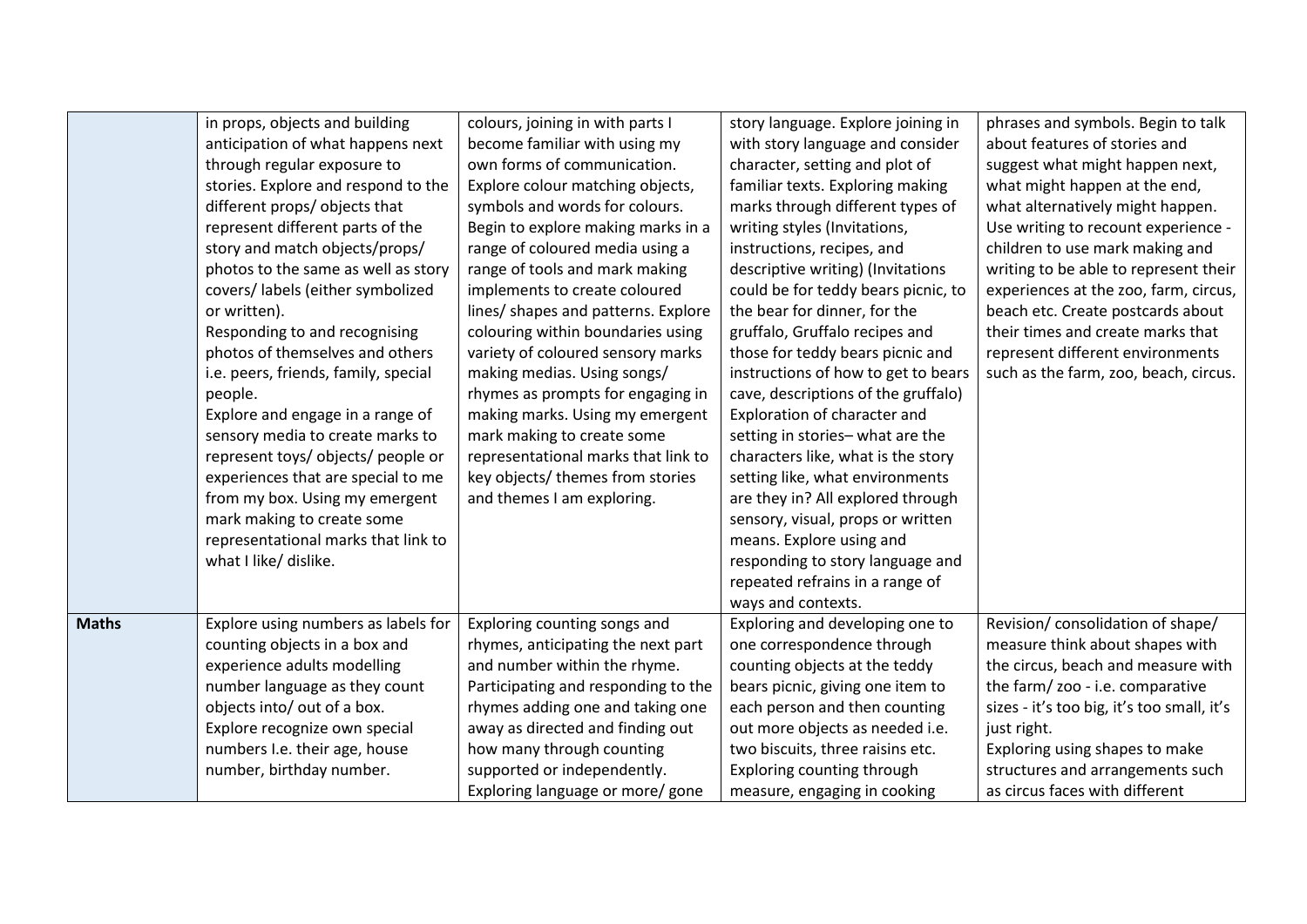|       | Exploring capacity through full and<br>empty experiencing filling and<br>emptying containers (boxes) and<br>explore finding things that have<br>been hidden or gone out of sight<br>reaching and responding for<br>favoured items and exploring<br>positional language to find out<br>where they are hiding (in, on,<br>under the box) Explore, participate<br>and join in with number action<br>rhymes and songs linked to<br>favoured toys and objects.  | through songs/ rhymes and games<br>where the song ends up with<br>objects all gone and through<br>exploring activities where children<br>can add more to a quantity i.e.<br>within sensory colour experiences.<br>Exploring making groups of two<br>objects together finding two the<br>same and making small sets of two<br>objects (2 animals for Noah's Ark)<br>Sorting a range of objects/ media<br>by range of criteria (including<br>colour) and creating, copying and<br>extending patterns using coloured<br>items. | activities linked to the Gruffalo<br>and the teddy bears tea party<br>adding 'more' or "two cups" of<br>ingredients. Explore, use and<br>respond to language of measure<br>through key stories and texts (i.e.<br>size - red riding hood/ Gruffalo,<br>time - jo Macdonald, bear hunt,<br>mass-teddy bears picnic)<br>Using comparative language of<br>measure to label, sort and<br>describe characters and objects<br>within stories. Explore comparing<br>familiar and unfamiliar objects<br>responding to language of size, | coloured shapes linked to story of<br>Circus shapes as well as building<br>enclosures and buildings linked to<br>day trips/ stories. Exploring creating<br>shapes and labelling shapes in<br>representational pictures of day<br>experiences.                                                                                                                                                                                                                                                             |
|-------|------------------------------------------------------------------------------------------------------------------------------------------------------------------------------------------------------------------------------------------------------------------------------------------------------------------------------------------------------------------------------------------------------------------------------------------------------------|-----------------------------------------------------------------------------------------------------------------------------------------------------------------------------------------------------------------------------------------------------------------------------------------------------------------------------------------------------------------------------------------------------------------------------------------------------------------------------------------------------------------------------|---------------------------------------------------------------------------------------------------------------------------------------------------------------------------------------------------------------------------------------------------------------------------------------------------------------------------------------------------------------------------------------------------------------------------------------------------------------------------------------------------------------------------------|-----------------------------------------------------------------------------------------------------------------------------------------------------------------------------------------------------------------------------------------------------------------------------------------------------------------------------------------------------------------------------------------------------------------------------------------------------------------------------------------------------------|
|       |                                                                                                                                                                                                                                                                                                                                                                                                                                                            |                                                                                                                                                                                                                                                                                                                                                                                                                                                                                                                             | shape, mass and quantity.                                                                                                                                                                                                                                                                                                                                                                                                                                                                                                       |                                                                                                                                                                                                                                                                                                                                                                                                                                                                                                           |
| World | Building relationships with new<br>and key people and exploring/<br>communicating about special<br>people around me and what is<br>special to me through exploring<br>my own special box.<br>Exploring new and familiar<br>environments around me,<br>responding to and using some<br>language that describes my own<br>and differing environments and<br>finding out what areas I like and<br>what areas I don't in my<br>immediate and wider environment | Exploring different materials and<br>their properties exploring their<br>colours and textures including<br>reflective and dull materials, light<br>and dark.<br>Exploring some celebrations and<br>festivities and traditions linked to<br>these exploring the ways each<br>celebration uses colour i.e. colour<br>throwing in Holi, coloured<br>fireworks at Guy Fawkes, autumnal<br>colours at thanksgiving, red for<br>remembrance day etc. (Guy<br>Fawkes, Halloween, Hanukah,<br>Remembrance day,                      | Materials and their properties: -<br>children to explore different<br>building properties and how to<br>use them. I.E bricks, wood,<br>sandpaper, fabric (dens), ice<br>(igloos). Thinking about people<br>and communities around the<br>world and where they live and<br>what houses they live in. for<br>example igloos, mud huts,<br>wigwams etc. What is the same/<br>What is different? Use of<br>technology to find out about<br>different types of houses but also<br>to photograph different types of                   | Children to explore environmental<br>features of the world around them<br>being able to comment and<br>describe what they can see, feel,<br>hear etc. Think about living things<br>and the environment and how we<br>might care for and look after them.<br>Explore how people can help us to<br>keep safe i.e. the zookeeper, the<br>farmer, the ringmaster, the<br>lifeguard and our grown-ups<br>(family, teachers, and carers).<br>Exploring body parts of humans<br>(circus) and animals (Zoo/ Farm/ |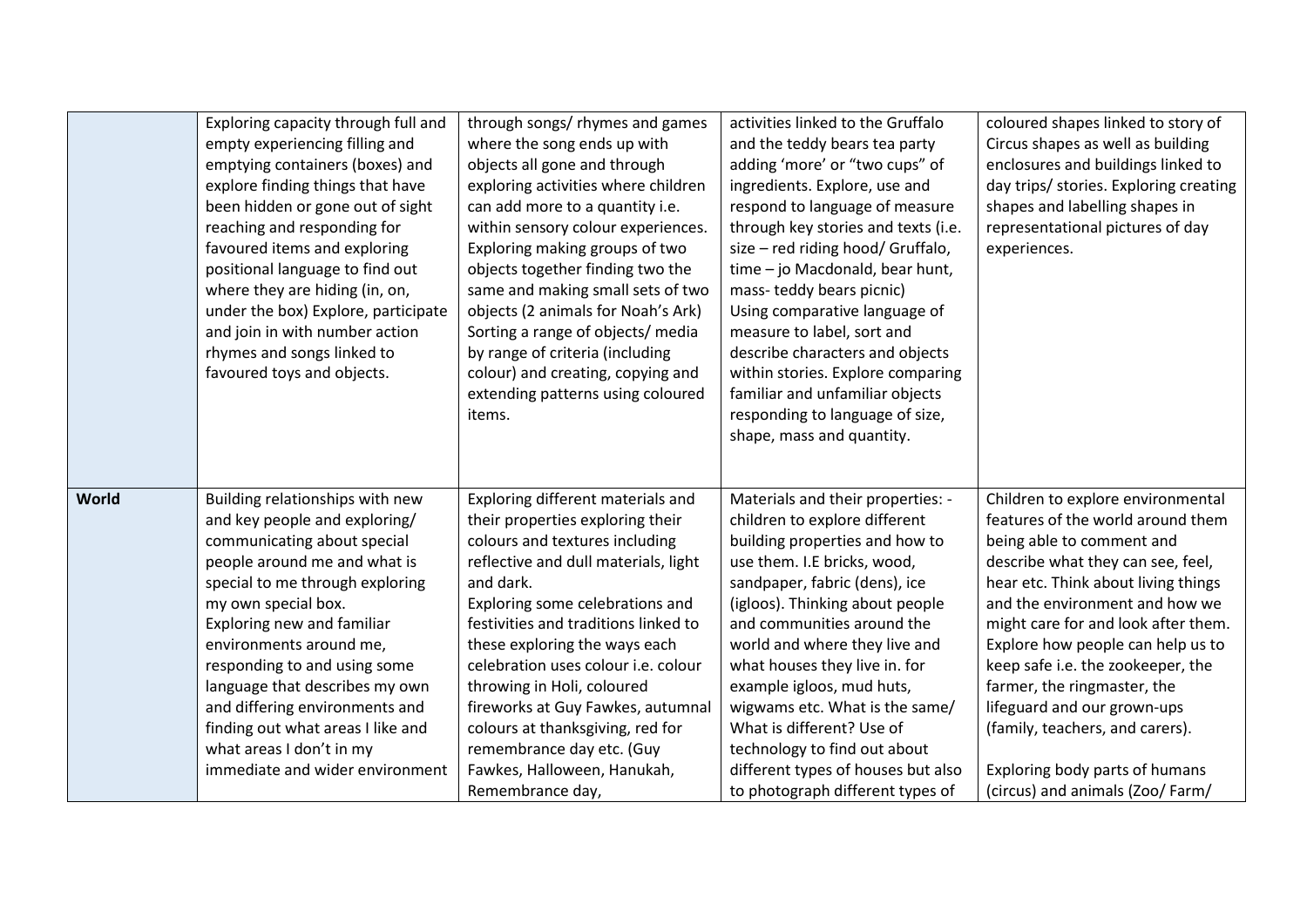|                   | (i.e. in the classroom, in the school | Harvest/Thanksgiving, Holi, Diwali   | houses and features of different     | sea) and our 5 senses and finding     |
|-------------------|---------------------------------------|--------------------------------------|--------------------------------------|---------------------------------------|
|                   | environment, in the community)        | and Christmas).                      | houses. Ask parents to support       | out what sensory activities we like/  |
|                   | Small world play -centered round      | Exploring colour in my wider         | with photos of their own houses      | prefer and those we don't through     |
|                   | themes/ characters and                | environment through seasonal         | and features of their own homes.     | exploring sensory experiences         |
|                   | environments from Key texts,          | changes and exploring plants and     |                                      | linked to each day trip experience,   |
|                   | develop enquiry and investigation     | natural features of my               |                                      | i.e. sand/water/ice cream for         |
|                   | through investigating what's in the   | environment.                         |                                      | beach, hay/mud for farm, animal       |
|                   | box? Explore a range of               |                                      |                                      | print textures for Zoo.               |
|                   | investigations and enquiry            |                                      |                                      |                                       |
|                   | opportunities through exploring       |                                      |                                      |                                       |
|                   | different themes within the box       |                                      |                                      |                                       |
|                   | linked to the stories focused on i.e. |                                      |                                      |                                       |
|                   | exploring different types of toys     |                                      |                                      |                                       |
|                   | within kippers toybox and what        |                                      |                                      |                                       |
|                   | the different toys do, Exploring      |                                      |                                      |                                       |
|                   | whether different clothes from the    |                                      |                                      |                                       |
|                   | dressing up box are best for          |                                      |                                      |                                       |
|                   | indoors or outdoors (i.e.             |                                      |                                      |                                       |
|                   | waterproof?)                          |                                      |                                      |                                       |
| <b>Creativity</b> | Explore different materials to        | Explore a range of materials and     | <b>Exploring creating structures</b> | Create representational art and       |
|                   | create and decorate different         | media in different colours, creating | through using a range of joining     | design linked with farm, zoo, circus  |
|                   | boxes turning them into different     | collage and textured art work in     | and construction materials as well   | and beach using a variety of          |
|                   | objects and props i.e. painting red   | themes of different colours.         | as how to join and build their       | materials and methods i.e. collage,   |
|                   | to make a fire engine. Explore        | Explore colour mixing with paint     | structures. Exploration of a variety | sculpture, paint, print and textiles. |
|                   | being imaginative by creating large   | and other art materials exploring    | of joining materials within          | Children may be able to talk about    |
|                   | boxes into different worlds/role      | what happens when colours are        | creative experiences i.e. sellotape, | and describe what they have. At       |
|                   | play activities. Use of               | mixed together.                      | staples, glue (pritt and PVA), split | this point in the year children will  |
|                   | deconstructed role play to            | Exploring songs/ rhymes linked to    | pins, and paper clips. Explore,      | be making independent choices for     |
|                   | encourage development of own          | different colours and engaging       | respond to and participate in        | what materials and resources they     |
|                   | imagination. Exploring imaginative    | with interaction rhymes and games    | musical performances using           | want to use. Use music and            |
|                   | play through small world linked to    | that link to colour. Exploring art   | familiar songs about the             | movement for children to              |
|                   | stories/ texts and themes as well     | and creation linked to different     | traditional tales such as when       | demonstration their expression        |
|                   |                                       | celebrations making colourful        | Goldilocks went to the house of      | around their days. They may begin     |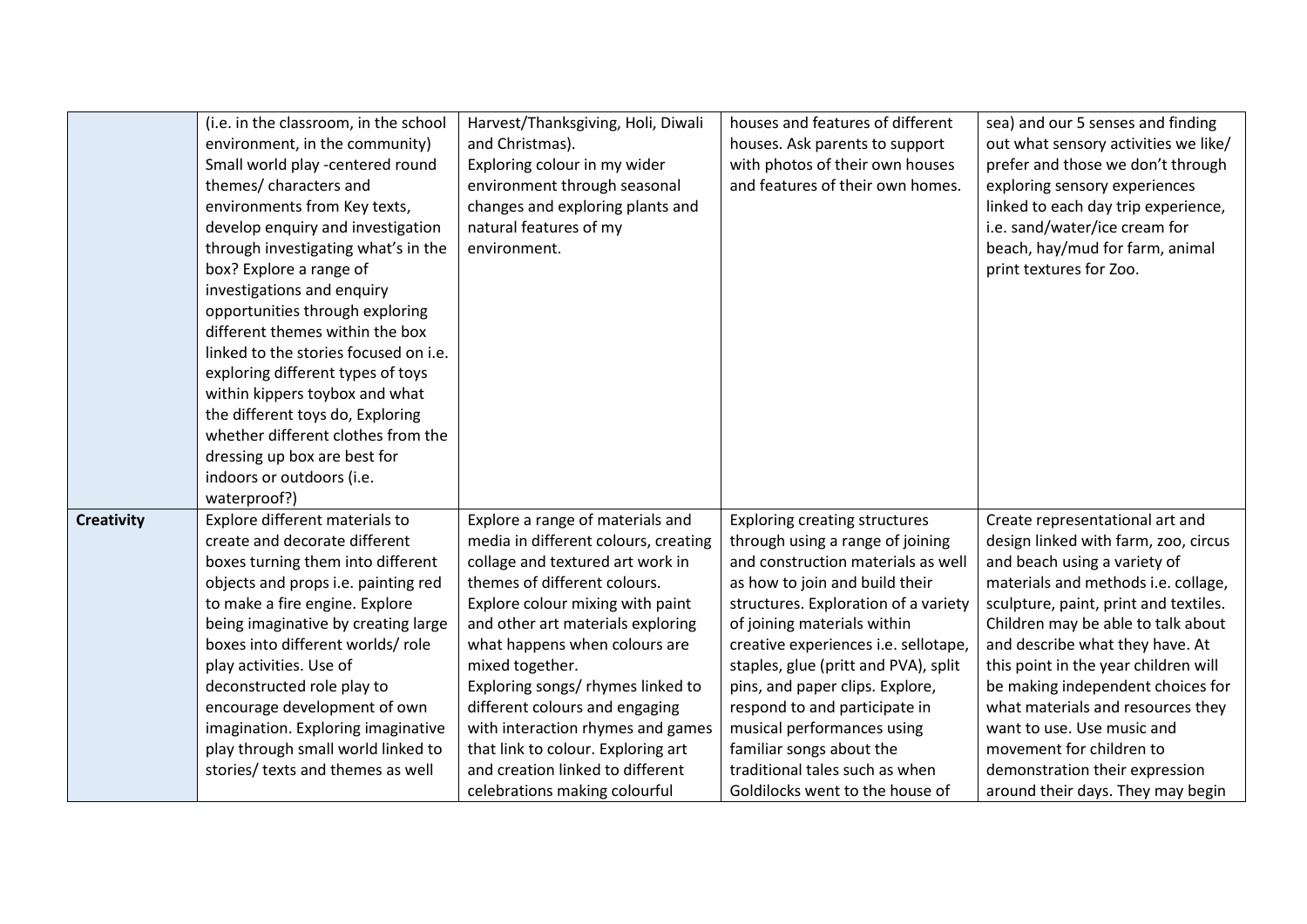|                   | as a dressing up linked to the        | resources and decorations for       | the bears, the 3 little pig's musical | to move rhythmically or move to      |
|-------------------|---------------------------------------|-------------------------------------|---------------------------------------|--------------------------------------|
|                   | dressing up box.                      | these.                              | songs, and the big bad wolf.          | represent something.                 |
| <b>Technology</b> | Explore recording their own           | To show awareness/respond to        | Using ICT to document the world       | Begin to think about Tech that is    |
|                   | sounds and noises on sound            | computer multimedia effects         | around them through recording,        | used elsewhere such as in the        |
|                   | buttons. These could be hidden in     | through switch activities.          | taking photos, video etc. and then    | kitchen, in the office, not just the |
|                   | boxes and feely bags for other        | To cooperate with an adult to       | being able to play back what they     | computer and what the differences    |
|                   | children to guess what they are.      | operate sensory resources.          | have found.                           | might be.                            |
|                   | Explore a range of cause and effect   | To engage in shared exploration to  | Explore using keyboards in            | Explore a range of technology        |
|                   | toys, switches and jack in a boxes.   | activate a light source.            | different ways such as adding a       | supported by an adult to keep safe.  |
|                   | Look at pictures of real life         | To explore light sources such as    | caption to photographs.               | Use VR headsets to explore           |
|                   | technology and explore using          | projectors and OHPs to project      | Explore using clicker 7 talk boards   | different environments and places    |
|                   | boxes and other junk modelling        | different colours, shapes and       | to record thoughts or key words       | to go.                               |
|                   | materials to make their own           | shadows.                            | about interesting things found        | Explore creating zoos and farms on   |
|                   | technology including robots,          | Listen to and watch colour songs.   | outside.                              | programs such as purple mash         |
|                   | computers, keyboards and phones.      | Explore making, changing and        | Look at noisy stories with buttons    | games by swiping chosen pieces       |
|                   | Explore technology themed             | creating colours on purple mash     | and sounds such as the Gruffalo.      | onto the board.                      |
|                   | 'what's in the box' with everything   | and other paint programs.           | Use clicker 7 to make clicker         | Pack a suitcase and a camera for     |
|                   | in the box digital and an interactive | Watch firework displays and other   | books such as we're going on a        | teddy. Each child can take teddy     |
|                   | turn taking digital activity such as  | colourful celebrations on YouTube.  | bear hunt. Children can use           | home for the weekend and take        |
|                   | sound producing equipment or          | Explore the immersive room to       | instruments to make their own         | some pictures. When the camera       |
|                   | projector.                            | experience different colours and    | sounds which can be recorded          | comes back to school the teacher     |
|                   | Explore age appropriate programs      | sounds.                             | and added.                            | can help make whole class digital    |
|                   | and software linked to the topic      | Explore age appropriate programs    | Explore the technology we use for     | diary of teddy's adventures.         |
|                   | opening, turning on, swiping,         | and software linked to the topic    | cooking. Use different types of       | Explore age appropriate programs     |
|                   | selecting and making choices. This    | opening, turning on, swiping,       | technology to make food for a         | and software linked to the topic     |
|                   | will be on a device which is          | selecting and making choices. This  | celebration such as a teddy bears     | opening, turning on, swiping,        |
|                   | appropriate to the child (eye gaze,   | will be on a device which is        | picnic (blender for smoothie etc).    | selecting and making choices. This   |
|                   | iPad, touch screen device).           | appropriate to the child (eye gaze, | Explore age appropriate programs      | will be on a device which is         |
|                   |                                       | iPad, touch screen device).         | and software linked to the topic      | appropriate to the child (eye gaze,  |
|                   |                                       |                                     | opening, turning on, swiping,         | iPad, touch screen device).          |
|                   |                                       |                                     | selecting and making choices. This    |                                      |
|                   |                                       |                                     | will be on a device which is          |                                      |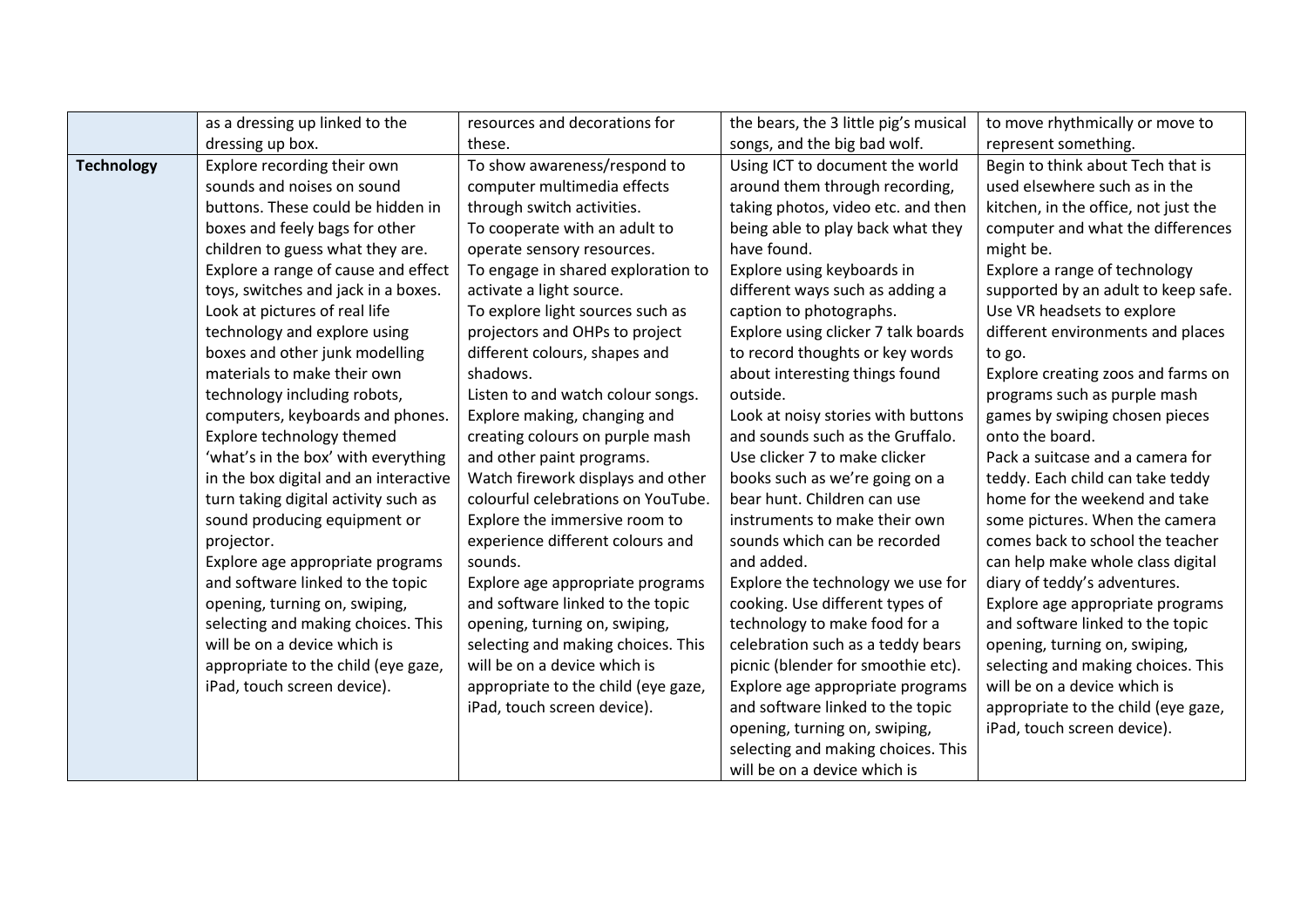|                      |                                                       |                                                                                                                                                     | appropriate to the child (eye gaze, |                                     |
|----------------------|-------------------------------------------------------|-----------------------------------------------------------------------------------------------------------------------------------------------------|-------------------------------------|-------------------------------------|
|                      |                                                       |                                                                                                                                                     | iPad, touch screen device).         |                                     |
|                      | E-Safety                                              |                                                                                                                                                     |                                     |                                     |
|                      |                                                       | Whilst in Explorers children will become familiar with the adults in school. They will begin to learn about asking for help on computers or digital |                                     |                                     |
|                      |                                                       | devices and how to close pop ups and windows. This will run through all technology sessions.                                                        |                                     |                                     |
|                      | Children will have access to age appropriate content. |                                                                                                                                                     |                                     |                                     |
| <b>Communication</b> | Exploring communicating with new                      | Explore communicating to make                                                                                                                       | Descriptive language in context     | Recount language to talk about      |
| and Language         | and unfamiliar people using                           | requests linked to coloured                                                                                                                         | using structured frames i.e. it's   | experience and share experiences    |
|                      | greetings and responding to my                        | objects, some may be able to                                                                                                                        | too / it's too, story               | of what they did, what they like.   |
|                      | name in a new environment.                            | explore using 2 part phrases using                                                                                                                  | language and use of repetitive      | Develop use of 2 word phrases i.e.  |
|                      | Explore possessive language -                         | language of colour i.e. red train in                                                                                                                | refrains and story starters/        | large elephant, small dog, yellow   |
|                      | (mine, yours) within context of                       | child's own form of                                                                                                                                 | connectives. Role play language -   | chick, brown cow, red nose, silly   |
|                      | exploring special things and new/                     | communication. Some may explore                                                                                                                     | children to explore using language  | bowtie etc.                         |
|                      | old toys and objects from my                          | using structured phrases to                                                                                                                         | phrases from the text to recreate   |                                     |
|                      | home box/ topic box.                                  | request, label or comment using I                                                                                                                   | and role play different scenes      | Explore language for labelling body |
|                      | Developing interaction responses                      | see, I want, I like starters,                                                                                                                       | from the story. Use of role play    | parts and my senses                 |
|                      | during interaction games such as                      | communicate likes/ dislikes, using                                                                                                                  | corner and props to support.        |                                     |
|                      | jack in the box, whose hiding                         | communication strategies to                                                                                                                         |                                     |                                     |
|                      | under here, and interaction games                     | support such as OOR, symbols.                                                                                                                       |                                     |                                     |
|                      | related to key stories and texts i.e.                 | Begin to use OOR, symbols, signing                                                                                                                  |                                     |                                     |
|                      | mirror play through dressing up                       | to initiate communication and                                                                                                                       |                                     |                                     |
|                      | stories. Beginning to develop                         | interaction within intensive                                                                                                                        |                                     |                                     |
|                      | labels for objects/ toys and props                    | interaction games and songs.                                                                                                                        |                                     |                                     |
|                      | through finding out what's in the                     | Responding to language of colour                                                                                                                    |                                     |                                     |
|                      | box. Responding to                                    | and routines                                                                                                                                        |                                     |                                     |
|                      | communication and language                            |                                                                                                                                                     |                                     |                                     |
|                      | about my new routines in school.                      |                                                                                                                                                     |                                     |                                     |
| Sensory/             | Exploring what I am able to do                        | Exploring my senses through a                                                                                                                       | Exploring simple games played       | Active skills in being circus       |
| <b>Physical</b>      | physically in my new school/ class                    | range of colourful sensory play and                                                                                                                 | together and skills associated with | performers using and developing a   |
| <b>Development</b>   | environment and becoming                              | exploring sensory regulating                                                                                                                        | playing simple games such as        | range of equipment such as balance  |
|                      | familiar with school PD                               | opportunities linked to the colour                                                                                                                  | throwing, catching, kicking,        | beam, hula hoops, juggling balls,   |
|                      | environments such as hydro/ hall/                     | zone I am in (ZOR).                                                                                                                                 | striking with partners and small    | pompoms. Children to create races   |
|                      | play spaces as well as PHWB                           |                                                                                                                                                     | groups and responding to some       | and move like different animals for |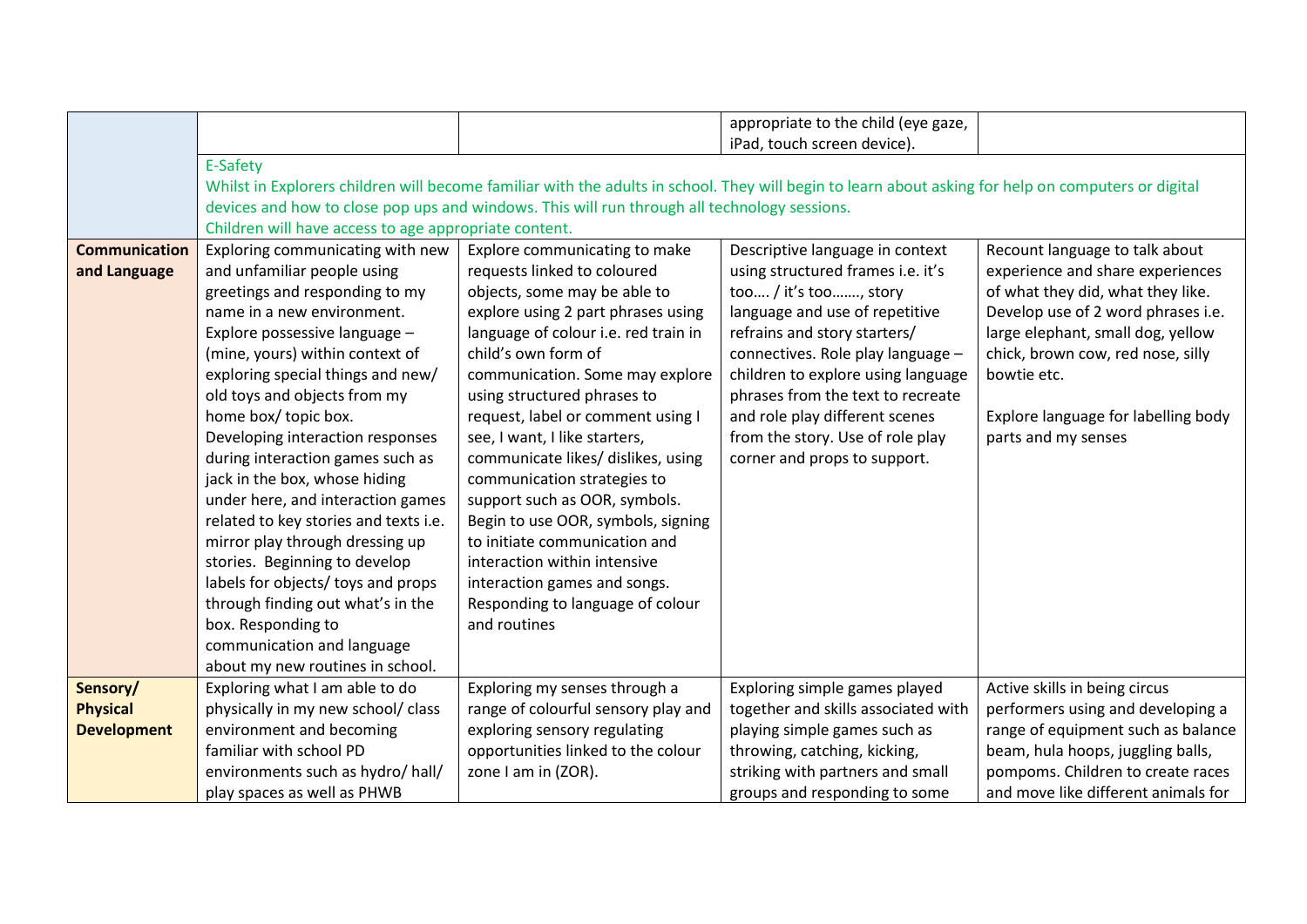|                      | routines and spaces (i.e. lunch hall, | Exploring music and movement         | boundaries within games             | different races. Explore travelling in |
|----------------------|---------------------------------------|--------------------------------------|-------------------------------------|----------------------------------------|
|                      | toilet/ changing areas)               | exploring different colours through  | tolerating that some may win and    | different ways. Explore fine motor     |
|                      | Using tools and malleable             | dance using dance scarves,           | some may not. Explore games         | through making controlled              |
|                      | materials to explore creating         | ribbons, streamers and exploring     | that can be played collaboratively  | movements in mark making and           |
|                      | marks/ shapes/ creative work to       | creating different body shapes.      | like at a picnic (parachute, hide   | control beginning to develop           |
|                      | represent my special things/          | Exploring movement linked to         | and seek, catch and chase) as well  | awareness of boundaries and mark       |
|                      | people and objects.                   | different coloured emotions (links   | as games where working together     | making with purpose (colouring in      |
|                      |                                       |                                      |                                     |                                        |
|                      | Exploring developing my hand          | to ZOR). Exploring team activities   | in exchange i.e. in throwing and    | pictures, large colouring, creating    |
|                      | strength to open a range of           | with parachutes following and        | catching, striking and fielding,    | animal prints and circus patterns -    |
|                      | containers with different lids and    | responding to instructions within    | kicking and shielding.              | spots/ stripes)                        |
|                      | closures.                             | physical activity.                   | Exploring fine motor and PHWB       |                                        |
|                      | Exploring clothes I like and dislike  | Exploring fine motor skills like peg | skills through exploring dressing   |                                        |
|                      | through exploring and tolerating      | boards and threading with            | and undressing through putting      |                                        |
|                      | different clothing items.             | different colours as well as         | on the right clothing for exploring |                                        |
|                      |                                       | developing my pincer grip picking    | outside in different weathers i.e.  |                                        |
|                      |                                       | up beads, sequins, and pom poms.     | wellies, waterproof trousers,       |                                        |
|                      |                                       | Exploring using tools to explore     | coats, hats, sunglasses, suncream,  |                                        |
|                      |                                       | colourful food items such as fruit   | taking on and taking off jumpers.   |                                        |
|                      |                                       | and vegetables and begin to open,    |                                     |                                        |
|                      |                                       | manipulate, stab and chop            |                                     |                                        |
|                      |                                       | different fruits and vegetables.     |                                     |                                        |
|                      |                                       | Exploring a range of food items      |                                     |                                        |
|                      |                                       | and developing the range of foods    |                                     |                                        |
|                      |                                       | I can tolerate, explore, taste and   |                                     |                                        |
|                      |                                       | eat.                                 |                                     |                                        |
| Social,              | What's special to me, things I like/  | What's special to me, my family      | Differences/ similarities in houses | Safety in and around the               |
| <b>Emotional and</b> | don't like including what helps me    | and culture with exploration how     | and cultures - where do I live,     | community and at special places to     |
| <b>Mental Health</b> | to feel calm when I am not in the     | we engage in celebrations.           | Where do you live? Exploring        | visit i.e. keeping safe at the zoo/    |
| <b>Development</b>   | green zone. Introduction to ZOR       | Exploring themes of friendship,      | choices and consequences,           | farm (washing hands, not putting       |
|                      | language of colour through key        | same and difference through key      | feelings and behavior-How did       | hands near animals mouth,              |
|                      | adults using this language to label   | stories of Elmer and the Rainbow     | the bear feel being on his own? Di  | following instructions, keeping near   |
|                      | and explore different feelings.       | Fish, finding out what makes us      | the Gruffalo/ mouse make kind       | an adult) keeping safe in the sun      |
|                      | Building relationships with key       | special and sharing/ taking turns.   |                                     | (sun cream, sun hats, keeping          |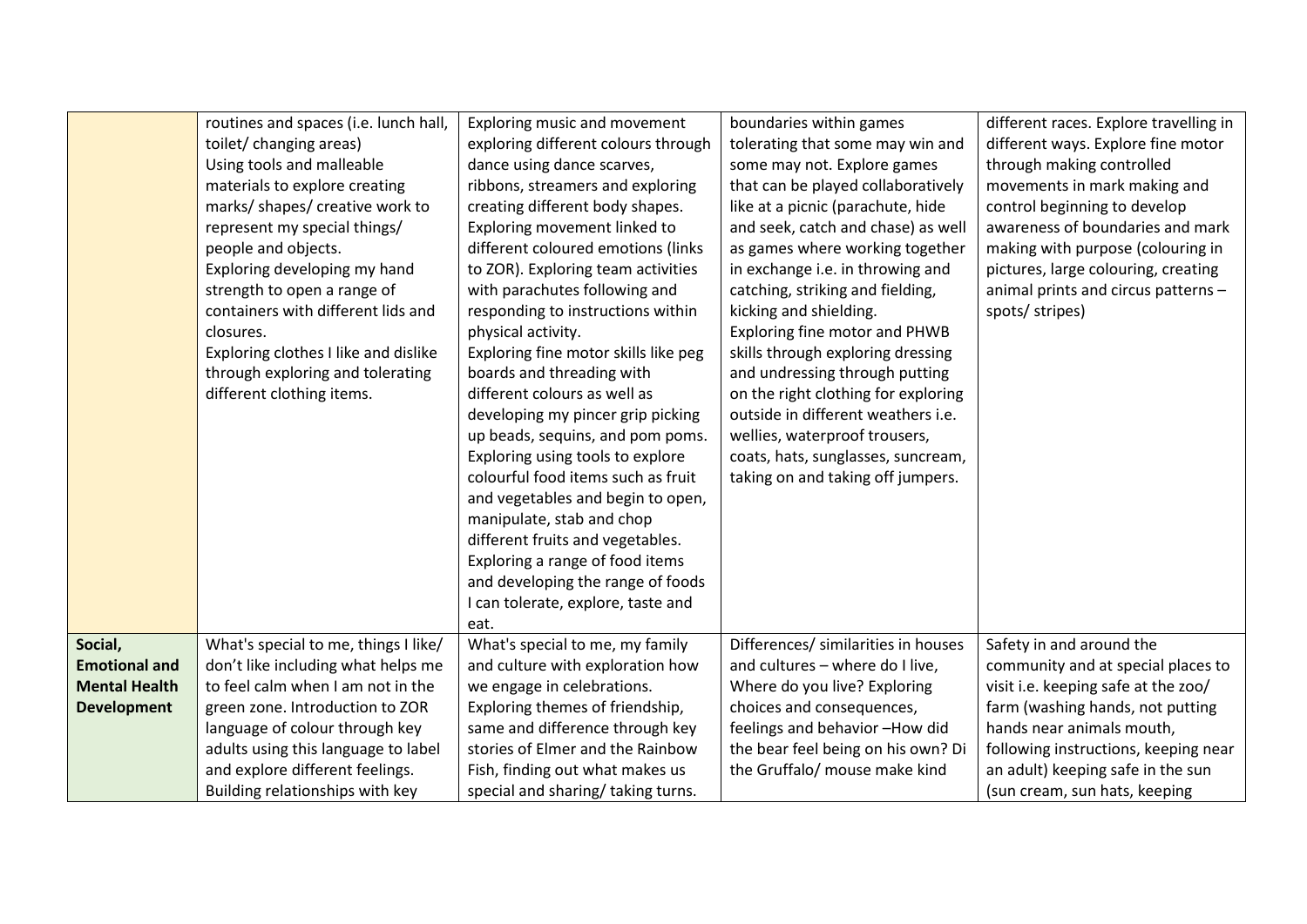|                   | people around me including<br>friendships with new peers,<br>exploring what similarities and<br>differences we have in what we<br>like/dislike and what is special to<br>us. | Developing my understanding of<br>ZOR language of colour through<br>key adults using this language to<br>label and explore different<br>feelings. Building relationships<br>with key people around me<br>including friendships with new<br>peers, exploring what similarities<br>and differences we have in what<br>we like/dislike. | choices? did the wolf make good<br>or bad choices?<br>What are positive choices, what<br>helps us make them and what<br>helps us feel calm again when<br>other people don't make positive<br>choices or when we feel like we<br>can't make a positive choice? Use<br>language of and strategies from<br>ZOR to support. |                                                                                                                      | hydrating, playing in the shade)<br>keeping safe when active (following<br>instructions for safe handling of<br>equipment). Self-confidence and<br>self-awareness to try new activities<br>and begin to explore away from<br>familiar adults. |                                                                                                                |
|-------------------|------------------------------------------------------------------------------------------------------------------------------------------------------------------------------|--------------------------------------------------------------------------------------------------------------------------------------------------------------------------------------------------------------------------------------------------------------------------------------------------------------------------------------|-------------------------------------------------------------------------------------------------------------------------------------------------------------------------------------------------------------------------------------------------------------------------------------------------------------------------|----------------------------------------------------------------------------------------------------------------------|-----------------------------------------------------------------------------------------------------------------------------------------------------------------------------------------------------------------------------------------------|----------------------------------------------------------------------------------------------------------------|
| <b>RSE</b>        | <b>Building Trusting relationships</b><br>Appropriate Behaviour                                                                                                              | Saying 'no' / Speaking out<br>What to do when relationships go<br>wrong<br>Anti- bullying week                                                                                                                                                                                                                                       | Keeping myself<br>clean<br>Keeping myself<br>safe<br>For pupils Y4-6:<br>Puberty in<br>relation to<br>keeping clean                                                                                                                                                                                                     | Body parts and<br>privacy<br>Appropriate<br>Behaviour<br>For pupils Y4-6:<br>Puberty in<br>relation to body<br>parts | Different types<br>of relationships<br><b>Differences</b><br>between boys<br>and girls<br>Stereotypes<br>For pupils Y4-6<br>Puberty in<br>relation to<br>differences<br>between girls<br>and boys                                             | Puberty and<br>changes<br>For pupils Y4-6<br>Puberty in<br>relation to<br>physical and<br>emotional<br>changes |
|                   | <b>Autumn</b>                                                                                                                                                                |                                                                                                                                                                                                                                                                                                                                      | <b>Spring</b>                                                                                                                                                                                                                                                                                                           |                                                                                                                      | <b>Summer</b>                                                                                                                                                                                                                                 |                                                                                                                |
| Year <sub>3</sub> | <b>Guess Who!</b>                                                                                                                                                            | Let's Celebrate                                                                                                                                                                                                                                                                                                                      | <b>Round and Round the Garden</b>                                                                                                                                                                                                                                                                                       |                                                                                                                      | The Journey home                                                                                                                                                                                                                              |                                                                                                                |
|                   | Children will explore what makes                                                                                                                                             | Children to explore different                                                                                                                                                                                                                                                                                                        | Children will explore what things                                                                                                                                                                                                                                                                                       |                                                                                                                      | Using the story "The journey home                                                                                                                                                                                                             |                                                                                                                |
|                   | them special through exploring                                                                                                                                               | celebrations and find out what                                                                                                                                                                                                                                                                                                       | grow and what things live in the                                                                                                                                                                                                                                                                                        |                                                                                                                      | from Grandpas" as an initial                                                                                                                                                                                                                  |                                                                                                                |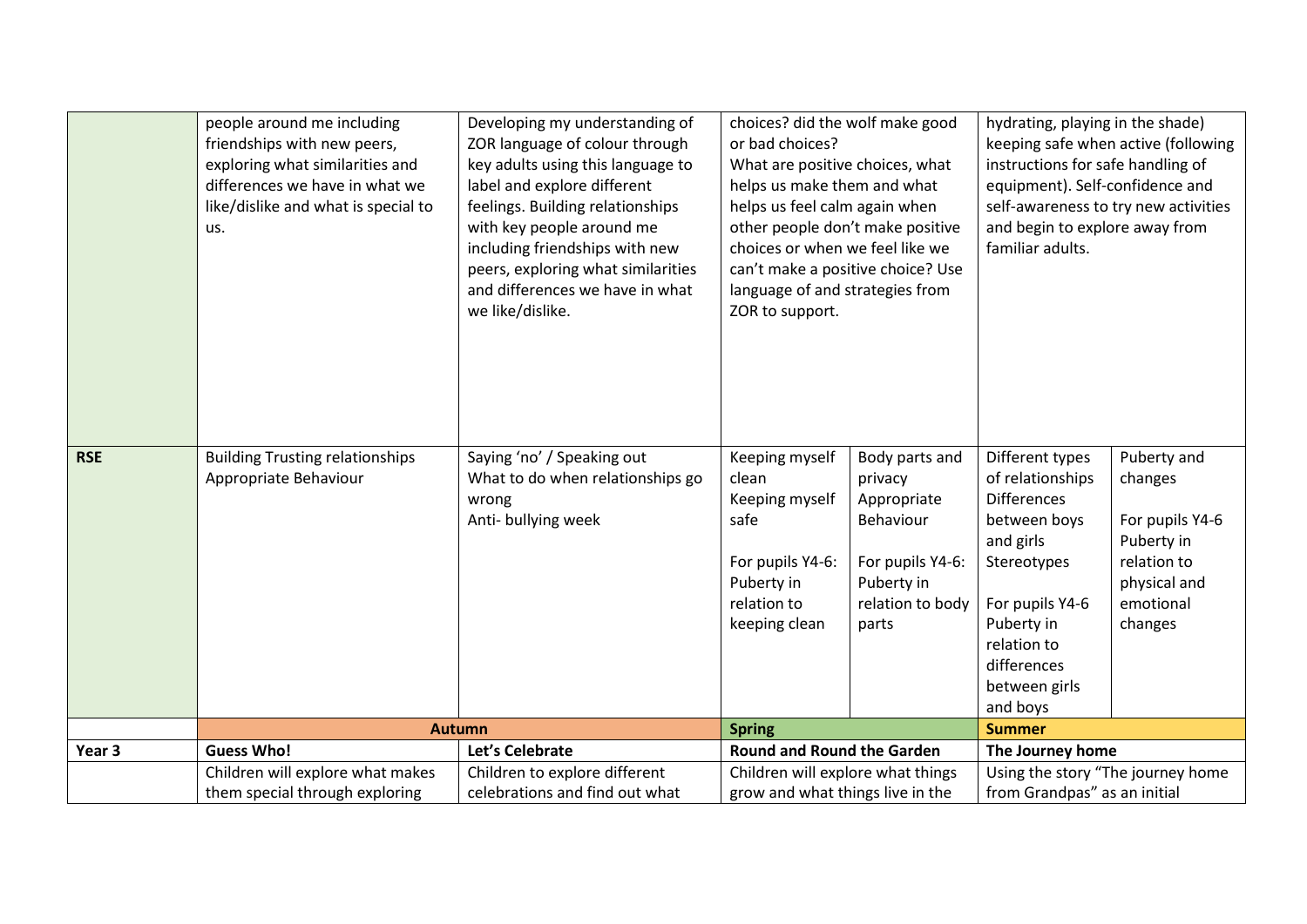|                                        | their likes, dislikes, and super<br>things they can do. They will play<br>and explore guess who games<br>exploring similarities and<br>differences and recognising<br>pictures of themselves and others<br>and explore responding to<br>anticipation games linked to<br>guessing who! Children will be able<br>to explore people around them too<br>including their new friends, adults<br>who help them at school and<br>adults who help them in their<br>community and include these in<br>their guess who games through<br>finding out who's at the door or in<br>the box. | happens at different celebrations<br>in their own cultures and religions<br>and others. Children will be able to<br>explore other celebrations such as<br>birthdays and think about how we<br>celebrate our successes at<br>celebration assembly. Children will<br>share stories like Kippers Birthday<br>as a springboard to engaging in<br>making their own celebration. | garden! They will be able to grow<br>their own plants and vegetables<br>and explore what they need to<br>live as well as finding out about<br>animals and bugs that live in the<br>garden. Children will explore rich<br>language stories like Oliver's<br>vegetables, Jaspers Beanstalk,<br>Megs Veg, Isabella's garden | stimulus, children to explore ways<br>of travelling and making journeys<br>exploring the different transport<br>and vehicle modes and what they<br>are used for within the community.<br>Children will explore how different<br>transport helps us in the<br>community. |
|----------------------------------------|-------------------------------------------------------------------------------------------------------------------------------------------------------------------------------------------------------------------------------------------------------------------------------------------------------------------------------------------------------------------------------------------------------------------------------------------------------------------------------------------------------------------------------------------------------------------------------|----------------------------------------------------------------------------------------------------------------------------------------------------------------------------------------------------------------------------------------------------------------------------------------------------------------------------------------------------------------------------|--------------------------------------------------------------------------------------------------------------------------------------------------------------------------------------------------------------------------------------------------------------------------------------------------------------------------|-------------------------------------------------------------------------------------------------------------------------------------------------------------------------------------------------------------------------------------------------------------------------|
| <b>Stimulus for</b><br><b>Learning</b> | Key Texts: Guess Who Elmer? By<br>David Mckee, Guess who's behind                                                                                                                                                                                                                                                                                                                                                                                                                                                                                                             | Texts/Rhymes-Kippers Birthday<br>by Mick Inkpen, Fireworks by Mal                                                                                                                                                                                                                                                                                                          | Texts-Olivers Vegetables by<br>Vivian French, Jaspers Beanstalk                                                                                                                                                                                                                                                          | Texts - The journey home from<br>Grandpas by Jemima Lumley,, Up,                                                                                                                                                                                                        |
|                                        | the door by Susan Novich, Hide                                                                                                                                                                                                                                                                                                                                                                                                                                                                                                                                                | Peet, five little pumpkins by Ben                                                                                                                                                                                                                                                                                                                                          | by Nick Butterworth, Megs Veg bu                                                                                                                                                                                                                                                                                         | Up, Up by Susan Reed,                                                                                                                                                                                                                                                   |
|                                        | and Seek Pig by Julia Donaldson,                                                                                                                                                                                                                                                                                                                                                                                                                                                                                                                                              | Mantle, Touch and Feel Nativity by                                                                                                                                                                                                                                                                                                                                         | Helen Nicol, Isabellas Garden by                                                                                                                                                                                                                                                                                         | Interactive - ICT retelling of stories,                                                                                                                                                                                                                                 |
|                                        | Everybody has a body by John                                                                                                                                                                                                                                                                                                                                                                                                                                                                                                                                                  | Fiona Watt, Peppa's Diwali<br>Interactive - Lets Celebrate                                                                                                                                                                                                                                                                                                                 | Glenda Millard,, Who's in the                                                                                                                                                                                                                                                                                            | YouTube versions of transport                                                                                                                                                                                                                                           |
|                                        | Bergman, Marvellous Me by Lisa<br>Bullard, What I like about me by                                                                                                                                                                                                                                                                                                                                                                                                                                                                                                            | Cbeebies show, Super simple songs                                                                                                                                                                                                                                                                                                                                          | Garden? by Phyllis Gershator, The<br>Enormous Turnip (trad tale)                                                                                                                                                                                                                                                         | songs, videos of transport in action<br>such as trains, boats and buses.                                                                                                                                                                                                |
|                                        | Allia Zobel Nolan, What makes me                                                                                                                                                                                                                                                                                                                                                                                                                                                                                                                                              | holiday songs/videos, Harvest/                                                                                                                                                                                                                                                                                                                                             | Interactive - Round and Round                                                                                                                                                                                                                                                                                            | Role Play - train station, Car                                                                                                                                                                                                                                          |
|                                        | a Me by Ben Faulks, Super Duper                                                                                                                                                                                                                                                                                                                                                                                                                                                                                                                                               | Christmas Nativity show and                                                                                                                                                                                                                                                                                                                                                | the garden rhyme, immersive                                                                                                                                                                                                                                                                                              | Garage/ Petrol station, boat                                                                                                                                                                                                                                            |
|                                        | You by Sophy Hen, I like bees I                                                                                                                                                                                                                                                                                                                                                                                                                                                                                                                                               | performance songs                                                                                                                                                                                                                                                                                                                                                          | room garden experiences, Mr                                                                                                                                                                                                                                                                                              | harbour, airport, car garage, fire                                                                                                                                                                                                                                      |
|                                        | don't like Honey by Michael                                                                                                                                                                                                                                                                                                                                                                                                                                                                                                                                                   | Role Play - Birthday party area -                                                                                                                                                                                                                                                                                                                                          | Blooms Nursery, In the night                                                                                                                                                                                                                                                                                             | station, construction zone with                                                                                                                                                                                                                                         |
|                                        | Morpurgo, A superhero like you by                                                                                                                                                                                                                                                                                                                                                                                                                                                                                                                                             | cake making kitchen roleplay,                                                                                                                                                                                                                                                                                                                                              | garden, My first garden (cbeebies)                                                                                                                                                                                                                                                                                       | cranes in outdoor area.                                                                                                                                                                                                                                                 |
|                                        | Dr Ranj Singh                                                                                                                                                                                                                                                                                                                                                                                                                                                                                                                                                                 | balloons and decorations,                                                                                                                                                                                                                                                                                                                                                  | Role Play - garden centre, farm                                                                                                                                                                                                                                                                                          | Experience - Visits to and trips on                                                                                                                                                                                                                                     |
|                                        | Interactive - Guess who games,                                                                                                                                                                                                                                                                                                                                                                                                                                                                                                                                                | wrapping paper and wrapped up                                                                                                                                                                                                                                                                                                                                              | shop, potting station, turnip patch                                                                                                                                                                                                                                                                                      | different forms of working                                                                                                                                                                                                                                              |
|                                        | Guess Who children's song, What's                                                                                                                                                                                                                                                                                                                                                                                                                                                                                                                                             | presents with tape and scissors,                                                                                                                                                                                                                                                                                                                                           | (outside), home corner kitchen                                                                                                                                                                                                                                                                                           | transport such as a tractor, fire                                                                                                                                                                                                                                       |
|                                        | in the box exploring different                                                                                                                                                                                                                                                                                                                                                                                                                                                                                                                                                |                                                                                                                                                                                                                                                                                                                                                                            |                                                                                                                                                                                                                                                                                                                          | engine at fire station, the barge                                                                                                                                                                                                                                       |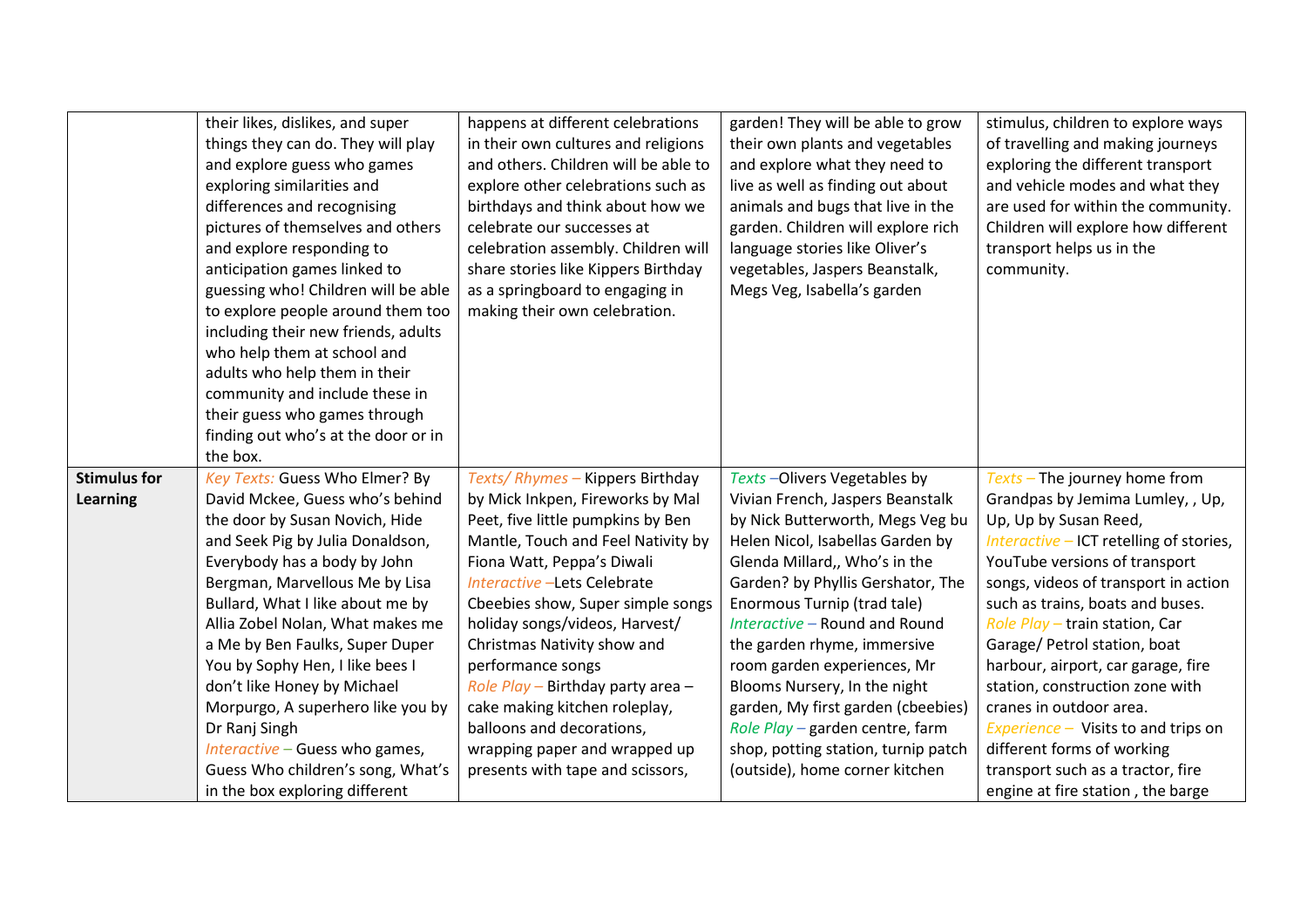| people's pictures in the box, Guess  | birthday cards etc., Harvest farm  | with cooking and pretend fruits    | boats at harbour, helicopters at |
|--------------------------------------|------------------------------------|------------------------------------|----------------------------------|
| who's knocking on the door           | shop, Santa's Grotto               | and vegetables to explore.         | Shoreham airport                 |
| anticipation game with adults        | Experience - forest school bonfire | Experience - Visits to Gardens and |                                  |
| hiding behind the "door" and then    | party, trips to pumpkin farm, farm | garden centres, farm shops/        |                                  |
| children listening to the sounds of  | shops and greengrocers, trip to    | greengrocers, pick your own,       |                                  |
| their voices.                        | party shop/ have a birthday party  | Gardening activities and           |                                  |
| Role Play -Home Corner, Hospital,    | in class, Diwali light party,      | experiences within school          |                                  |
| Police Station, Guess Who Games      | Christmas events.                  | grounds.                           |                                  |
| Experience - transition into school  |                                    |                                    |                                  |
| experiences, exploring new school/   |                                    |                                    |                                  |
| class environment, visits to local   |                                    |                                    |                                  |
| community play areas to explore      |                                    |                                    |                                  |
| what I like/dislike, visits to local |                                    |                                    |                                  |
| places where community heroes        |                                    |                                    |                                  |
| are: fire station, police station,   |                                    |                                    |                                  |
| hospital. Exploring my favourite     |                                    |                                    |                                  |
| toys from home/ school, range of     |                                    |                                    |                                  |
| immersive sensory experiences,       |                                    |                                    |                                  |
| Guess Who anticipation stories,      |                                    |                                    |                                  |
| games and rhymes. Key Texts:         |                                    |                                    |                                  |
| Everybody has a body by John         |                                    |                                    |                                  |
| Bergman, Marvellous Me by Lisa       |                                    |                                    |                                  |
| Bullard, What I like about me by     |                                    |                                    |                                  |
| Allia Zobel Nolan, What makes me     |                                    |                                    |                                  |
| a Me by Ben Faulks, Super Duper      |                                    |                                    |                                  |
| You by Sophy Hen, I like bees I      |                                    |                                    |                                  |
| don't like Honey by Michael          |                                    |                                    |                                  |
| Morpurgo, A superhero like you by    |                                    |                                    |                                  |
| Dr Ranj Singh                        |                                    |                                    |                                  |
| Interactive - Action songs and       |                                    |                                    |                                  |
| rhymes i.e. heads shoulders, knees   |                                    |                                    |                                  |
| and toes,                            |                                    |                                    |                                  |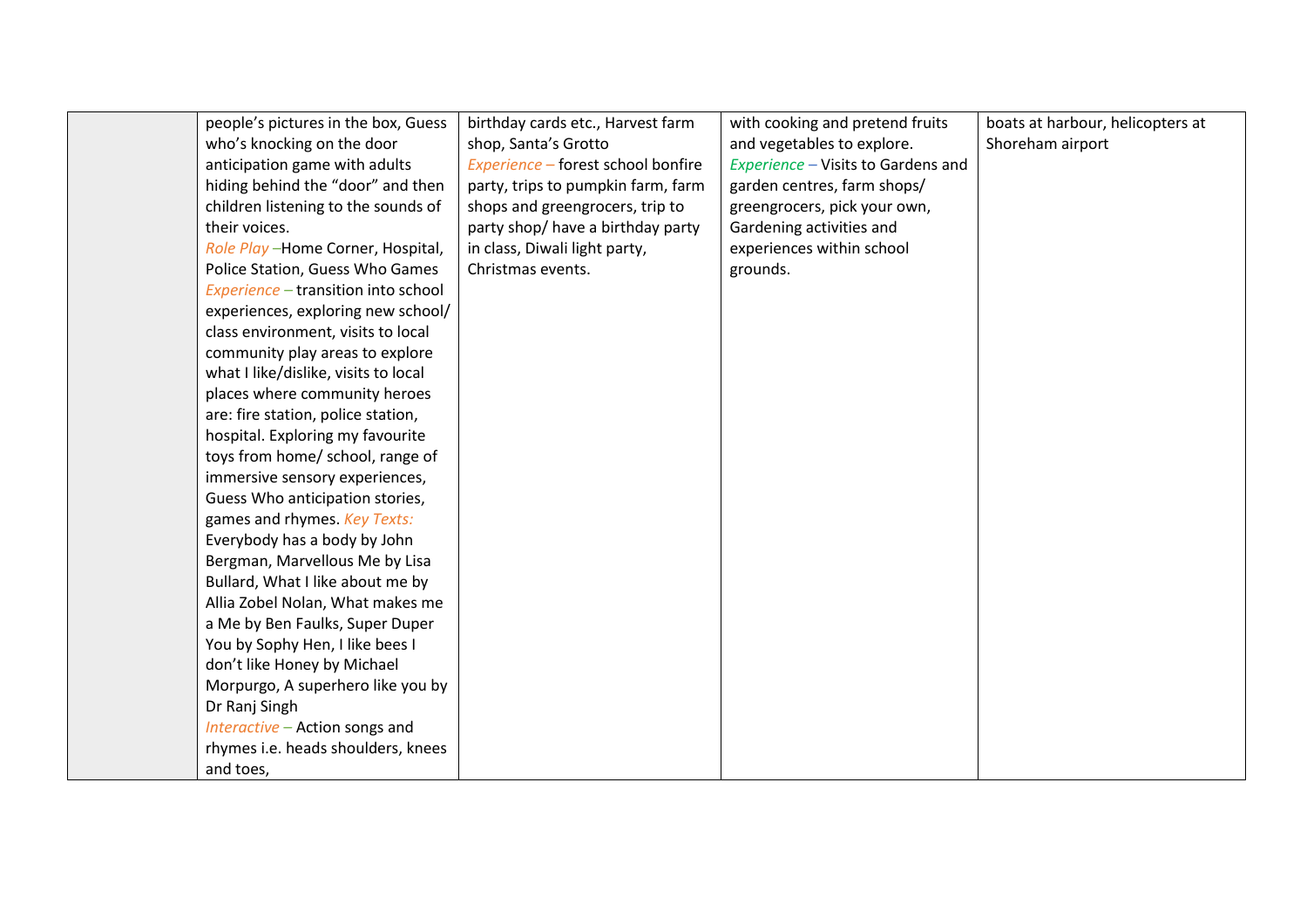| <b>Cognition and</b><br><b>Learning/Areas</b><br>of Engagement | Role Play - Superhero Den (Capes,<br>mirrors, masks, hats) Home<br>Corner, Hospital, Police Station,<br>Experience - transition into school<br>experiences, exploring new school/<br>class environment, visits to local<br>community play areas to explore<br>what I like/dislike, visits to local<br>places where community heroes<br>are : fire station, police station,<br>hospital. Exploring my favourite<br>toys from home/ school, range of<br>immersive sensory experiences.<br><b>Exploration: Building my</b><br>engagement through exploring<br>toys/activities and sensory<br>experiences, my new<br>environments and routines.<br>Building my engagement through<br>exploring what's in the box/ who's | <b>Exploration: Building my</b><br>engagement through exploring<br>celebrations linked sensory<br>experiences and objects/toys, my<br>new environments and routines.                                                                      | <b>Exploration: Building my</b><br>engagement through exploring<br>garden/ fruit and vegetable<br>materials and media and sensory<br>experiences linked to key stories,<br>as well as new wider<br>environments (outside/ farm                                                                                                                    | <b>Exploration: Building my</b><br>engagement through exploring<br>toys/ activities and sensory<br>experiences, my new environments<br>and routines.                                                                                                                                                                |
|----------------------------------------------------------------|---------------------------------------------------------------------------------------------------------------------------------------------------------------------------------------------------------------------------------------------------------------------------------------------------------------------------------------------------------------------------------------------------------------------------------------------------------------------------------------------------------------------------------------------------------------------------------------------------------------------------------------------------------------------------------------------------------------------|-------------------------------------------------------------------------------------------------------------------------------------------------------------------------------------------------------------------------------------------|---------------------------------------------------------------------------------------------------------------------------------------------------------------------------------------------------------------------------------------------------------------------------------------------------------------------------------------------------|---------------------------------------------------------------------------------------------------------------------------------------------------------------------------------------------------------------------------------------------------------------------------------------------------------------------|
|                                                                | behind the door using exciting and<br>favoured objects and characters<br>and then building to favoured and<br>exciting people.<br><b>Realisation: Developing my object</b><br>permanence through exploring<br>where my familiar toys are and<br>searching them out if they go out<br>of my immediate sight, interacting<br>with toys in my own schema of<br>exploration. Developing my object<br>permanence through                                                                                                                                                                                                                                                                                                 | Realisation: Exploring awe and<br>wonder through interacting with<br>celebration themed sensory<br>experiences and activities linked<br>with light and dark (Diwali/<br>fireworks), discovery of what's<br>inside (birthdays/ Christmas), | shops/ pick your own).<br>Realisation: developing my object<br>permanence through exploring<br>where my familiar toys/ props<br>related to stories are (hiding in<br>different materials and media<br>linked to key stories) and<br>searching them out if they go out<br>of my immediate sight. Interacting<br>with different materials and cause | Realisation: developing my object<br>permanence through exploring<br>where props/ objects and<br>unfamiliar toys/ objects related to<br>key stories are and searching them<br>out if they go out of my immediate<br>sight within different media and<br>within different environmental<br>contexts. Interacting and |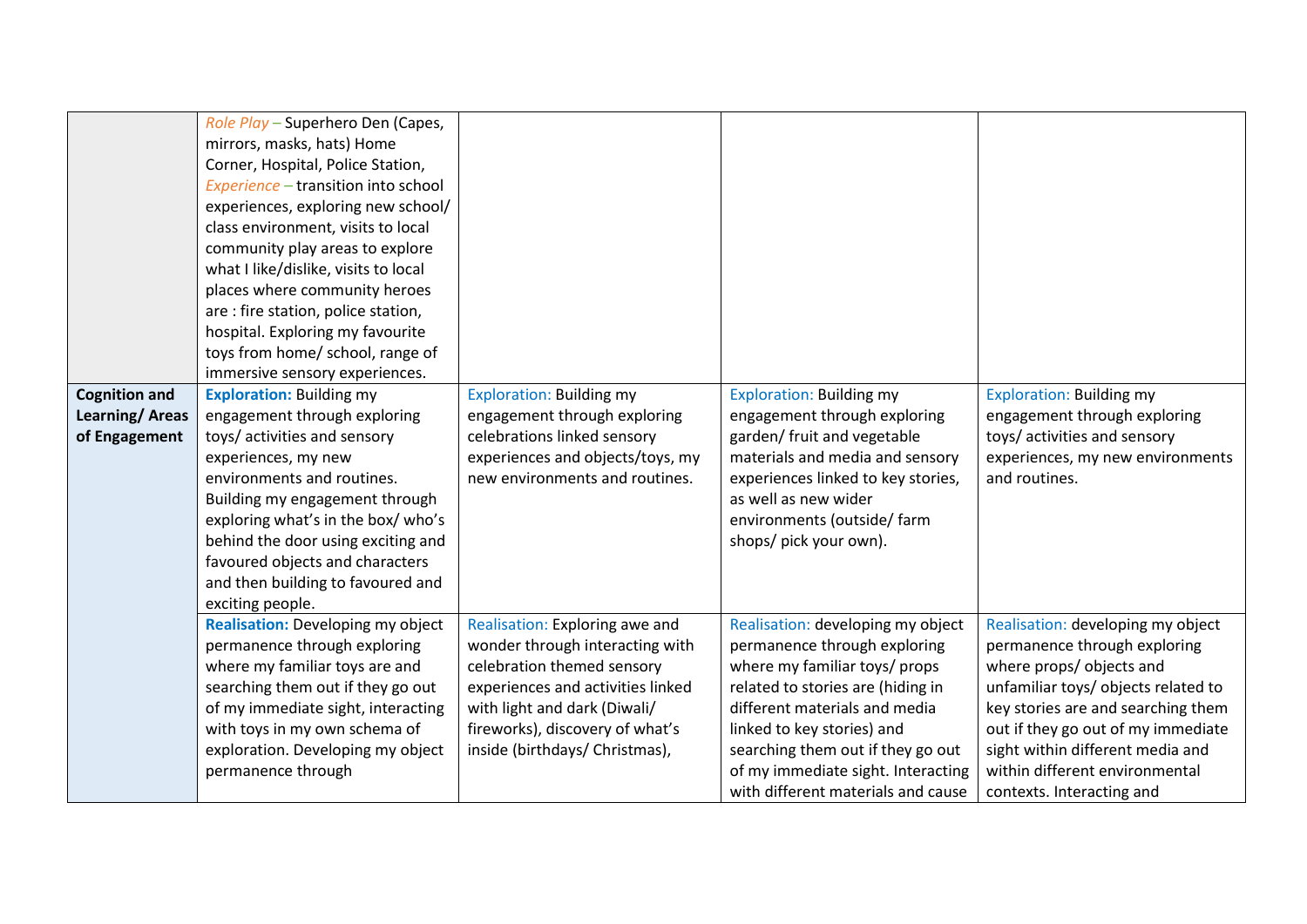| understanding that things exist<br>even when hiding behind the door.                                                                                                                                                                                                                                                                                                                                                  |                                                                                                                                                                                                                                                                                                                                                                                                                                                                                                                                            | and effect/ awe and wonder<br>experiences linked to key stories.                                                                                                                                                                                                                                    | responding to different<br>environments and sensory<br>experiences (linked to key stories)<br>with different materials and cause                                                                                                                                                                                                                              |
|-----------------------------------------------------------------------------------------------------------------------------------------------------------------------------------------------------------------------------------------------------------------------------------------------------------------------------------------------------------------------------------------------------------------------|--------------------------------------------------------------------------------------------------------------------------------------------------------------------------------------------------------------------------------------------------------------------------------------------------------------------------------------------------------------------------------------------------------------------------------------------------------------------------------------------------------------------------------------------|-----------------------------------------------------------------------------------------------------------------------------------------------------------------------------------------------------------------------------------------------------------------------------------------------------|---------------------------------------------------------------------------------------------------------------------------------------------------------------------------------------------------------------------------------------------------------------------------------------------------------------------------------------------------------------|
| <b>Anticipation:</b> Exploring and<br>responding to my new routines,<br>beginning to anticipate familiar<br>parts of routines that I like.<br>Anticipation guess who and guess<br>what games using what's in the<br>box, hide and seek, whose hiding<br>under here interaction songs.                                                                                                                                 | Anticipation: Exploring and<br>responding to my new routines,<br>beginning to anticipate familiar<br>parts of routines/ stories and<br>experiences that I like. Interaction<br>and call and response songs and<br>activities through celebrations i.e.<br>singing happy birthday and waiting<br>to blow out candles, Building<br>anticipation through using a switch<br>to activate experiences linked to<br>celebrations i.e. a firework, light<br>inside a pumpkin, mixer making<br>pumpkin stew, turning on<br>Christmas/Diwali lights. | Anticipation: Further developing<br>my understanding and awareness<br>of my routines, beginning to<br>anticipate and respond to familiar<br>parts of routines that I like,<br>anticipating favoured parts within<br>key text stories through cued<br>language and props (i.e. repeated<br>refrains) | and effect/ awe and wonder<br>experiences.<br><b>Anticipation: Developing</b><br>anticipation through new and less<br>familiar stories and experiences<br>using what is already familiar to<br>anticipate the next part in routines<br>and activities from already<br>established cues i.e. previously<br>learnt OOR and songs of reference,<br>on body cues. |
| Persistence: Exploring new and<br>unfamiliar toys and experiences<br>that I like/ dislike and exploring<br>how to communicate my<br>preference, get more of a favoured<br>activity through my persistence.<br>Exploring pushing the door open,<br>opening the box, peeking from<br>under the fabric or hiding place<br>and persisting until I am able to<br>achieve it through repetition and<br>repeated experience. | Persistence: Exploring new and<br>unfamiliar celebration themed<br>sensory experiences that I like/<br>dislike and exploring how to<br>communicate my preference, get<br>more of a favoured sensory<br>experience (celebrations linked)<br>through my persistence                                                                                                                                                                                                                                                                          | Persistence: Exploring new and<br>unfamiliar materials/<br>toys/environments and<br>experiences that I like/ dislike and<br>exploring how to communicate<br>my preference, get more of a<br>favoured activity through<br>persistence                                                                | Persistence: Exploring new and<br>unfamiliar environments/ props/<br>objects/ materials and experiences<br>that I like/ dislike and exploring<br>how to communicate my<br>preference and get more of a<br>favoured activity through<br>persistence.                                                                                                           |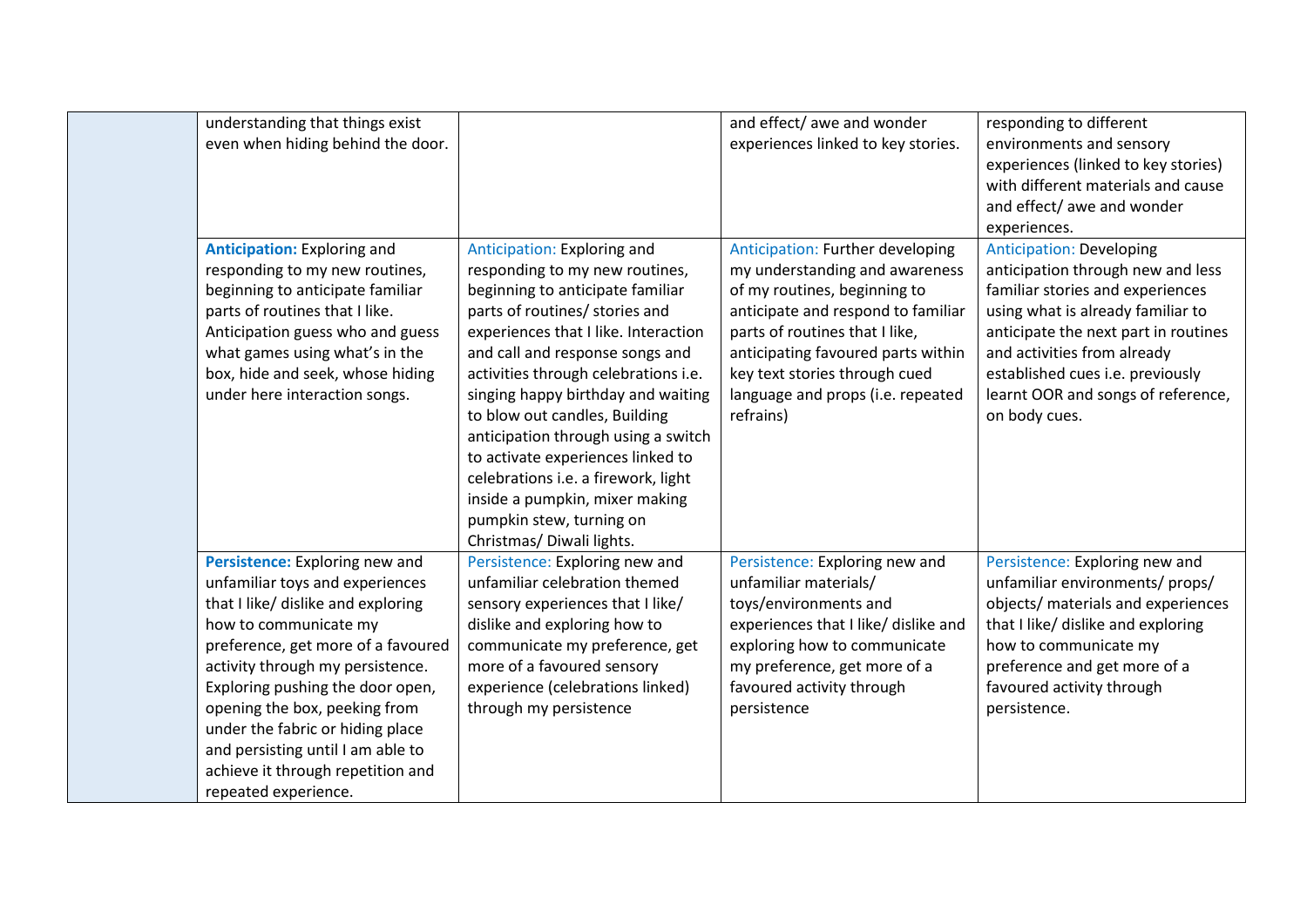|          | <b>Initiation: Initiating</b>          | Initiation: Initiating communication | <b>Initiation: Initiating</b>       | Initiation: Initiating communication  |
|----------|----------------------------------------|--------------------------------------|-------------------------------------|---------------------------------------|
|          | communication for more of toys         | for more of celebrations linked      | communication for more of toys      | for more of toys and experiences,     |
|          | and experiences I like and             | sensory experiences I like and       | and experiences, materials and      | materials and parts of stories I like |
|          | demonstrating through my               | demonstrating through my             | parts of stories I like and         | and demonstrating through my          |
|          | emerging communication what I          | emerging communication what I        | demonstrating through my            | emerging communication what I         |
|          | don't like. Initiating interaction     | don't like. Engagement in            | emerging communication what I       | don't like.                           |
|          | with adults through knocking on        | interaction and anticipation songs   | don't like.                         |                                       |
|          | the door, knocking on the box and      | and games such as birthday songs,    |                                     |                                       |
|          | pulling at the fabric or vocalising to | candles on a cake, pumpkin song,     |                                     |                                       |
|          | gain an adults attention from a        | lighting up fireworks, Diwali,       |                                     |                                       |
|          | hiding space in guess who and          | Christmas lights and songs.          |                                     |                                       |
|          | guess where games.                     |                                      |                                     |                                       |
| Literacy | Hear, respond and listen to stories    | Hear, respond and listen to          | Hear, respond and listen to stories | Label objects, characters and         |
|          | about themselves, communicate          | songs/rhymes, joining in with parts  | with repetitive refrains and key    | features of transport within the      |
|          | about what is special to them and      | of songs/ rhymes/ stories I become   | story language. Explore joining in  | journey home story using words,       |
|          | special about them through             | familiar with using my own forms     | with story language and consider    | phrases and symbols. Begin to         |
|          | exploring texts and props/objects      | of communication. Anticipating       | character, setting and plot of      | communicate about features of         |
|          | related to texts. Explore the          | and indicating the next part and     | familiar texts. Exploring making    | transport and suggest what they       |
|          | sensory story Guess Who Elmer          | completing phrases from songs/       | marks through different types of    | might do. Use favoured types of       |
|          | and Guess Whose behind the door        | rhymes/ stories that are missing.    | writing styles (Instructions,       | transport to create own journey       |
|          | with children being able to            | Exploring props and objects from     | recipes, spells, non-fiction)       | home story using either objects in    |
|          | anticipate the next part, join in      | songs/ rhymes/ stories/              | (Instructions from Oliver/          | story sack, story maps or story       |
|          | with actions (knocking on the door,    | celebrations and matching these to   | grandad/ jasper Isabella re         | frames. Use mark making/writing to    |
|          | actions from Guess who Elmer)          | the same or key words. Explore       | growing, recipes for Oliver's/      | recount experience - children to      |
|          | and then explore the mirrors to        | other types of rhyming and           | megs veg, Megs spells, Non-fiction  | use mark making and writing to be     |
|          | notice themselves within guess         | rhyming activities through           | writing about plants and gardens)   | able to represent different           |
|          | who games. Children to respond to      | emerging phonic activities.          | Exploration of character and        | transport items, making vehicle       |
|          | their reflections and be able to       | Respond to and recognize objects,    | setting in stories-what are the     | tracks and following vehicle tracks,  |
|          | develop recognition of themselves      | symbols and words related to         | characters like, what is the story  | role play writing with tickets,       |
|          | and others in photos and symbols.      | songs/ rhymes/ celebrations. Begin   | setting like, what environments     | passes, and transport maps.           |
|          | Linked to "Everybody has a body",      | to explore making marks in media     | are they in? All explored through   | Exploring creating their own going    |
|          | children can explore and respond       | using celebrations as prompts for    | sensory, visual, props or written   | on a journey story using story        |
|          | to personalized stories about          | engaging in making marks. Using      | means. Explore using and            |                                       |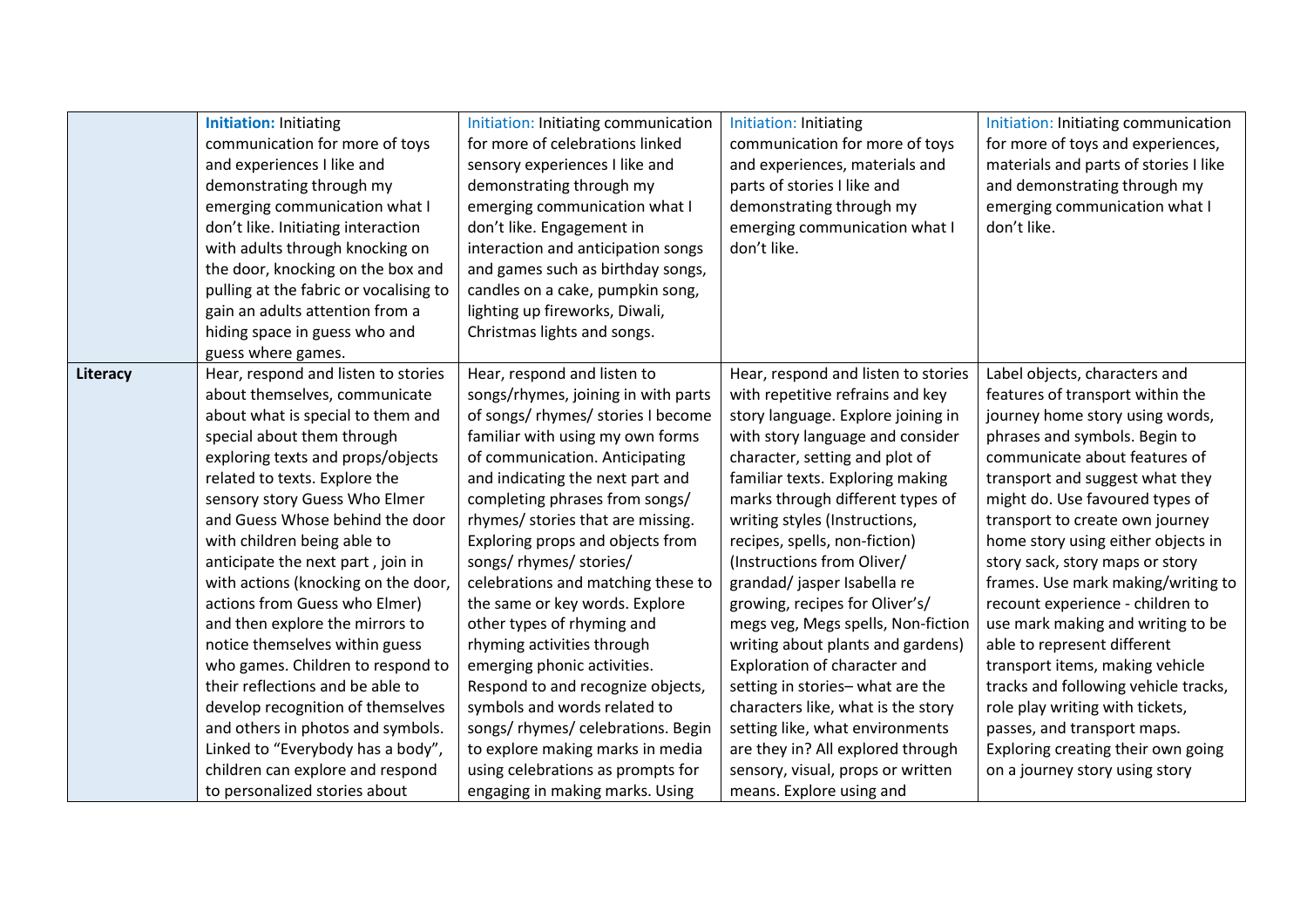|              | themselves using the phrase          | my emergent mark making to         | responding to story language and  | frames with choices either using     |
|--------------|--------------------------------------|------------------------------------|-----------------------------------|--------------------------------------|
|              | "some are" and a descriptive word    | create some representational       | repeated refrains in a range of   | objects, symbols or mark making.     |
|              | to describe different peers and      | marks and shapes that link to      | ways and contexts.                |                                      |
|              | adults in the class.                 | celebrations I am exploring.       |                                   |                                      |
|              | Explore and show awareness of        |                                    |                                   |                                      |
|              | different objects, pictures and      |                                    |                                   |                                      |
|              | symbols that represent favoured      |                                    |                                   |                                      |
|              | objects and people who help us,      |                                    |                                   |                                      |
|              | environmental print that             |                                    |                                   |                                      |
|              | represents favoured objects and      |                                    |                                   |                                      |
|              | people who help us. Use guess        |                                    |                                   |                                      |
|              | who games to explore dressing up     |                                    |                                   |                                      |
|              | and guess which different people     |                                    |                                   |                                      |
|              | who helps us are hiding behind the   |                                    |                                   |                                      |
|              | door.                                |                                    |                                   |                                      |
|              | Responding to and recognising        |                                    |                                   |                                      |
|              | photos of themselves and others      |                                    |                                   |                                      |
|              | i.e. peers, friends, family, special |                                    |                                   |                                      |
|              | people as well as people who help    |                                    |                                   |                                      |
|              | us. Explore and engage in a range    |                                    |                                   |                                      |
|              | of sensory media to create marks     |                                    |                                   |                                      |
|              | finding out what I like/ dislike,    |                                    |                                   |                                      |
|              | using my emergent mark making        |                                    |                                   |                                      |
|              | to create some representational      |                                    |                                   |                                      |
|              | marks that link to what I like/      |                                    |                                   |                                      |
|              | dislike.                             |                                    |                                   |                                      |
| <b>Maths</b> | Counting different body parts        | Exploring counting songs and       | Counting with garden objects      | Exploring language associated with   |
|              | through rhyming, naming and          | rhymes, anticipating the next part | found and explored i.e. counting  | time such as first, next, beginning, |
|              | matching games, finding groups of    | and number within the rhyme.       | seeds into a pot, counting fruits | last and anticipate routines within  |
|              | 2 with favoured objects and props,   | Explore special number to me and   | and vegetables gathered,          | their day and "the next part" within |
|              | responding and interacting with      | representing these with objects    | counting fruits/ veg needed for   | familiar activities/ stories such    |
|              | favourite and familiar number        | (candles on a cake) and marks to   | cooking recipes.                  | which land comes next within the     |
|              | rhymes with a special person.        |                                    |                                   | Journey home.                        |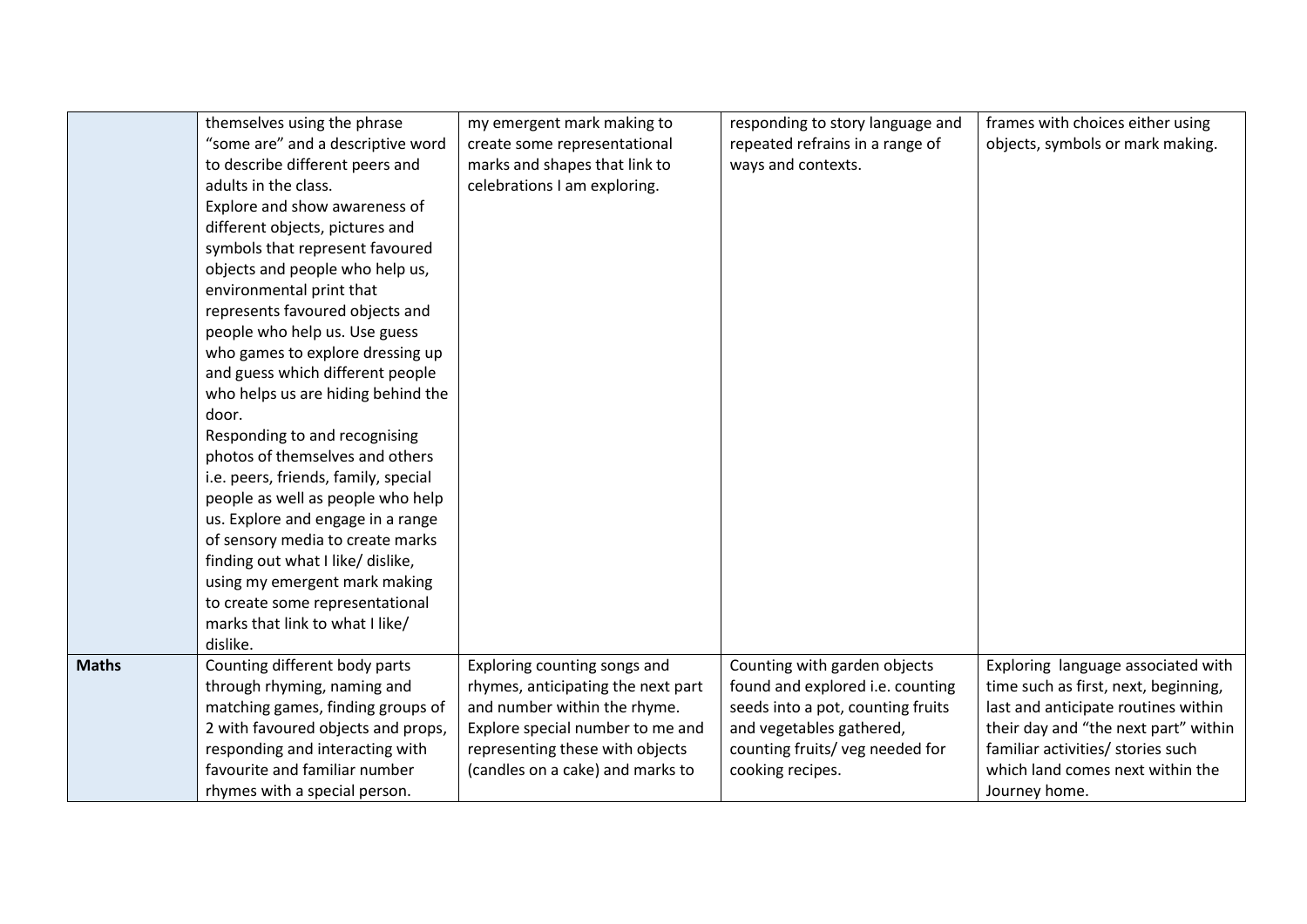|       | Exploring shape and space in their | represent numerals (i.e. age,        | Experimenting with representing     | Sorting transport items by range of  |
|-------|------------------------------------|--------------------------------------|-------------------------------------|--------------------------------------|
|       | new surroundings at school and     | birthday date, people in my family)  | numbers through making tallies of   | criteria and creating patterns using |
|       | explore finding things that have   | Participating and responding to the  | garden materials collected,         | transport items and props related    |
|       | been hidden or gone out of sight   | rhymes adding one and taking one     | measuring and recording with        | to the stories. Exploring 'same' and |
|       | reaching and responding for        | away as directed and finding out     | marks in non-standard units.        | 'different' with types of transport  |
|       | favoured items and exploring       | how many through counting            | Using comparative language of       | and transport that is similar i.e.   |
|       | positional language to find out    | supported or independently. (5       | measure to label, sort and          | different types of buses/ trains.    |
|       | where they are hiding. Explore,    | little pumpkins/ fireworks/          | describe characters and objects     | Exploring exchanging objects         |
|       | participate and join in with       | snowmen)                             | within stories (i.e. height in      | including money for objects i.e.     |
|       | number action rhymes and songs     | Exploring language or more/ gone     | jaspers beanstalk, size in          | tickets, items in 'shops' (real or   |
|       | linked to favoured toys and        | through songs/ rhymes and games      | enormous turnip, mass through       | pretend). Responding to how many     |
|       | objects.                           | where the song ends up with          | measuring and cooking with          | and counting how many in relation    |
|       |                                    | objects all gone and through         | Oliver's vegetables, language of    | to how many people in the car, how   |
|       |                                    | exploring activities where children  | time through steps it takes to      | many carriages on the train, how     |
|       |                                    | can add more to a quantity i.e.      | grow plants) Explore comparing      | many packages on/in the boat, and    |
|       |                                    | mores sprinkles/candles to           | familiar and unfamiliar objects     | exploring counting one at a time.    |
|       |                                    | birthday cakes, balloons to          | responding to language of size,     |                                      |
|       |                                    | decorations, fireworks in the sky    | shape, mass and quantity (i.e. in   |                                      |
|       |                                    | (pictures), presents under the tree, | comparing plants and fruit and      |                                      |
|       |                                    | diwali candles, decorations on the   | vegetables throughout gardens       |                                      |
|       |                                    | tree.                                | themes)                             |                                      |
|       |                                    | Exploring using shapes to make       |                                     |                                      |
|       |                                    | structures, pictures and             |                                     |                                      |
|       |                                    | arrangements such as fireworks,      |                                     |                                      |
|       |                                    | carvings in pumpkins, shapes on      |                                     |                                      |
|       |                                    | wrapping paper, bunting, cake        |                                     |                                      |
|       |                                    | slices, Diwali rangoli patterns,     |                                     |                                      |
|       |                                    | Christmas tree and snowmen,          |                                     |                                      |
|       |                                    | exploring 3d shapes through          |                                     |                                      |
|       |                                    | presents and wrapping presents       |                                     |                                      |
|       |                                    | and containers.                      |                                     |                                      |
| World | Building relationships with new    | Small world play -centered round     | Exploring plants, growing things    | Engage in small world play that      |
|       | and key people and exploring/      | rhyme characters and props and       | and living things within the garden | links to transport and explore the   |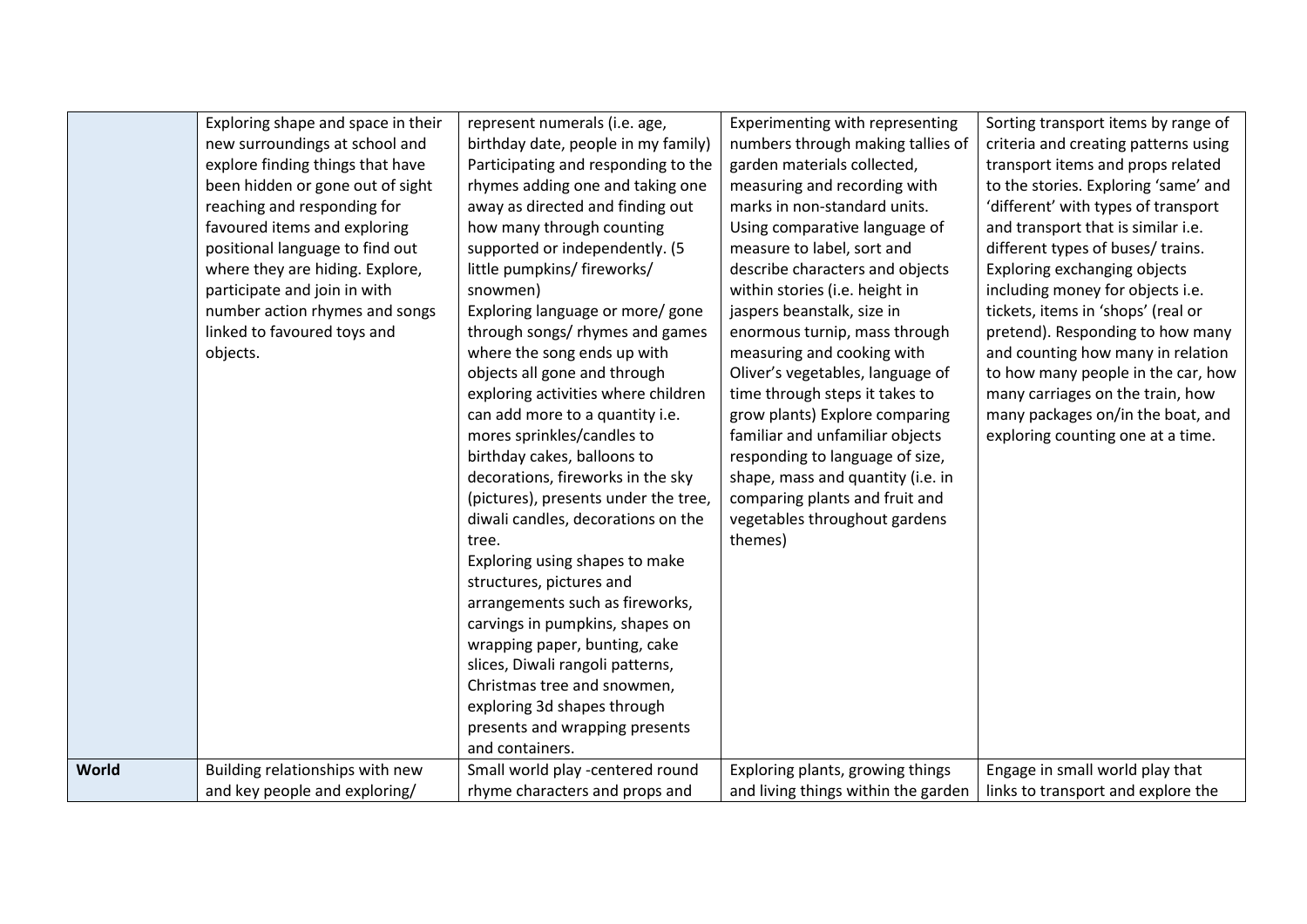|                   | communicating about special                                                                                                                                                                                                                              | celebrations such as birthday play,                                                                                              | environment, their features and                                                                                           | ways things work such as                                                                                                                                                   |
|-------------------|----------------------------------------------------------------------------------------------------------------------------------------------------------------------------------------------------------------------------------------------------------|----------------------------------------------------------------------------------------------------------------------------------|---------------------------------------------------------------------------------------------------------------------------|----------------------------------------------------------------------------------------------------------------------------------------------------------------------------|
|                   | people around me. Exploring body                                                                                                                                                                                                                         | fireworks sensory tray, Halloween                                                                                                | what helps them grow and how                                                                                              | mechanical vehicle toys. Explore                                                                                                                                           |
|                   | parts and our 5 senses and finding                                                                                                                                                                                                                       | small world play, small world                                                                                                    | they change through different                                                                                             | different materials linked to                                                                                                                                              |
|                   | out what sensory activities we like/                                                                                                                                                                                                                     | linked to winter festivals (Diwali,                                                                                              | stages of life, seasons and decay.                                                                                        | working vehicles and                                                                                                                                                       |
|                   | prefer and those we don't.                                                                                                                                                                                                                               | winter, hannukkah, Christmas)                                                                                                    | Explore wider community                                                                                                   | Explore people in the community                                                                                                                                            |
|                   | Exploring environments around                                                                                                                                                                                                                            | Explore investigations around                                                                                                    | environment with outdoor spaces                                                                                           | that keep me safe when I am                                                                                                                                                |
|                   | me, responding to and using some                                                                                                                                                                                                                         | celebrations.                                                                                                                    | comparing same and different i.e.                                                                                         | travelling on different vehicles.                                                                                                                                          |
|                   |                                                                                                                                                                                                                                                          | Exploring how people and                                                                                                         |                                                                                                                           |                                                                                                                                                                            |
|                   | language that describes my own                                                                                                                                                                                                                           |                                                                                                                                  | farm and garden, comparing                                                                                                | Explore environments around me                                                                                                                                             |
|                   | and differing environments and                                                                                                                                                                                                                           | communities celebrate festivals                                                                                                  | natural and manmade features.                                                                                             | thinking about how they are similar                                                                                                                                        |
|                   | finding out what areas I like and                                                                                                                                                                                                                        | and what happens at these. (Guy                                                                                                  | Explore changes in the                                                                                                    | and different (i.e. in different                                                                                                                                           |
|                   | what areas I don't in my                                                                                                                                                                                                                                 | Fawkes, Halloween, Hanukah,                                                                                                      | environment in the weather, the                                                                                           | transport stations and                                                                                                                                                     |
|                   | immediate and wider environment                                                                                                                                                                                                                          | Remembrance day, Thanksgiving,                                                                                                   | seasons in the outside area that                                                                                          | environments for them to travel                                                                                                                                            |
|                   | (i.e. in the classroom, in the school                                                                                                                                                                                                                    | Diwali and Christmas)                                                                                                            | they are exploring.                                                                                                       | and where they travel to)                                                                                                                                                  |
|                   | environment, in the community)                                                                                                                                                                                                                           |                                                                                                                                  |                                                                                                                           |                                                                                                                                                                            |
| <b>Creativity</b> | Exploring creativity linked to Self-                                                                                                                                                                                                                     | Explore different materials linked                                                                                               | Exploring food technology                                                                                                 | Create representational art and                                                                                                                                            |
|                   | portraits and myself such as                                                                                                                                                                                                                             | to different celebrations for                                                                                                    | through using a range of tools and                                                                                        | design linked with different forms                                                                                                                                         |
|                   | looking at Picasso faces and                                                                                                                                                                                                                             | making collages/ structures and                                                                                                  | implements to be able to explore                                                                                          | of transport from the journey                                                                                                                                              |
|                   | Arcimboldi faces and recreating                                                                                                                                                                                                                          | media to create their own                                                                                                        | creating (cooking using fruits and                                                                                        | home. Sculpture and junk                                                                                                                                                   |
|                   | these using collage (paper collage,                                                                                                                                                                                                                      | decorations and celebrations                                                                                                     | vegetables). Explore designing                                                                                            | modelling for children to design in                                                                                                                                        |
|                   | fruit collage, collage with different                                                                                                                                                                                                                    | related art. (fireworks prints,                                                                                                  | and creating using fruits and                                                                                             | 3D models of the different vehicles.                                                                                                                                       |
|                   | medias)                                                                                                                                                                                                                                                  | harvest art prints, Diwali art,                                                                                                  | vegetables.                                                                                                               | Engage with the journey home                                                                                                                                               |
|                   | Exploring creating guess who                                                                                                                                                                                                                             | Christmas prints). Explore                                                                                                       | Explore, respond to and                                                                                                   | from Grandpas song joining in with                                                                                                                                         |
|                   | pictures for the class guess who                                                                                                                                                                                                                         | music/songs for different purposes                                                                                               | participate in musical                                                                                                    | music and movement. Explore                                                                                                                                                |
|                   | board with children creating their                                                                                                                                                                                                                       | linked to celebrations, explore how                                                                                              | performances using familiar songs                                                                                         | being imaginative through                                                                                                                                                  |
|                   | own painting portrait.                                                                                                                                                                                                                                   | sounds can be changed and enjoy                                                                                                  | about the garden - round and                                                                                              | structured role play and exploring                                                                                                                                         |
|                   |                                                                                                                                                                                                                                                          |                                                                                                                                  |                                                                                                                           |                                                                                                                                                                            |
|                   |                                                                                                                                                                                                                                                          |                                                                                                                                  |                                                                                                                           |                                                                                                                                                                            |
|                   |                                                                                                                                                                                                                                                          |                                                                                                                                  |                                                                                                                           |                                                                                                                                                                            |
|                   |                                                                                                                                                                                                                                                          |                                                                                                                                  |                                                                                                                           |                                                                                                                                                                            |
|                   |                                                                                                                                                                                                                                                          |                                                                                                                                  |                                                                                                                           |                                                                                                                                                                            |
|                   |                                                                                                                                                                                                                                                          |                                                                                                                                  |                                                                                                                           |                                                                                                                                                                            |
|                   |                                                                                                                                                                                                                                                          |                                                                                                                                  |                                                                                                                           |                                                                                                                                                                            |
|                   |                                                                                                                                                                                                                                                          |                                                                                                                                  |                                                                                                                           |                                                                                                                                                                            |
|                   | Exploring listening to different<br>sounds and guessing what they<br>might be.<br>Exploring being imaginative<br>through role play that links to my<br>direct experiences about me and<br>my body, and the people who help<br>me in my community such as | moving to music in different ways,<br>develop imaginative skills through<br>exploring imaginative play liked to<br>celebrations. | round the garden, (See themed<br>rhymes and songs list twinkl),<br>joining in and responding to<br>actions within rhymes. | taking on different roles within role<br>play transport areas as modelled<br>using props and objects to support<br>play. Using small world to develop<br>imaginative play. |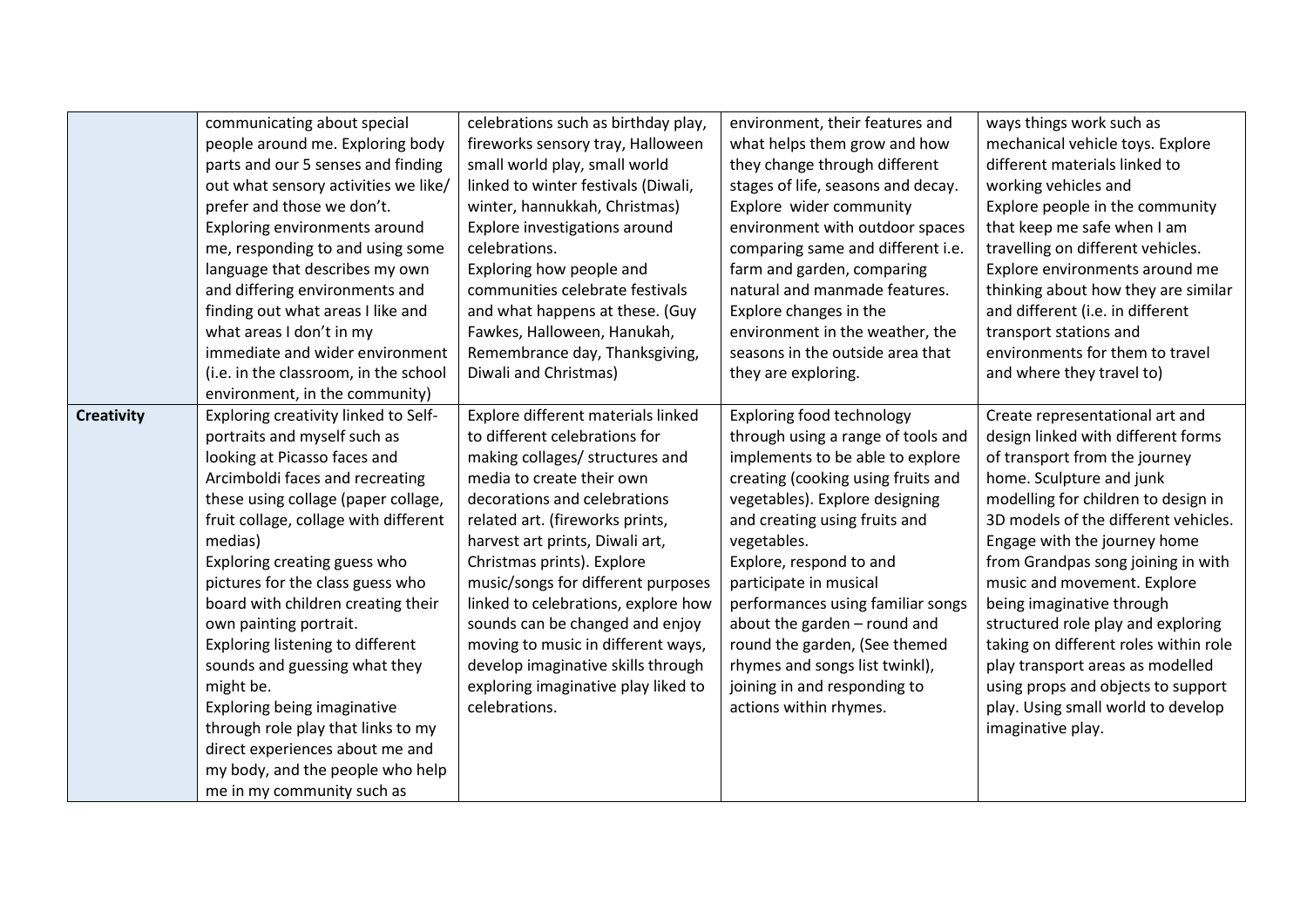|                   | home play, doctors/ hospitals,       |                                      |                                     |                                      |
|-------------------|--------------------------------------|--------------------------------------|-------------------------------------|--------------------------------------|
|                   | dentists, police, firemen, teachers  |                                      |                                     |                                      |
|                   | at school.                           |                                      |                                     |                                      |
| <b>Technology</b> | Explore stories and songs through    | Use ICT to explore different         | Explore using technology to         | Explore using technology to          |
|                   | technology linked to the topic.      | celebrations through YouTube.        | document garden walks and bug       | document a class trip or walk. Using |
|                   | Explore painting and mark making     | Hold celebration events in the       | hunts. Use photo and video          | PowerPoint or clicker books this     |
|                   | programs on a touchscreen device     | immersive room where children        | equipment to make digital           | could be turned into a class book    |
|                   | such as painting faces, feelings and | can be immersed in the sights and    | recordings and share.               | with sounds added.                   |
|                   | family on purple mash 2paint.        | sounds of a different culture.       | Explore using lights sources such   | Explore cause and effect toys and    |
|                   | Use the immersive room to            | Use google images and google         | as torches to look in detail and    | toys with buttons pulleys and flaps  |
|                   | explore a range of different         | earth to look at different places.   | things found in the garden as well  | which are linked to transport.       |
|                   | environments, encouraging            | Explore using paint programs such    | as creating shadows and             | Use different types of remote        |
|                   | children to use the touchscreen to   | as purple mash to make birthday      | projections.                        | controlled toys on different         |
|                   | select ones that they like.          | cards or celebration themed          | Explore garden treasure hunts,      | surfaces. This could involve         |
|                   | Explore a range of real life         | pictures.                            | giving clues with sound buttons or  | different vehicles such as planes    |
|                   | technology, cause and effect toys    | Explore taking pictures of           | using walkie talkies to             | boats and cars. Explore drawing      |
|                   | through independent learning         | celebrations and activities to share | communicate with friends when       | roads on the playground and          |
|                   | times discuss which ones they        | in a PowerPoint during celebration   | out and about.                      | directing vehicles from a-b.         |
|                   | like/dislike.                        | assembly.                            | Explore listening to stories on     | Explore games linked to transport    |
|                   | Explore using communication          | Explore sound producing              | headphones.                         | and using different types of         |
|                   | equipment within role play such as   | equipment and controls with music    | Explore age appropriate programs    | controls such as scalextrics.        |
|                   | calling the doctor, mummy or         | for celebrations or music from       | and software linked to the topic    | Explore using keyboards to add       |
|                   | school using walkie talkies or       | different cultures.                  | opening, turning on, swiping,       | captions to vehicle pictures.        |
|                   | telephones.                          | Listen to music from different       | selecting and making choices. This  | Explore age appropriate programs     |
|                   | Explore age appropriate programs     | cultures using ICT.                  | will be on a device which is        | and software linked to the topic     |
|                   | and software linked to the topic     | Explore age appropriate programs     | appropriate to the child (eye gaze, | opening, turning on, swiping,        |
|                   | opening, turning on, swiping,        | and software linked to the topic     | iPad, touch screen device).         | selecting and making choices. This   |
|                   | selecting and making choices. This   | opening, turning on, swiping,        |                                     | will be on a device which is         |
|                   | will be on a device which is         | selecting and making choices. This   |                                     | appropriate to the child (eye gaze,  |
|                   | appropriate to the child (eye gaze,  | will be on a device which is         |                                     | iPad, touch screen device).          |
|                   | iPad, touch screen device).          | appropriate to the child (eye gaze,  |                                     |                                      |
|                   |                                      | iPad, touch screen device).          |                                     |                                      |
|                   |                                      |                                      |                                     |                                      |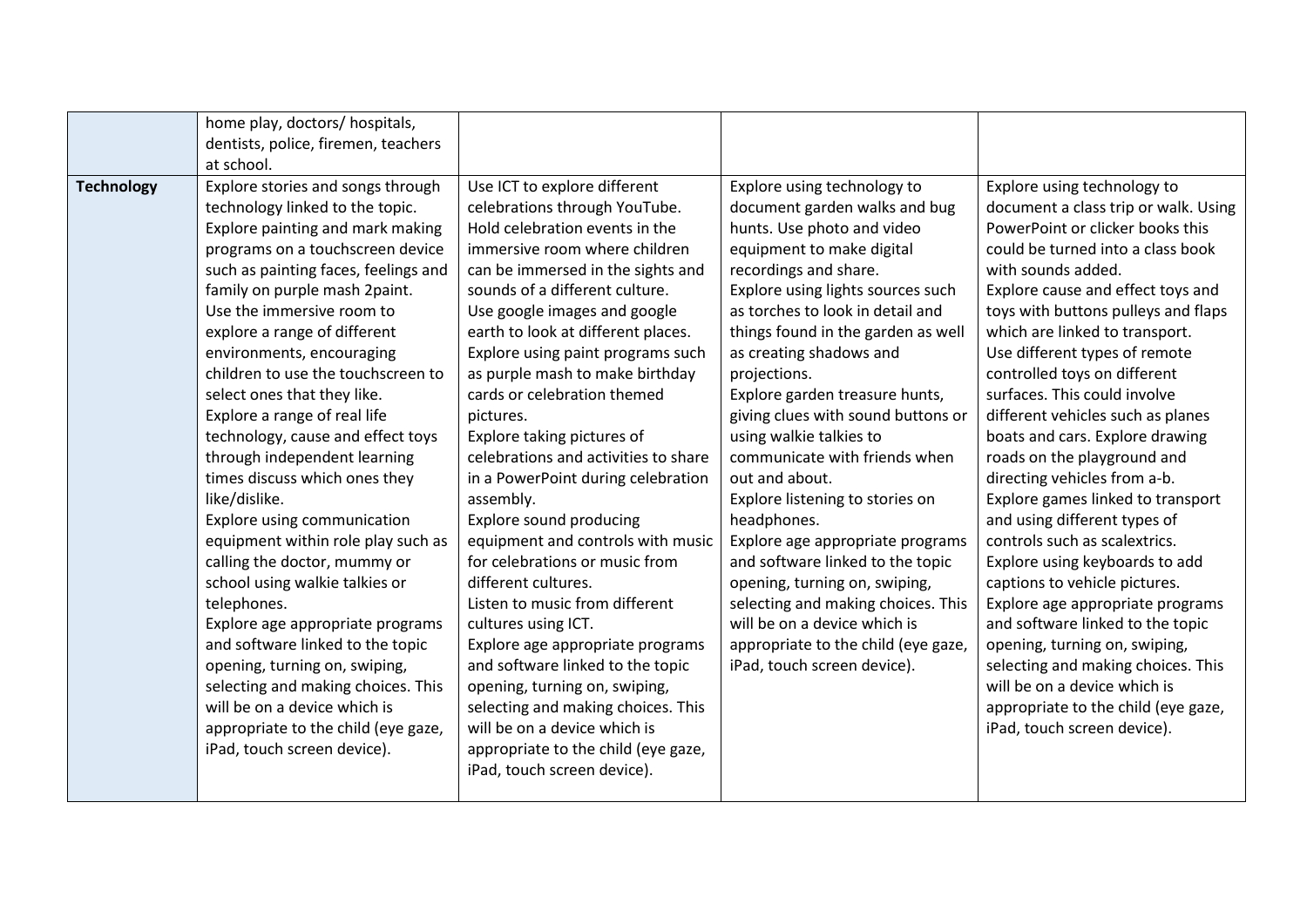|                      | E-Safety                                              |                                                                                                                                                     |                                     |                                       |  |
|----------------------|-------------------------------------------------------|-----------------------------------------------------------------------------------------------------------------------------------------------------|-------------------------------------|---------------------------------------|--|
|                      |                                                       | Whilst in Explorers children will become familiar with the adults in school. They will begin to learn about asking for help on computers or digital |                                     |                                       |  |
|                      |                                                       | devices and how to close pop ups and windows. This will run through all technology sessions.                                                        |                                     |                                       |  |
|                      | Children will have access to age appropriate content. |                                                                                                                                                     |                                     |                                       |  |
| <b>Communication</b> | Exploring communicating with new                      | Explore communicating to make                                                                                                                       | Descriptive language in context     | Recount language to talk about        |  |
| and Language         | and unfamiliar people using                           | requests linked to celebrations.                                                                                                                    | using structured frames i.e. it's   | experience and share experiences      |  |
|                      | greetings and responding to my                        | Some may explore using structured                                                                                                                   | too / it's too, story               | of what they did, what they like.     |  |
|                      | name in a new environment.                            | phrases to request, label or                                                                                                                        | language and use of repetitive      | Use language to communicate what      |  |
|                      | Explore language for labelling body                   | comment using I see, I want, I like                                                                                                                 | refrains and story starters/        | things are doing using SVO            |  |
|                      | parts and my senses, possessive                       | starters, communicate likes/                                                                                                                        | connectives. Role play language -   | sentences i.e the truck is towing the |  |
|                      | language - (mine, yours) and                          | dislikes, using communication                                                                                                                       | children to explore using language  | trailer, The tractor is ploughing the |  |
|                      | communication for expressing my                       | strategies to support such as OOR,                                                                                                                  | phrases from the text to recreate   | field. Respond to language that is    |  |
|                      | likes and dislikes.                                   | symbols. Begin to use OOR,                                                                                                                          | and role play different scenes      | used to label different parts of      |  |
|                      | Explore using and responding to                       | symbols, signing to initiate                                                                                                                        | from the story. Use of role play    | vehicles and demonstrate              |  |
|                      | the phrases "guess who", "Knock,                      | communication and interaction                                                                                                                       | corner and props to support.        | understanding through matching.       |  |
|                      | Knock", "Whose hiding under                           | within intensive interaction games                                                                                                                  | Attend and respond to stories and   | Joining in with rhymes and stories    |  |
|                      | here" and "it's me!" through                          | and songs linked to celebrations.                                                                                                                   | experiences. Language of            | that relate to transport rhymes and   |  |
|                      | interaction games and activities.                     | Responding to instructional                                                                                                                         | sequencing -first, next last.       | songs. Respond to question words      |  |
|                      | Share intensive interaction games                     | language within songs and rhymes/                                                                                                                   |                                     | to find and show in interaction       |  |
|                      | all about me playing hide and seek                    | interaction games linked to                                                                                                                         |                                     | games linked to text.                 |  |
|                      | and sharing mirror reflections.                       | celebrations and for routines                                                                                                                       |                                     |                                       |  |
|                      | Responding to communication and                       |                                                                                                                                                     |                                     |                                       |  |
|                      | language about my new routines in                     |                                                                                                                                                     |                                     |                                       |  |
|                      | school.                                               |                                                                                                                                                     |                                     |                                       |  |
| Sensory/             | Exploring my senses through a                         | Explore sensory play and media                                                                                                                      | Exploring simple games played       | Explore travelling in different ways  |  |
| <b>Physical</b>      | range of sensory play and                             | linked to celebrations (i.e.birthday                                                                                                                | together and skills associated with | (such as running, racing, jumping,    |  |
| <b>Development</b>   | exploring sensory regulating                          | sprinkles and confetti tray,                                                                                                                        | playing simple games such as        | hopping). Explore fine motor          |  |
|                      | opportunities exploring what I like,                  | halloween gloop tray, harvest                                                                                                                       | throwing, catching, kicking,        | through making controlled             |  |
|                      | and what I don't like and what                        | vegetables, Diwali foods and                                                                                                                        | striking with partners and small    | movements with defined grips          |  |
|                      | helps me to feel settled into my                      | coloured rice, Christmas tinsel and                                                                                                                 | groups and responding to some       | within mark making and control        |  |
|                      | new school.                                           | baubles) developing my                                                                                                                              | boundaries within games             | beginning to develop awareness of     |  |
|                      | Physical development games/                           | engagement in and tolerance of                                                                                                                      | tolerating that some may win and    | boundaries and mark making with       |  |
|                      | songs and activities that explore                     | sensory media and experiences.                                                                                                                      | some may not. Explore games         | purpose (colouring in pictures, large |  |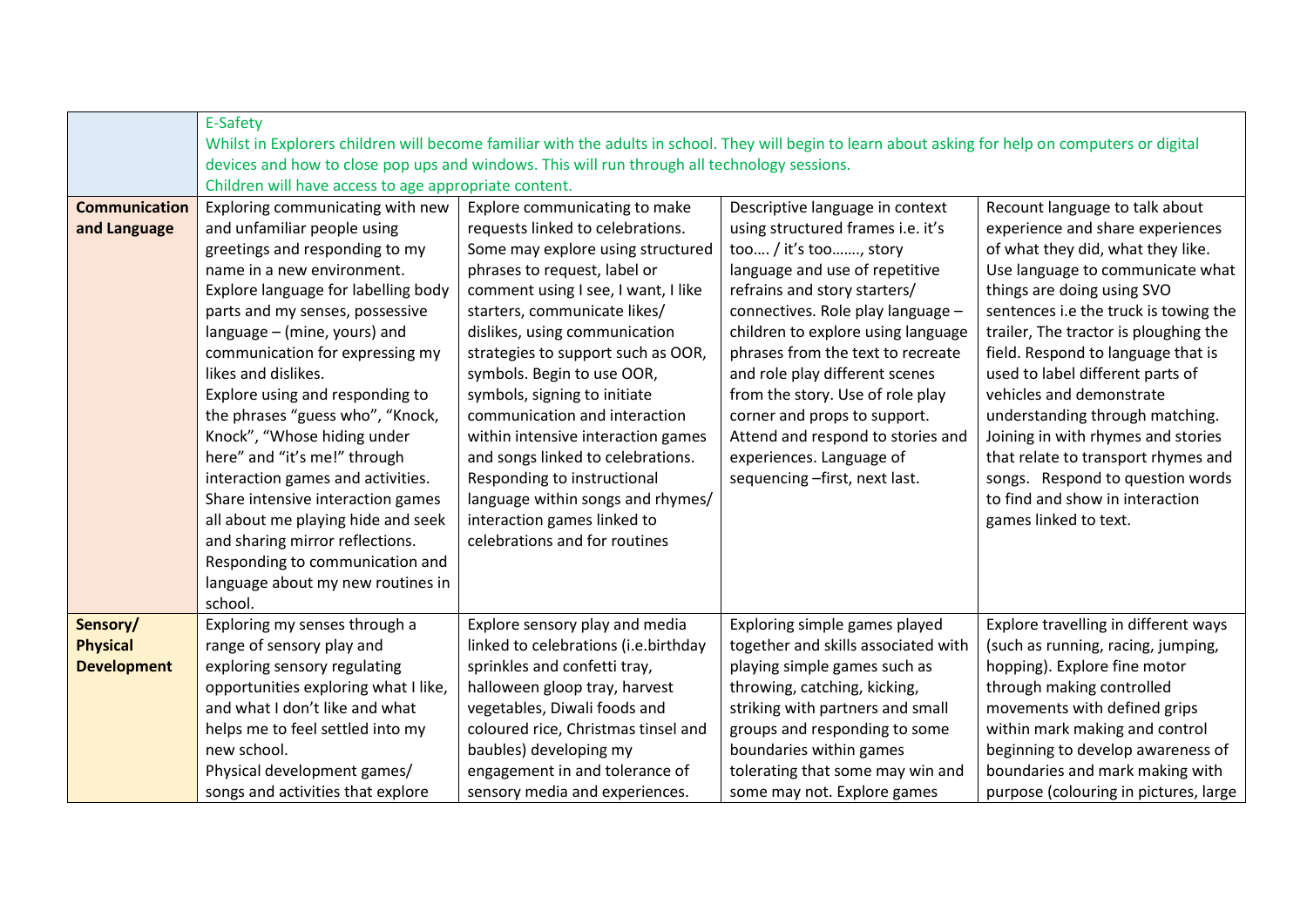|                                                                               | finding different body parts such<br>as Heads, shoulders, knees and<br>toes.<br>Physical development games using<br>the parachute that support me to<br>hide underneath and play 'guess<br>who', hide and seek' and 'who's<br>that under there' games.<br>Exploring what I am able to do<br>physically in my new school/ class<br>environment and becoming<br>familiar with school PD<br>environments such as hydro/ hall/<br>play spaces as well as PHWB<br>routines and spaces (i.e. lunch hall,<br>toilet/ changing areas)<br>Using tools and malleable<br>materials to explore creating<br>marks/ shapes/ creative work to<br>represent me, my own name, and<br>names/ pictures of favoured<br>people and people around me in<br>my community.<br>Exploring dressing up clothes to<br>become different community<br>helpers and guessing who I could<br>be through trying on different | Developing expressive movement<br>in relation to music lined to<br>different celebrations exploring<br>using scarves, ribbons and other<br>props to enhance my movement.<br>Imitate movement to music and<br>begin to build two or more<br>movements together to create<br>expressive dance as part of<br>different celebrations. Explore<br>traditional dances linked to<br>different cultures. | that can be played collaboratively<br>like in the garden (parachute, hide<br>and seek, catch and chase) as well<br>as games where working together<br>in exchange i.e. in throwing and<br>catching, striking and fielding,<br>kicking and shielding.<br>Developing use of tools to<br>manipulate and explore food<br>items, opening, peeling, chopping,<br>spreading, mixing, stabbing and<br>scooping using utensils and hands<br>using two hands together where<br>needed. Exploring fine motor and<br>PHWB skills through exploring<br>dressing and undressing through<br>putting on the right clothing for<br>exploring outside in different<br>weathers i.e wellies, waterproof<br>trousers, coats, hats, sunglasses,<br>suncream, taking on and taking<br>off jumpers.<br>Further develop fine motor<br>through utlising gardening<br>utensils and defining pincer grip<br>picking up seeds. | colouring, creating vehicle prints<br>and patterns) Role play writing with<br>tickets, passes, transport maps etc.<br>Gymnastics exploration of<br>movement, exploring different<br>ways of travelling from A to B like<br>working transport within journey<br>home story. Explore movement<br>related to action songs and rhymes. |
|-------------------------------------------------------------------------------|--------------------------------------------------------------------------------------------------------------------------------------------------------------------------------------------------------------------------------------------------------------------------------------------------------------------------------------------------------------------------------------------------------------------------------------------------------------------------------------------------------------------------------------------------------------------------------------------------------------------------------------------------------------------------------------------------------------------------------------------------------------------------------------------------------------------------------------------------------------------------------------------|--------------------------------------------------------------------------------------------------------------------------------------------------------------------------------------------------------------------------------------------------------------------------------------------------------------------------------------------------------------------------------------------------|----------------------------------------------------------------------------------------------------------------------------------------------------------------------------------------------------------------------------------------------------------------------------------------------------------------------------------------------------------------------------------------------------------------------------------------------------------------------------------------------------------------------------------------------------------------------------------------------------------------------------------------------------------------------------------------------------------------------------------------------------------------------------------------------------------------------------------------------------------------------------------------------------|------------------------------------------------------------------------------------------------------------------------------------------------------------------------------------------------------------------------------------------------------------------------------------------------------------------------------------|
|                                                                               | clothes.                                                                                                                                                                                                                                                                                                                                                                                                                                                                                                                                                                                                                                                                                                                                                                                                                                                                                   |                                                                                                                                                                                                                                                                                                                                                                                                  |                                                                                                                                                                                                                                                                                                                                                                                                                                                                                                                                                                                                                                                                                                                                                                                                                                                                                                    |                                                                                                                                                                                                                                                                                                                                    |
| Social,<br><b>Emotional and</b><br><b>Mental Health</b><br><b>Development</b> | What's special to me, things I like/<br>don't like including what helps me<br>to feel calm when I am not in the<br>green zone? Introduction to ZOR                                                                                                                                                                                                                                                                                                                                                                                                                                                                                                                                                                                                                                                                                                                                         | What's special to me, my family<br>and culture with exploration how<br>we engage in celebrations, things I<br>like/ don't like linked to my                                                                                                                                                                                                                                                      | Differences/ similarities in houses<br>and cultures - what are our<br>gardens like, what do gardens<br>around the world look like, what                                                                                                                                                                                                                                                                                                                                                                                                                                                                                                                                                                                                                                                                                                                                                            | Safety in and around the<br>community and at special places to<br>visit i.e. keeping safe on transport<br>(Following instructions, keeping                                                                                                                                                                                         |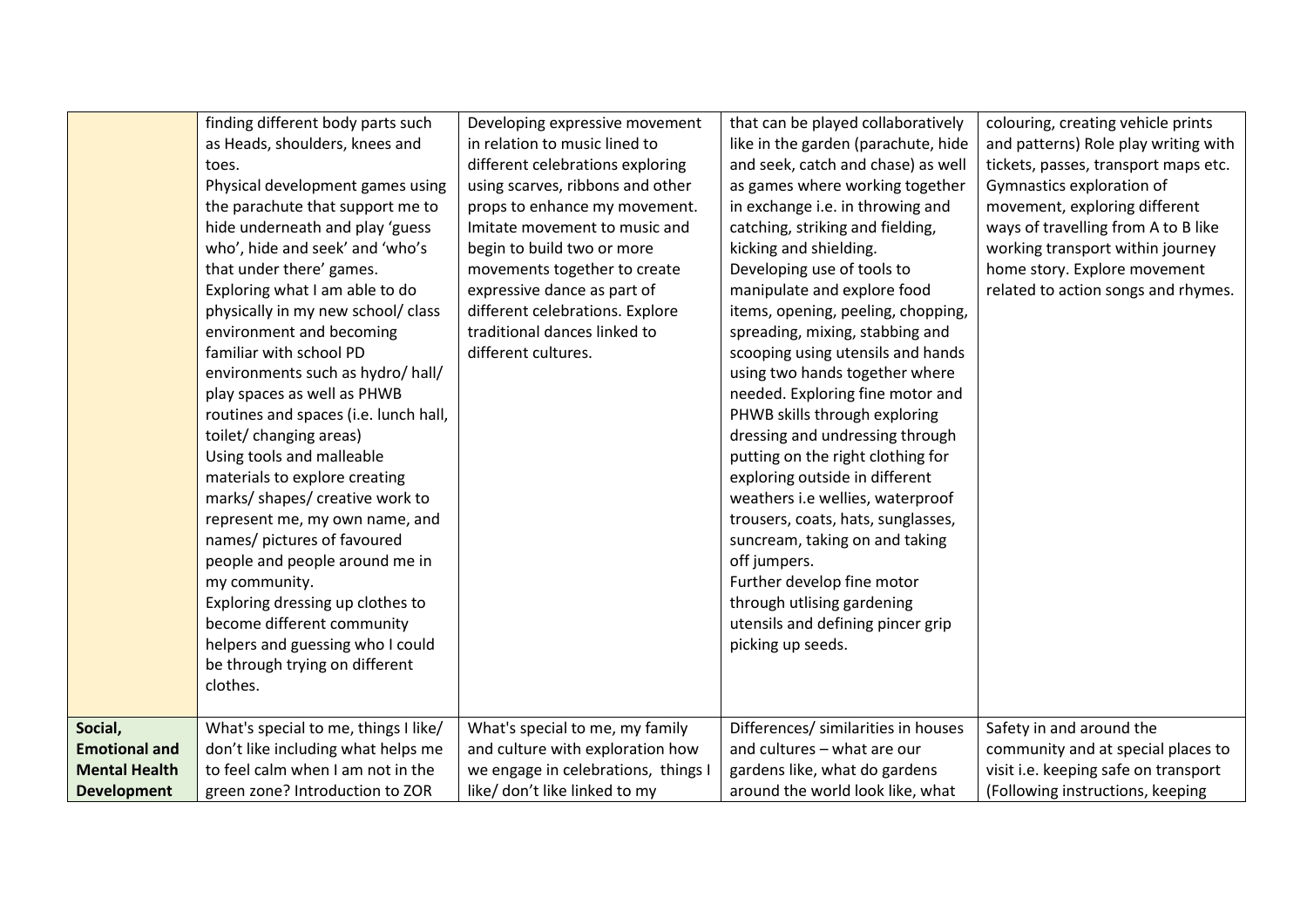|            | language of colour through key         | experiences of different                                          | different things can grow in                                     |                  | near an adult, wearing seatbelt,      |                                      |
|------------|----------------------------------------|-------------------------------------------------------------------|------------------------------------------------------------------|------------------|---------------------------------------|--------------------------------------|
|            | adults using this language to label    | celebrations including what helps                                 | garden? Exploring working                                        |                  | keeping hands inside the vehicle)     |                                      |
|            | and explore different feelings.        | me to feel calm when I am not in                                  | together (Enormous turnip) and                                   |                  | keeping safe in the sun (sun cream,   |                                      |
|            | Building relationships with key        | the green zone? Developing my                                     | how working with others can help                                 |                  |                                       | sun hats, keeping hydrating, playing |
|            | people around me including             | understanding of ZOR language of                                  | us achieve things and feel better.                               |                  | in the shade) keeping safe when       |                                      |
|            | friendships with new peers,            | colour through key adults using                                   | Explore sharing and taking turns                                 |                  | out and about i.e. road safety. Self- |                                      |
|            | exploring what similarities and        | this language to label and explore                                | with friends and how it makes us                                 |                  | confidence and self-awareness to      |                                      |
|            | differences we have in what we         | different feelings. Building                                      | feel when others don't share or                                  |                  | try new activities and begin to       |                                      |
|            | like/dislike.                          | relationships with key people                                     | take turns. What are positive                                    |                  | explore away from familiar adults.    |                                      |
|            |                                        | around me including friendships                                   | choices, what helps us make them                                 |                  |                                       |                                      |
|            |                                        | with new peers, exploring what<br>similarities and differences we | and what helps us feel calm again                                |                  |                                       |                                      |
|            |                                        | have in what we like/dislike in our                               | when other people don't make<br>positive choices or when we feel |                  |                                       |                                      |
|            |                                        | families and cultures.                                            | like we can't make a positive                                    |                  |                                       |                                      |
|            |                                        |                                                                   | choice? Use language of and                                      |                  |                                       |                                      |
|            |                                        |                                                                   | strategies from ZOR to support.                                  |                  |                                       |                                      |
|            |                                        |                                                                   |                                                                  |                  |                                       |                                      |
|            |                                        |                                                                   |                                                                  |                  |                                       |                                      |
| <b>RSE</b> | <b>Building Trusting relationships</b> | Saying 'no' / Speaking out                                        | Keeping myself                                                   | Body parts and   | Different types                       | Puberty and                          |
|            | Appropriate Behaviour                  | What to do when relationships go                                  | clean                                                            | privacy          | of relationships                      | changes                              |
|            |                                        | wrong                                                             | Keeping myself                                                   | Appropriate      | <b>Differences</b>                    |                                      |
|            |                                        | Anti- bullying week                                               | safe                                                             | Behaviour        | between boys                          | For pupils Y4-6                      |
|            |                                        |                                                                   |                                                                  |                  | and girls                             | Puberty in                           |
|            |                                        |                                                                   | For pupils Y4-6:                                                 | For pupils Y4-6: | Stereotypes                           | relation to                          |
|            |                                        |                                                                   | Puberty in                                                       | Puberty in       |                                       | physical and                         |
|            |                                        |                                                                   | relation to                                                      | relation to body | For pupils Y4-6                       | emotional                            |
|            |                                        |                                                                   | keeping clean                                                    | parts            | Puberty in<br>relation to             | changes                              |
|            |                                        |                                                                   |                                                                  |                  | differences                           |                                      |
|            |                                        |                                                                   |                                                                  |                  | between girls                         |                                      |
|            |                                        |                                                                   |                                                                  |                  | and boys                              |                                      |
|            | <b>Autumn</b>                          |                                                                   | <b>Spring</b>                                                    |                  | <b>Summer</b>                         |                                      |
| Year 4     | Not a Box                              | In all kinds of weather                                           | A Bugs Life                                                      |                  | <b>Beside the Seaside</b>             |                                      |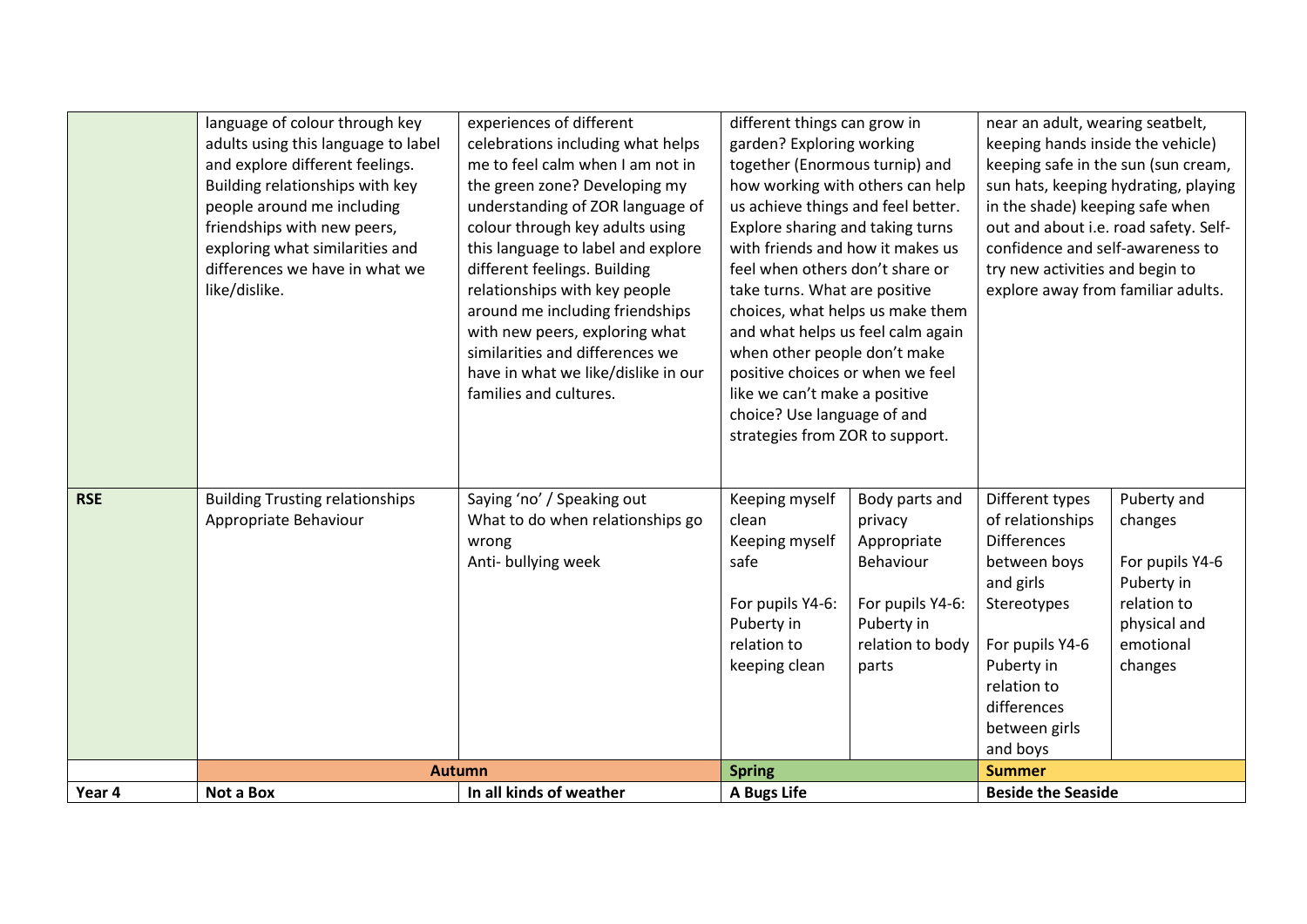|                     | Exploring boxes and different<br>types of boxes, filled with things I<br>like and don't like to start and then<br>exploring different types of boxes<br>such as dressing up boxes, treasure | Children will explore different<br>weathers and seasons exploring<br>what happens in different<br>weathers, what clothes you might<br>need, what it feels like and what | Children will explore the world of<br>minibeasts exploring their<br>habitats, their similarities and<br>differences, what they look like<br>and need to live. They will explore | Children will explore where we live<br>and be able to explore their seaside<br>environment. They can explore<br>what the seaside is like, what lives<br>there, how to keep safe at the |
|---------------------|---------------------------------------------------------------------------------------------------------------------------------------------------------------------------------------------|-------------------------------------------------------------------------------------------------------------------------------------------------------------------------|---------------------------------------------------------------------------------------------------------------------------------------------------------------------------------|----------------------------------------------------------------------------------------------------------------------------------------------------------------------------------------|
|                     | boxes, celebration boxes and<br>empty boxes. Children can explore                                                                                                                           | the environment looks like in<br>different seasons and weathers.                                                                                                        | rich language stories such as the<br>hungry caterpillar, aaaargh spider,                                                                                                        | seaside and even some history of<br>the seaside. Children may be able                                                                                                                  |
|                     | boxes and what we can turn them                                                                                                                                                             | Children will be able to explore                                                                                                                                        | mad about minibeasts, bad                                                                                                                                                       | to explore beach school sessions.                                                                                                                                                      |
|                     | into - what could they make? Use                                                                                                                                                            | about day and night and what                                                                                                                                            | tempered ladybird, the very busy                                                                                                                                                |                                                                                                                                                                                        |
|                     | the story Not a Box to start as an                                                                                                                                                          | happens at these times thinking                                                                                                                                         | spider.                                                                                                                                                                         |                                                                                                                                                                                        |
|                     | initial stimulus.                                                                                                                                                                           | about their routines as well as                                                                                                                                         |                                                                                                                                                                                 |                                                                                                                                                                                        |
|                     |                                                                                                                                                                                             | exploring how different                                                                                                                                                 |                                                                                                                                                                                 |                                                                                                                                                                                        |
|                     |                                                                                                                                                                                             | celebrations use light and dark?                                                                                                                                        |                                                                                                                                                                                 |                                                                                                                                                                                        |
| <b>Stimulus for</b> | Texts - Kippers Toybox by Mick                                                                                                                                                              | Texts/Rhymes - Elmers weather                                                                                                                                           | Texts - The very hungry caterpillar                                                                                                                                             | Texts - Kippers sandcastle by Mick                                                                                                                                                     |
| <b>Learning</b>     | Inkpen, The dressing up box by                                                                                                                                                              | by David Mckee, Hello world,                                                                                                                                            | by Eric Carle, Mad about                                                                                                                                                        | Inkpen, Beach Baby by Kate Merritt,                                                                                                                                                    |
|                     | Mairi Mackinnon, Not a Box by                                                                                                                                                               | weather by Jill Macdonald, Bear in                                                                                                                                      | minibeasts by Giles Andreae,                                                                                                                                                    | Goose at the beach by Laura Wall,                                                                                                                                                      |
|                     | Antoinette Portis, The Birthday box                                                                                                                                                         | sunshine by Stella Blackstone, The                                                                                                                                      | Superworm by Julia Donaldson,                                                                                                                                                   | Tip Tap went the crab by Tim                                                                                                                                                           |
|                     | by Leslie Patricelli, Jack in a Box by                                                                                                                                                      | wind blew by pat Hutchins, Singing                                                                                                                                      | Twist and Hop, Minibeast Bop by                                                                                                                                                 | Hopgood.                                                                                                                                                                               |
|                     | Julia Jarman                                                                                                                                                                                | in the rain by Tim Hopgood,                                                                                                                                             | Giles Andrea, Spider by Alison                                                                                                                                                  | Interactive - ICT retelling of stories,                                                                                                                                                |
|                     | Treasure box poetry collection by                                                                                                                                                           | Snowman stories (Christmas                                                                                                                                              | Steadman, Walters Wondeful                                                                                                                                                      | YouTube versions of summer,                                                                                                                                                            |
|                     | Pauline Stewart/Bill Wiley, Dear                                                                                                                                                            | themed)                                                                                                                                                                 | Web by Tim Hopgood, B is for Bee                                                                                                                                                | beach and beside the sea songs,                                                                                                                                                        |
|                     | Santa by Rod Campbell                                                                                                                                                                       | Interactive - ICT retelling of                                                                                                                                          | by Charlotte Milner.                                                                                                                                                            | Role Play - Sandcastle building                                                                                                                                                        |
|                     | Interactive - What's in the Box -                                                                                                                                                           | stories, YouTube versions of songs                                                                                                                                      | Interactive - Songs and rhymes                                                                                                                                                  | station, blow up boat, Rockpool                                                                                                                                                        |
|                     | YouTube song, What's in the box                                                                                                                                                             | and rhymes linked to weather,                                                                                                                                           | about minibeasts, tiny caterpillar                                                                                                                                              | environment with water trays.                                                                                                                                                          |
|                     | attention autism strategies                                                                                                                                                                 | Role Play - Outdoor clothing store                                                                                                                                      | on a leaf, ladybird, ladybird, incy                                                                                                                                             | Experience - Visits to and trips to                                                                                                                                                    |
|                     | Role Play - large boxes to explore                                                                                                                                                          | (think millets), newsroom weather                                                                                                                                       | wincey spider, little miss muffet,                                                                                                                                              | beach and seaside environments,                                                                                                                                                        |
|                     | and engage in, small junk                                                                                                                                                                   | reporting station,                                                                                                                                                      | Cbeebies Minibeast adventures.                                                                                                                                                  | beach school.                                                                                                                                                                          |
|                     | modelling boxes, den making using                                                                                                                                                           | Experience - sensory experiences                                                                                                                                        | Role Play - Hungry caterpillars                                                                                                                                                 |                                                                                                                                                                                        |
|                     | large packing boxes. Dressing up                                                                                                                                                            | linked to weather                                                                                                                                                       | café, superworm gym, Bug                                                                                                                                                        |                                                                                                                                                                                        |
|                     | shop, Birthday Shop, Christmas                                                                                                                                                              |                                                                                                                                                                         | explorers den, Bumblebees honey                                                                                                                                                 |                                                                                                                                                                                        |
|                     | Grotto                                                                                                                                                                                      |                                                                                                                                                                         | bakery                                                                                                                                                                          |                                                                                                                                                                                        |
|                     | Experience - What's in the box                                                                                                                                                              |                                                                                                                                                                         | Experience - Visits to Gardens and                                                                                                                                              |                                                                                                                                                                                        |
|                     | autism strategies, children to                                                                                                                                                              |                                                                                                                                                                         | garden centres, farm shops/                                                                                                                                                     |                                                                                                                                                                                        |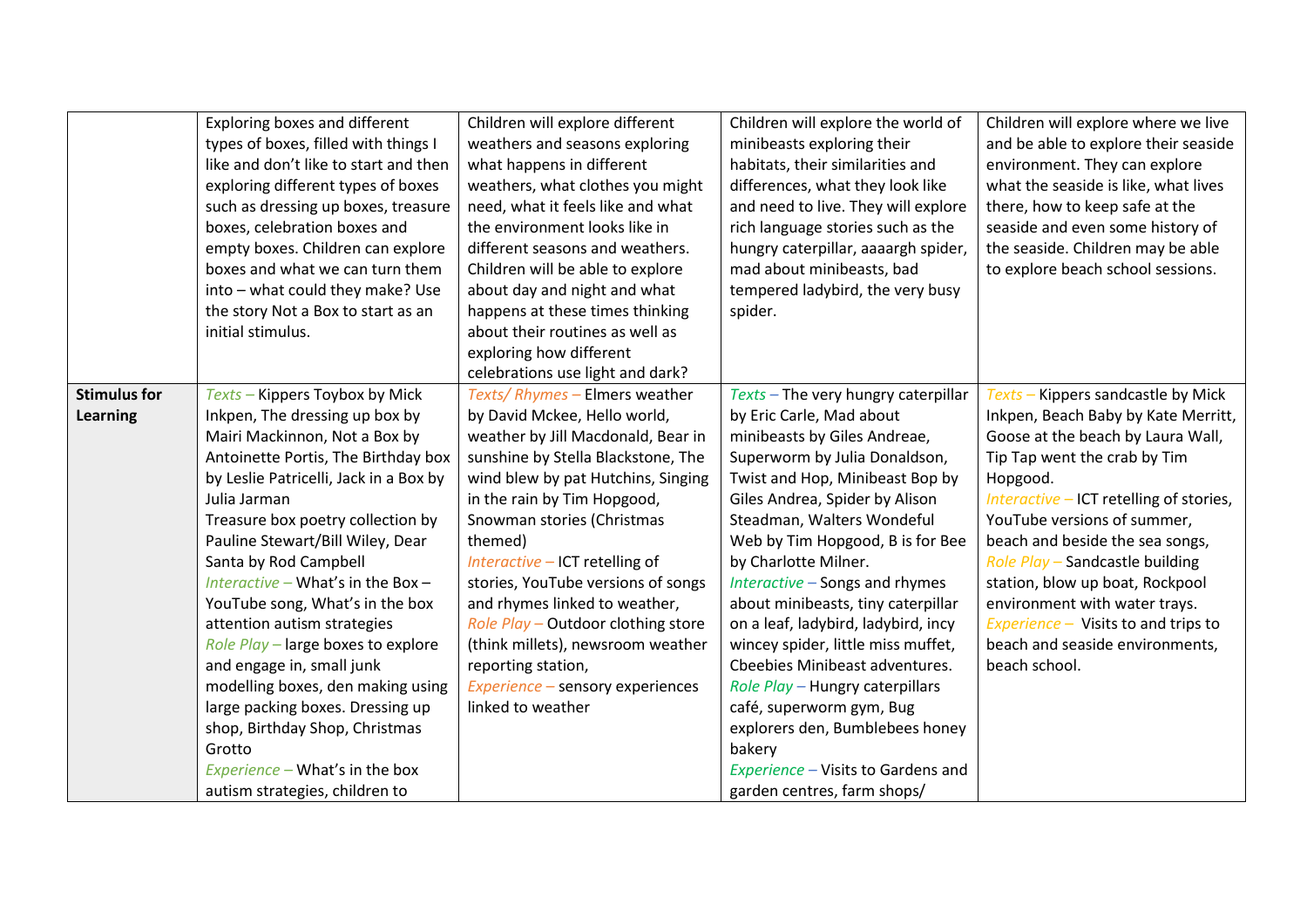|                                                                | create and share their own box<br>from home filled with special<br>interests and likes, visits and trips<br>to places that link to places in key<br>stories i.e. toy shop for kippers toy<br>box |                                                                                                                                                                                                              | greengrocers, pick your own, Bug<br>hunting activities and experiences<br>within school grounds. Zoolab<br>visit experiences.                                                                                                                                                                                                                                                               |                                                                                                                                                                                                                                                                                                                                                                                                                                                                                                       |
|----------------------------------------------------------------|--------------------------------------------------------------------------------------------------------------------------------------------------------------------------------------------------|--------------------------------------------------------------------------------------------------------------------------------------------------------------------------------------------------------------|---------------------------------------------------------------------------------------------------------------------------------------------------------------------------------------------------------------------------------------------------------------------------------------------------------------------------------------------------------------------------------------------|-------------------------------------------------------------------------------------------------------------------------------------------------------------------------------------------------------------------------------------------------------------------------------------------------------------------------------------------------------------------------------------------------------------------------------------------------------------------------------------------------------|
| <b>Cognition and</b><br><b>Learning/Areas</b><br>of Engagement | <b>Exploration: Building my</b><br>engagement through exploring<br>toys/ activities from the box and<br>what's inside the box and sensory<br>experiences, my new<br>environments and routines.   | <b>Exploration: Building my</b><br>engagement through exploring<br>weather linked sensory<br>experiences and objects/toys, my<br>new environments and routines.                                              | <b>Exploration: Building my</b><br>engagement through exploring<br>sensory materials and media and<br>sensory experiences linked to key<br>stories (i.e fruit from hungry<br>caterpillar, spiders webs, honey<br>for bees), as well as new wider<br>environments (outside/ farm<br>shops/ pick your own).                                                                                   | <b>Exploration: Building my</b><br>engagement through exploring<br>toys/ activities and sensory<br>experiences linked to theme such<br>as sandcastles, sun cream mark<br>making, and ice cream                                                                                                                                                                                                                                                                                                        |
|                                                                | Realisation: Exploring awe and<br>wonder, interacting with toys/<br>objects new and unfamiliar from<br>inside the box (either box from<br>home or school).                                       | Realisation: Exploring awe and<br>wonder through interacting with<br>weather themed sensory<br>experiences and activities linked<br>with light and dark (fireworks, sun<br>and moon, thunder and lightening) | Realisation: developing my object<br>permanence through exploring<br>where my familiar toys/ props<br>related to stories are (hiding in<br>different materials and media<br>linked to key stories) and<br>searching them out if they go out<br>of my immediate sight. Interacting<br>with different materials and cause<br>and effect/ awe and wonder<br>experiences linked to key stories. | Realisation: developing my object<br>permanence through exploring<br>where props/ objects and<br>unfamiliar toys/ objects related to<br>key stories are and searching them<br>out if they go out of my immediate<br>sight within different media and<br>within different environmental<br>contexts. Interacting and<br>responding to different<br>environments and sensory<br>experiences (linked to key stories)<br>with different materials and cause<br>and effect/ awe and wonder<br>experiences. |
|                                                                | Anticipation: Exploring and                                                                                                                                                                      | Anticipation: Exploring and                                                                                                                                                                                  | Anticipation: Further developing                                                                                                                                                                                                                                                                                                                                                            | <b>Anticipation: Developing</b>                                                                                                                                                                                                                                                                                                                                                                                                                                                                       |
|                                                                | responding to my new routines,                                                                                                                                                                   | responding to my new routines,                                                                                                                                                                               | my understanding and awareness                                                                                                                                                                                                                                                                                                                                                              | anticipation through new and less                                                                                                                                                                                                                                                                                                                                                                                                                                                                     |
|                                                                | beginning to anticipate familiar                                                                                                                                                                 | beginning to anticipate familiar                                                                                                                                                                             | of my routines, beginning to                                                                                                                                                                                                                                                                                                                                                                | familiar stories and experiences                                                                                                                                                                                                                                                                                                                                                                                                                                                                      |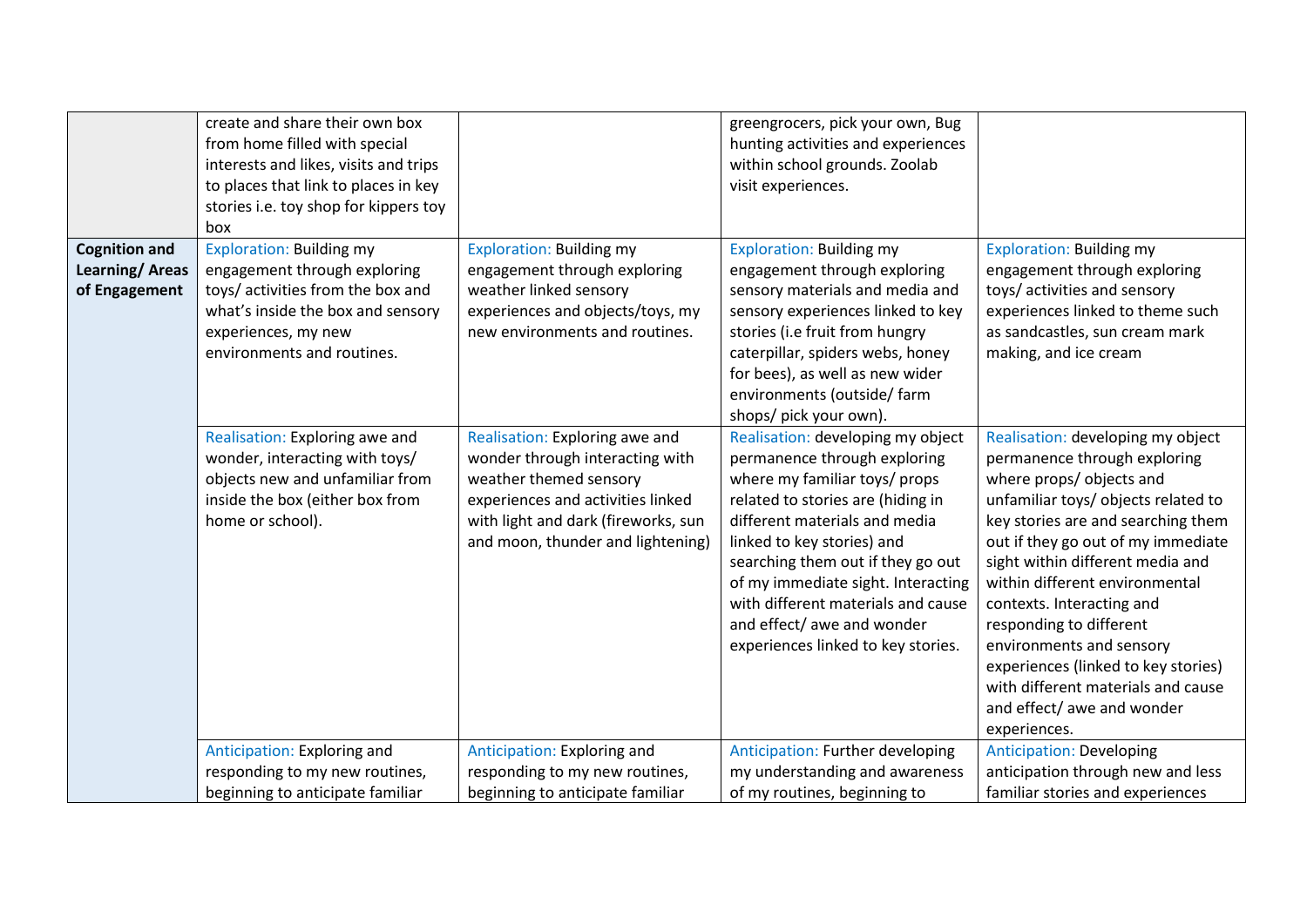|          | parts of routines that I like. Using | parts of routines/ stories and       | anticipate and respond to familiar    | using what is already familiar to     |
|----------|--------------------------------------|--------------------------------------|---------------------------------------|---------------------------------------|
|          |                                      |                                      |                                       |                                       |
|          | jack in the box interaction songs to | experiences that I like. Interaction | parts of routines that I like,        | anticipate the next part in routines  |
|          | build anticipation and interaction   | and call and response songs and      | anticipating favoured parts within    | and activities from already           |
|          |                                      | activities through weather (See      | key text stories through cued         | established cues i.e. previously      |
|          |                                      | weather boxes resource)              | language and props (i.e. repeated     | learnt OOR and songs of reference,    |
|          |                                      |                                      | refrains)                             | on body cues.                         |
|          | Persistence: Exploring new and       | Persistence: Exploring new and       | Persistence: Exploring new and        | Persistence: Exploring new and        |
|          | unfamiliar toys from my home box     | unfamiliar weather themed            | unfamiliar materials/                 | unfamiliar environments/ props/       |
|          | /the topic box and exploring how     | sensory experiences that I like/     | toys/environments and                 | objects/ materials and experiences    |
|          | to communicate my preference,        | dislike and exploring how to         | experiences that I like/ dislike and  | that I like/ dislike and exploring    |
|          | get more of a favoured activity or   | communicate my preference, get       | exploring how to communicate          | how to communicate my                 |
|          | toy from the box through my          | more of a favoured sensory           | my preference, get more of a          | preference and get more of a          |
|          | persistence                          | experience (weather linked)          | favoured activity through             | favoured activity through             |
|          |                                      | through my persistence               | persistence                           | persistence.                          |
|          | Initiation: Initiating communication | Initiation: Initiating communication | Initiation: Initiating                | Initiation: Initiating communication  |
|          | for more of toys and experiences I   | for more of weather themed           | communication for more of toys        | for more of toys and experiences,     |
|          | like and demonstrating through my    | sensory experiences I like and       | and experiences, materials and        | materials and parts of stories I like |
|          |                                      |                                      |                                       |                                       |
|          | emerging communication what I        | demonstrating through my             | parts of stories I like and           | and demonstrating through my          |
|          | don't like. Engagement in            | emerging communication what I        | demonstrating through my              | emerging communication what I         |
|          | interaction songs where I initiate a | don't like. Engagement in            | emerging communication what I         | don't like.                           |
|          | response such as Jack in the box     | interaction and anticipation songs   | don't like.                           |                                       |
|          | rhymes/ whose hiding under here      | and games such as                    |                                       |                                       |
|          | rhyme.                               |                                      |                                       |                                       |
| Literacy | Hear, respond and listen to stories  | Hear, respond and listen to stories/ | Hear, respond and listen to stories   | Label objects, characters and         |
|          | linked to Not a box topic engaging   | songs and rhymes linked to           | with repetitive refrains and key      | features of stories using words,      |
|          | in props, objects and building       | weather, joining in with parts I     | story language. Explore joining in    | phrases and symbols. Begin to talk    |
|          | anticipation of what happens next    | become familiar with using my        | with story language and consider      | about features of stories and         |
|          | through regular exposure to          | own forms of communication.          | character, setting and plot of        | suggest what might happen next,       |
|          | stories. Explore and respond to the  | Explore matching objects, symbols    | familiar texts. Exploring making      | what might happen at the end,         |
|          | different props/ objects that        | and words linked to weather.         | marks through different types of      | what alternatively might happen.      |
|          | represent different parts of the     | Begin to explore making marks in a   | writing styles (Diaries, Invitations, | Use writing to recount experience -   |
|          | story and match objects/props/       | range of media using a range of      | descriptive writing and non           | children to use mark making and       |
|          | photos to the same as well as story  | tools and mark making implements     | fiction) (Invitations could be for    | writing to be able to represent their |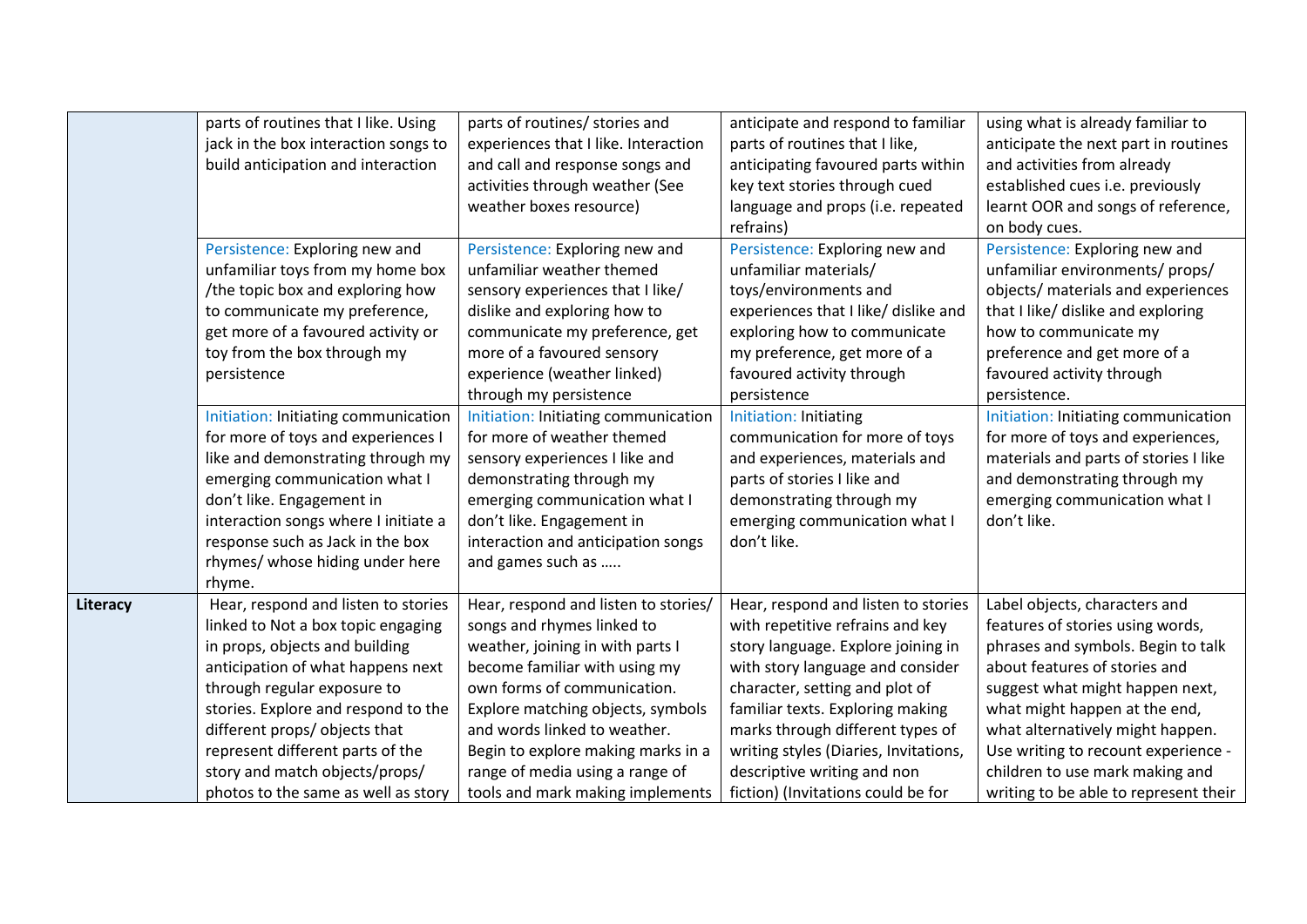|              | covers/ labels (either symbolized    | to create lines/ shapes and            | ugly bug ball, to the caterpillar for | experiences at the beach. Create          |
|--------------|--------------------------------------|----------------------------------------|---------------------------------------|-------------------------------------------|
|              | or written).                         | patterns linked to weather i.e         | dinner, Diaries of the caterpillar    | postcards about their times explore       |
|              | Responding to and recognising        | circles for suns, horizontal lines for | and superworm, descriptions of        | creating marks and shapes to draw         |
|              | photos of themselves and others      | rain, zig zags for thunder. Explore    | the butterfly, super worm, bugs at    | pictures associated their                 |
|              | i.e. peers, friends, family, special | colouring within boundaries using      | the ball, non-fiction writing about   | experiences and what they know            |
|              | people.                              | variety of coloured sensory marks      | different bugs) Exploration of        | about the beach. Explore making           |
|              | Explore and engage in a range of     | making medias for rainbows. Using      | character and setting in stories-     | marks in a range of sensory media         |
|              | sensory media to create marks to     | songs/ rhymes as prompts for           | what are the characters like, what    | with different tools such as combs        |
|              | represent toys/ objects/ people or   | engaging in making marks such as       | is the story setting like, what       | to rake through sand, fingers in          |
|              | experiences that are special to me   | rain rain go away, or happy sun        | environments are they in? All         | mark making, spoons and forks in          |
|              | from my box. Using my emergent       | high. Using my emergent mark           | explored through sensory, visual,     | ice cream and sprinkles.                  |
|              | mark making to create some           | making to create some                  | props or written means. Explore       |                                           |
|              | representational marks that link to  | representational marks that link to    | using and responding to story         |                                           |
|              | what I like/ dislike.                | key objects/ themes from stories       | language and repeated refrains in     |                                           |
|              |                                      | and themes I am exploring.             | a range of ways and contexts.         |                                           |
| <b>Maths</b> | Explore using numbers as labels for  | Exploring counting songs and           | Exploring and developing one to       | Revision/ consolidation of shape/         |
|              | counting objects in a box and        | rhymes, anticipating the next part     | one correspondence through            | measure think about shapes and            |
|              | experience adults modelling          | and number within the rhyme.           | counting objects that the             | measure at beach and measure -            |
|              | number language as they count        | Participating and responding to the    | caterpillar eats placing one object   | i.e. comparative sizes - it's too big,    |
|              | objects into/ out of a box.          | rhymes adding one and taking one       | at a time and matching the            | it's too small, it's just right linked to |
|              | Explore recognize own special        | away as directed and finding out       | number of objects with                | sandcastles, ice creams, shells,          |
|              | numbers I.e. their age, house        | how many through counting              | correlating number shapes or          | rockpools, crabs etc                      |
|              | number, birthday number.             | supported or independently. (Use       | objects (i.e. numicon, number on      | Exploring using shapes to make            |
|              | Exploring capacity through full and  | 5 little snowmen and explore           | dice, numeral card).                  | structures and arrangements such          |
|              | empty experiencing filling and       | making own weather counting            | Counting how many legs each bug       | as 2d sandcastle pictures, 3d             |
|              | emptying containers (boxes) and      | songs with sun, rain clouds)           | has and adding the correct            | sandcastle shapes, using shapes to        |
|              | explore finding things that have     | Exploring language of more/ gone       | number of spots to different bugs,    | make arrangements of beach                |
|              | been hidden or gone out of sight     | through songs/ rhymes and games        | matching the same and finding         | themed objects like boats, flags, ice     |
|              | reaching and responding for          | where the song ends up with            | the same number representation.       | creams.                                   |
|              | favoured items and exploring         | objects all gone and through           | Explore language of measure           | Exploring creating shapes and             |
|              | positional language to find out      | exploring activities where children    | through language of time through      | labelling shapes in representational      |
|              | where they are hiding (in, on,       | can add more to a quantity i.e.        | hungry caterpillar as a base.         | pictures of day experiences to the        |
|              | under the box) Explore, participate  | within weather activities i.e. where   |                                       | beach.                                    |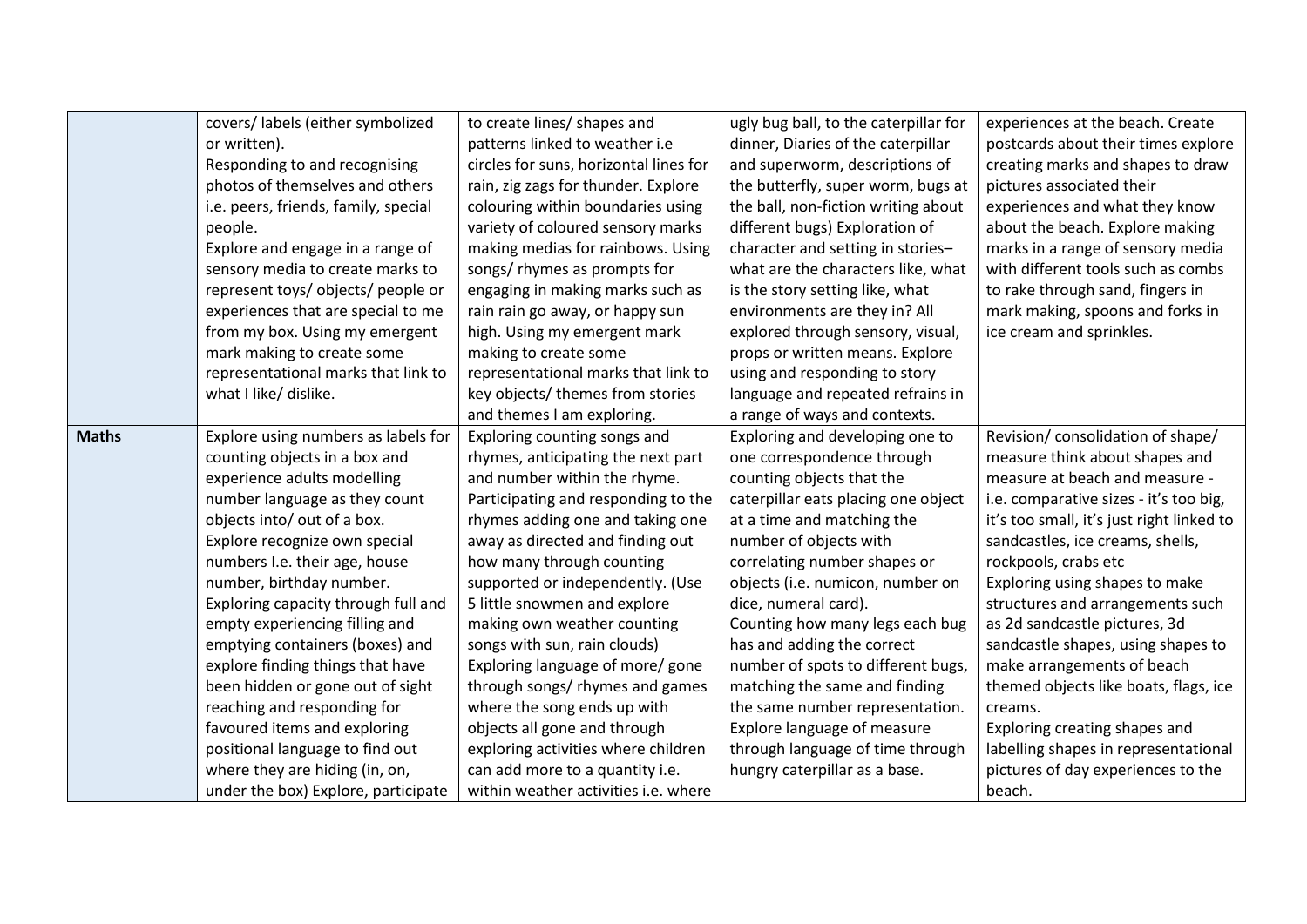|       | and join in with number action<br>rhymes and songs linked to<br>favoured toys and objects.                                                                                                                                                                                                                                                                                                                                                                 | the wind has blown away all the<br>washing, all the hats, where the<br>snowmen melt.<br>Sorting a range of objects/ media<br>by range of criteria (including<br>colour) and creating, copying and<br>extending patterns using coloured<br>items (linked to rainbows)                                                                                                                                                                                                                                       | Exploring counting through<br>measure, engaging in cooking<br>activities linked to the hungry<br>caterpillar adding 'more' or "two<br>cups" of ingredients. Explore, use<br>and respond to language of<br>measure through key stories and<br>texts (comparing sizes of bugs,<br>number of legs, small or large etc)<br>Using comparative language of<br>measure to label, sort and<br>describe characters and objects<br>within stories. Explore comparing<br>familiar and unfamiliar objects<br>responding to language of size,<br>shape, mass and quantity. |                                                                                                                                                                                                                                                                                                                                                                                                                                                                                              |
|-------|------------------------------------------------------------------------------------------------------------------------------------------------------------------------------------------------------------------------------------------------------------------------------------------------------------------------------------------------------------------------------------------------------------------------------------------------------------|------------------------------------------------------------------------------------------------------------------------------------------------------------------------------------------------------------------------------------------------------------------------------------------------------------------------------------------------------------------------------------------------------------------------------------------------------------------------------------------------------------|---------------------------------------------------------------------------------------------------------------------------------------------------------------------------------------------------------------------------------------------------------------------------------------------------------------------------------------------------------------------------------------------------------------------------------------------------------------------------------------------------------------------------------------------------------------|----------------------------------------------------------------------------------------------------------------------------------------------------------------------------------------------------------------------------------------------------------------------------------------------------------------------------------------------------------------------------------------------------------------------------------------------------------------------------------------------|
| World | Building relationships with new<br>and key people and exploring/<br>communicating about special<br>people around me and what is<br>special to me through exploring<br>my own special box.<br>Exploring new and familiar<br>environments around me,<br>responding to and using some<br>language that describes my own<br>and differing environments and<br>finding out what areas I like and<br>what areas I don't in my<br>immediate and wider environment | Small world play -centered round<br>rhyme characters and props and<br>celebrations, develop enquiry and<br>investigation through key<br>questions related to weather -<br>What could the weather be?<br>Explore investigations around<br>Weather i.e. what does our<br>umbrella need to be made from,<br>how can we make big shadows,<br>What will melt the snowman, How<br>far does the wind blow different<br>objects. Exploring some<br>celebrations and songs/rhymes<br>and music linked to these (Guy | Exploring plants, growing things<br>and living things within the garden<br>environment, their features and<br>what helps them grow and how<br>they change through different<br>stages of life, seasons and decay.<br>I.e. exploring the life cycles of<br>different minibeasts and what<br>happens at each stage.<br>Find out about living things like<br>bugs, what makes them special<br>and what features they have,<br>where they live and what jobs<br>they do.                                                                                          | Explore wider community<br>environment with outdoor spaces<br>comparing same and different,<br>what is the same at beach to<br>somewhere else? What is different?<br>What things did humans make at<br>the beach and what is natural.<br>Explore the beach environment and<br>explore the different materials at<br>the beach such as sand, sea,<br>seaweed, shells and manmade<br>materials like beach balls, towels,<br>deckchairs, spades, ice cream.<br>What are the materials like? How |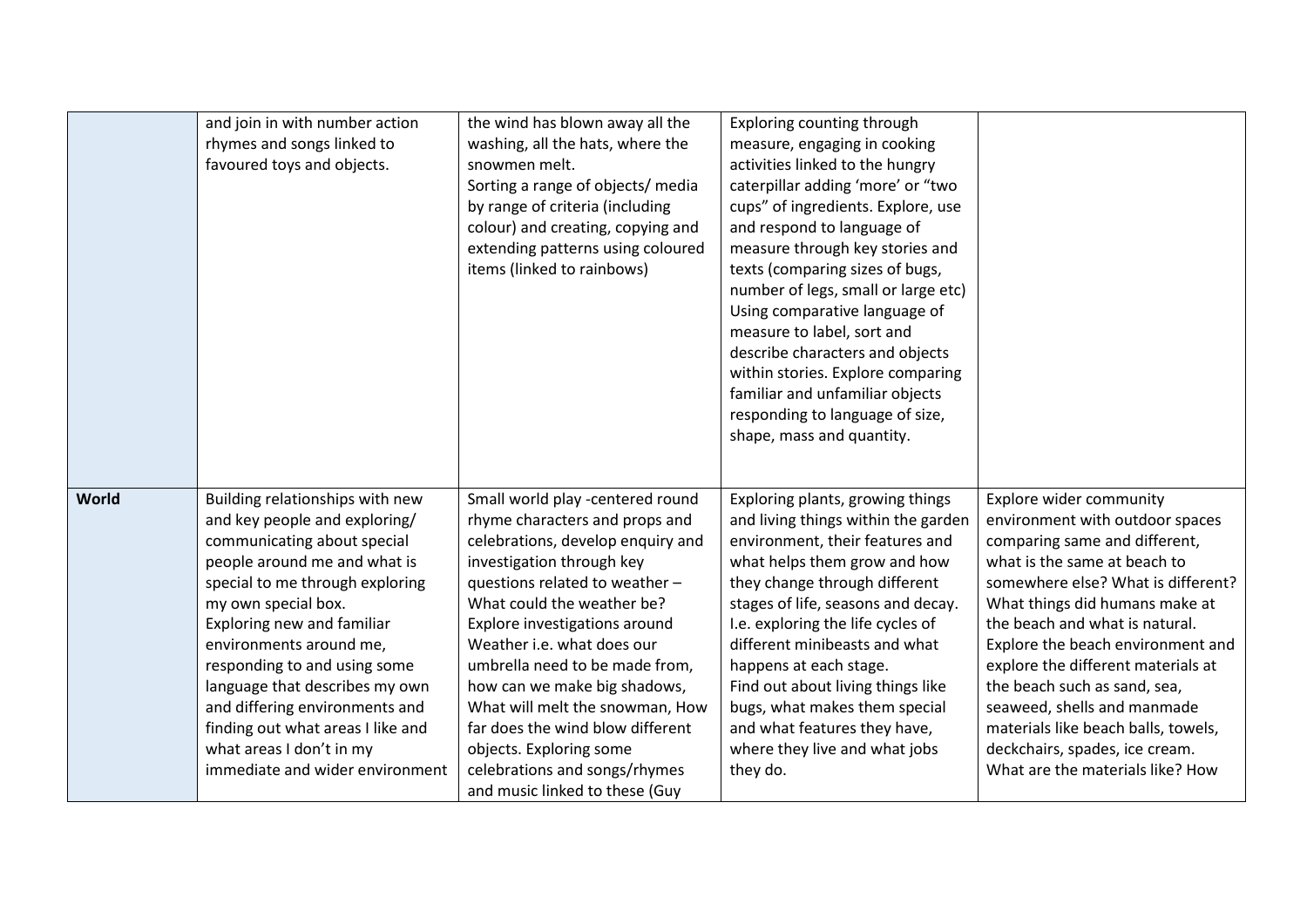|                   | (i.e. in the classroom, in the school | Fawkes, Halloween, Hanukah,          |                                      | do they feel? What are the features   |
|-------------------|---------------------------------------|--------------------------------------|--------------------------------------|---------------------------------------|
|                   | environment, in the community)        | Remembrance day, Thanksgiving,       |                                      | of different materials?               |
|                   | Small world play -centered round      | Diwali and Christmas)                |                                      |                                       |
|                   | themes/ characters and                | Explore seasonal changes linked to   |                                      |                                       |
|                   | environments from Key texts,          | the weather finding out what the     |                                      |                                       |
|                   | develop enquiry and investigation     | weather is like in different seasons |                                      |                                       |
|                   | through investigating what's in the   | and what plants grow in different    |                                      |                                       |
|                   | box? Explore a range of               | weathers and seasons?                |                                      |                                       |
|                   | investigations and enquiry            |                                      |                                      |                                       |
|                   | opportunities through exploring       |                                      |                                      |                                       |
|                   | different themes within the box       |                                      |                                      |                                       |
|                   | linked to the stories focused on i.e. |                                      |                                      |                                       |
|                   | exploring different types of toys     |                                      |                                      |                                       |
|                   | within kippers toybox and what        |                                      |                                      |                                       |
|                   | the different toys do, Exploring      |                                      |                                      |                                       |
|                   | whether different clothes from the    |                                      |                                      |                                       |
|                   | dressing up box are best for          |                                      |                                      |                                       |
|                   | indoors or outdoors (i.e.             |                                      |                                      |                                       |
|                   | waterproof?)                          |                                      |                                      |                                       |
| <b>Creativity</b> | Explore different materials to        | Explore a range of materials and     | Create a range of different          | <b>Exploring creating structures</b>  |
|                   | create and decorate different         | media in different colours, creating | patterns linked with different       | through using a range of joining and  |
|                   | boxes turning them into different     | collage and textured art work in     | minibeasts using a variety of        | construction materials to make        |
|                   | objects and props i.e. painting red   | themes of different weathers.        | materials and methods i.e.           | different objects related to the      |
|                   | to make a fire engine. Explore        | Explore colour mixing with paint     | collage, sculpture, paint, print and | beach as well as how to join and      |
|                   | being imaginative by creating large   | and other art materials exploring    | textiles I.e stripey bugs, spotty    | build their structures - can they     |
|                   | boxes into different worlds/ role     | what happens when colours are        | bugs, one colour bugs, different     | make sandcastles using a range of     |
|                   | play activities. Use of               | mixed together using colours of      | shaped bugs. Use Lucy Ladybird       | materials, or a boat?. Exploration of |
|                   | deconstructed role play to            | the rainbow. Can they make all the   | story as a stimulus. Explore,        | a variety of joining materials within |
|                   | encourage development of own          | colours of the rainbow?              | respond to and participate in        | creative experiences i.e. sellotape,  |
|                   | imagination. Exploring imaginative    | Exploring songs/ rhymes linked to    | musical performances using           | staples, glue (pritt and PVA), split  |
|                   | play through small world linked to    | different weather and engaging       | familiar songs about minibeasts      | pins, and paper clips. At this point  |
|                   | stories/ texts and themes as well     | with interaction rhymes and games    | and exploring movement related       | in the year children will be making   |
|                   |                                       | that link to weather such as sun     | to minibeasts.                       | independent choices for what          |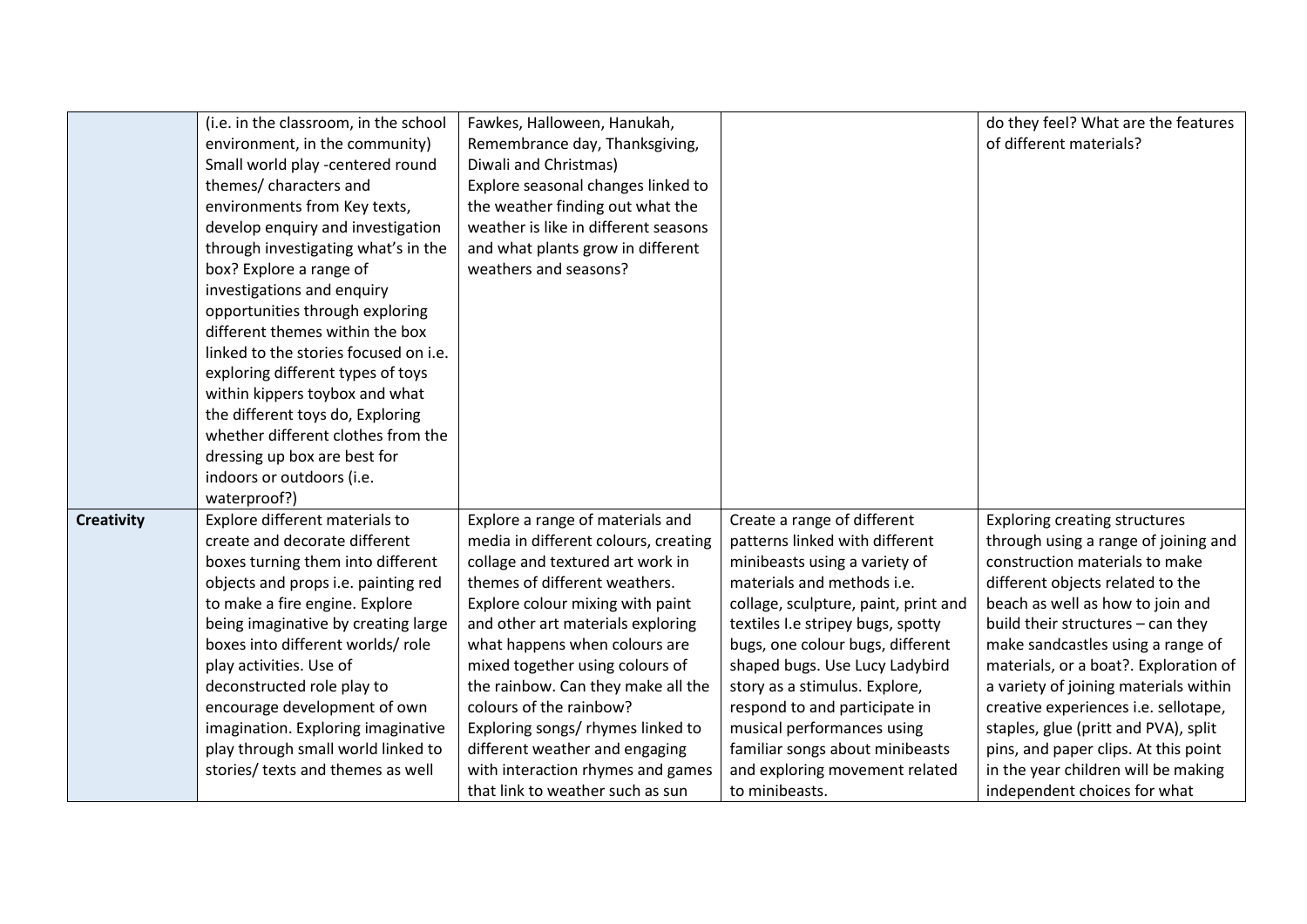|                   | as a dressing up linked to the        | got his hat on, the wind blew, rain, |                                           | materials and resources they want    |  |
|-------------------|---------------------------------------|--------------------------------------|-------------------------------------------|--------------------------------------|--|
|                   | dressing up box.                      | rain go away. Exploring art and      |                                           | to use.                              |  |
|                   |                                       | creation linked to different         |                                           |                                      |  |
|                   |                                       | celebrations making colourful        |                                           |                                      |  |
|                   |                                       | resources and decorations for        |                                           |                                      |  |
|                   |                                       | these.                               |                                           |                                      |  |
| <b>Technology</b> | Explore recording their own           | Explore cause and effect toys, toys  | Explore different light sources           | Document a trip to the beach         |  |
|                   | sounds and noises on sound            | with pulleys, buttons and flaps      | around the school.                        | recording and taking pictures of     |  |
|                   | buttons. These could be hidden in     | linked to animals and bugs.          | Explore other real life technology        | sights and sounds on digital devices |  |
|                   | boxes and feely bags for other        | Explore controls and moving bugs     | around the school where can they          | to watch in class. Teachers could    |  |
|                   | children to guess what they are.      | by dressing up remote control        | find it? What is it used for? Use         | make this into a book on programs    |  |
|                   | Explore a range of cause and effect   | equipment.                           | switches to operate.                      | such as clicker 7 and children could |  |
|                   | toys, switches and jack in a boxes.   | Explore using digital equipment to   | Explore buttons, switches and             | add sound effects.                   |  |
|                   | Look at pictures of real life         | make recordings of a bug hunt,       | flaps on technology to see what           | Use simulations on YouTube and VR    |  |
|                   | technology and explore using          | taking photos, videos or recording   | things do and what happens.               | headsets to explore riding on        |  |
|                   | boxes and other junk modelling        | sounds.                              | Explore lights in the dark including      | different types of boats and         |  |
|                   | materials to make their own           | Explore using a keyboard to create   | star projectors, lamps for bedtime        | different beaches.                   |  |
|                   | technology including robots,          | captions for bug pictures.           | stories and torches.                      | Explore the technology we use for    |  |
|                   | computers, keyboards and phones.      | Use clicker boards/ fact pages to    | Use projectors and torches to             | cooking and make a picnic.           |  |
|                   | Explore technology themed             | find out simple facts about bugs.    | make shadows and patterns.                | Explore using sorting software,      |  |
|                   | 'what's in the box' with everything   | Explore age appropriate programs     | <b>Explore creating different effects</b> | swiping on a touchscreen such as     |  |
|                   | in the box digital and an interactive | and software linked to the topic     | using switch programs.                    | clicker 7 to sort the things needed  |  |
|                   | turn taking digital activity such as  | opening, turning on, swiping,        | Explore mark making on the touch          | for a trip to the beach or a holiday |  |
|                   | sound producing equipment or          | selecting and making choices. This   | screen with a black background to         | somewhere hot and cold.              |  |
|                   | projector.                            | will be on a device which is         | make night time pictures.                 | Use the immersive room to explore    |  |
|                   | Explore age appropriate programs      | appropriate to the child (eye gaze,  | Use ICT to watch stories and              | different beach environments.        |  |
|                   | and software linked to the topic      | iPad, touch screen device).          | songs and videos about dark and           | Explore programs such as J2 data to  |  |
|                   | opening, turning on, swiping,         |                                      | light, night and day. #                   | add stamps and stickers to beach     |  |
|                   | selecting and making choices. This    |                                      | Explore age appropriate programs          | pictures and backgrounds by          |  |
|                   | will be on a device which is          |                                      | and software linked to the topic          | dragging on a touch screen device.   |  |
|                   | appropriate to the child (eye gaze,   |                                      | opening, turning on, swiping,             | Explore age appropriate programs     |  |
|                   | iPad, touch screen device).           |                                      | selecting and making choices. This        | and software linked to the topic     |  |
|                   |                                       |                                      | will be on a device which is              | opening, turning on, swiping,        |  |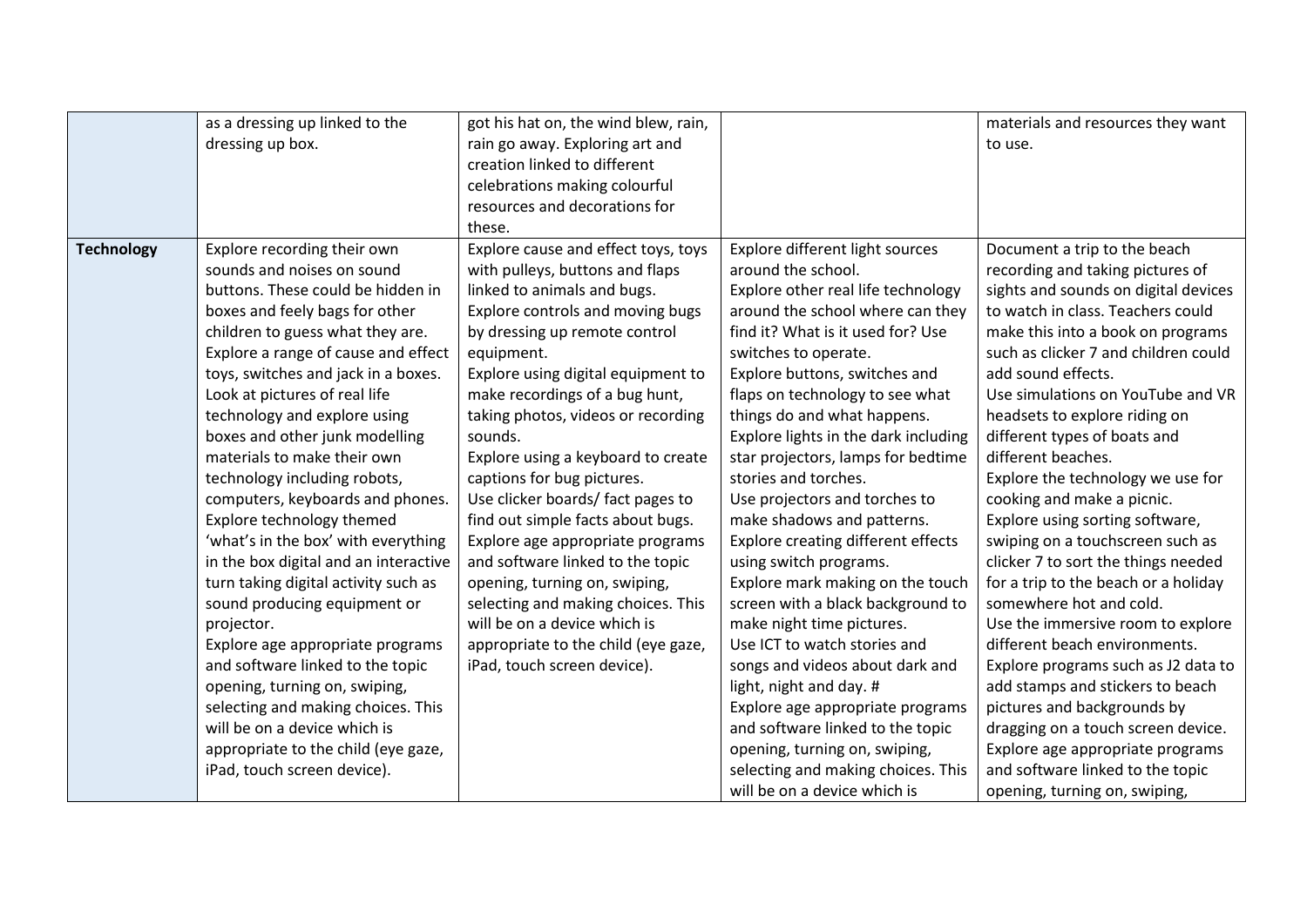|                      |                                                       |                                                                                                                                                     | appropriate to the child (eye gaze,                                | selecting and making choices. This     |  |  |
|----------------------|-------------------------------------------------------|-----------------------------------------------------------------------------------------------------------------------------------------------------|--------------------------------------------------------------------|----------------------------------------|--|--|
|                      |                                                       |                                                                                                                                                     | iPad, touch screen device).                                        | will be on a device which is           |  |  |
|                      |                                                       |                                                                                                                                                     |                                                                    | appropriate to the child (eye gaze,    |  |  |
|                      |                                                       |                                                                                                                                                     |                                                                    | iPad, touch screen device).            |  |  |
|                      |                                                       |                                                                                                                                                     |                                                                    |                                        |  |  |
|                      | E-Safety                                              |                                                                                                                                                     |                                                                    |                                        |  |  |
|                      |                                                       | Whilst in Explorers children will become familiar with the adults in school. They will begin to learn about asking for help on computers or digital |                                                                    |                                        |  |  |
|                      |                                                       | devices and how to close pop ups and windows. This will run through all technology sessions.                                                        |                                                                    |                                        |  |  |
|                      | Children will have access to age appropriate content. |                                                                                                                                                     |                                                                    |                                        |  |  |
| <b>Communication</b> | Exploring communicating with new                      | Explore communicating to make                                                                                                                       | Recount language to talk about<br>Descriptive language in context  |                                        |  |  |
| and Language         | and unfamiliar people using                           | requests linked to weather objects,                                                                                                                 | using structured frames i.e. spotty                                | experience and share experiences       |  |  |
|                      | greetings and responding to my                        | some may be able to explore using                                                                                                                   | ladybird, scary spider, wiggly                                     | of what they did, what they like.      |  |  |
|                      | name in a new environment.                            | 2 part phrases using language of                                                                                                                    | caterpillar, beautiful butterfly.                                  | Explore using SVO sentences to         |  |  |
|                      | Explore possessive language -                         | colour i.e. red umbrella, pink                                                                                                                      | Explore modelling using                                            | describe what they and others have     |  |  |
|                      | (mine, yours) within context of                       | wellies, blue sunglasses in child's                                                                                                                 | describing words for different                                     | done at the beach i.e I played with    |  |  |
|                      | exploring special things and new/                     | own form of communication. Some                                                                                                                     | minibeasts and provide colourful                                   | the ball, Sheila ate ice cream, the    |  |  |
|                      | old toys and objects from my                          | may explore using structured                                                                                                                        | semantic frames for children to                                    | crab is hiding under the shell.        |  |  |
|                      | home box/ topic box.                                  | phrases to request, label or                                                                                                                        | add their own real and nonsense                                    | <b>Explore language for</b>            |  |  |
|                      | Developing interaction responses                      | comment using I see, I want, I like                                                                                                                 | descriptive phrases.<br>communicating about what has               |                                        |  |  |
|                      | during interaction games such as                      | starters, communicate likes/                                                                                                                        | Use of story language and use of<br>happened and what will happen. |                                        |  |  |
|                      | jack in the box, whose hiding                         | dislikes, using communication                                                                                                                       | repetitive refrains and story                                      | Explore language of sense s through    |  |  |
|                      | under here, and interaction games                     | strategies to support such as OOR,                                                                                                                  | starters/ connectives. Role play                                   | exploring different senses in          |  |  |
|                      | related to key stories and texts i.e.                 | symbols. Begin to use OOR,                                                                                                                          | language - children to explore                                     | relation to the beach i.e I can feel   |  |  |
|                      | mirror play through dressing up                       | symbols, signing to initiate                                                                                                                        | using language phrases from the                                    | the sand on my toes, I can taste the   |  |  |
|                      | stories. Beginning to develop                         | communication and interaction                                                                                                                       | text to recreate and role play                                     | ice cream, I can smell the seaweed,    |  |  |
|                      | labels for objects/ toys and props                    | within intensive interaction games                                                                                                                  | different scenes from the story.                                   | I can hear the seagulls, I can see the |  |  |
|                      | through finding out what's in the                     | and songs. Responding to language                                                                                                                   | Use of role play corner and props                                  | creatures in the rockpools.            |  |  |
|                      | box. Responding to                                    | of weather and routines.                                                                                                                            | to support.                                                        |                                        |  |  |
|                      | communication and language                            |                                                                                                                                                     |                                                                    |                                        |  |  |
|                      | about my new routines in school.                      |                                                                                                                                                     |                                                                    |                                        |  |  |
| Sensory/             | Exploring what I am able to do                        | Exploring my senses through a                                                                                                                       | Active skills in being different                                   | Exploring simple games played          |  |  |
| <b>Physical</b>      | physically in my new school/ class                    | range of weather related sensory                                                                                                                    | minibeasts exploring travelling in                                 | together and skills associated with    |  |  |
| <b>Development</b>   | environment and becoming                              | play and exploring sensory                                                                                                                          | different ways i.e wriggling like a                                | playing simple games such as           |  |  |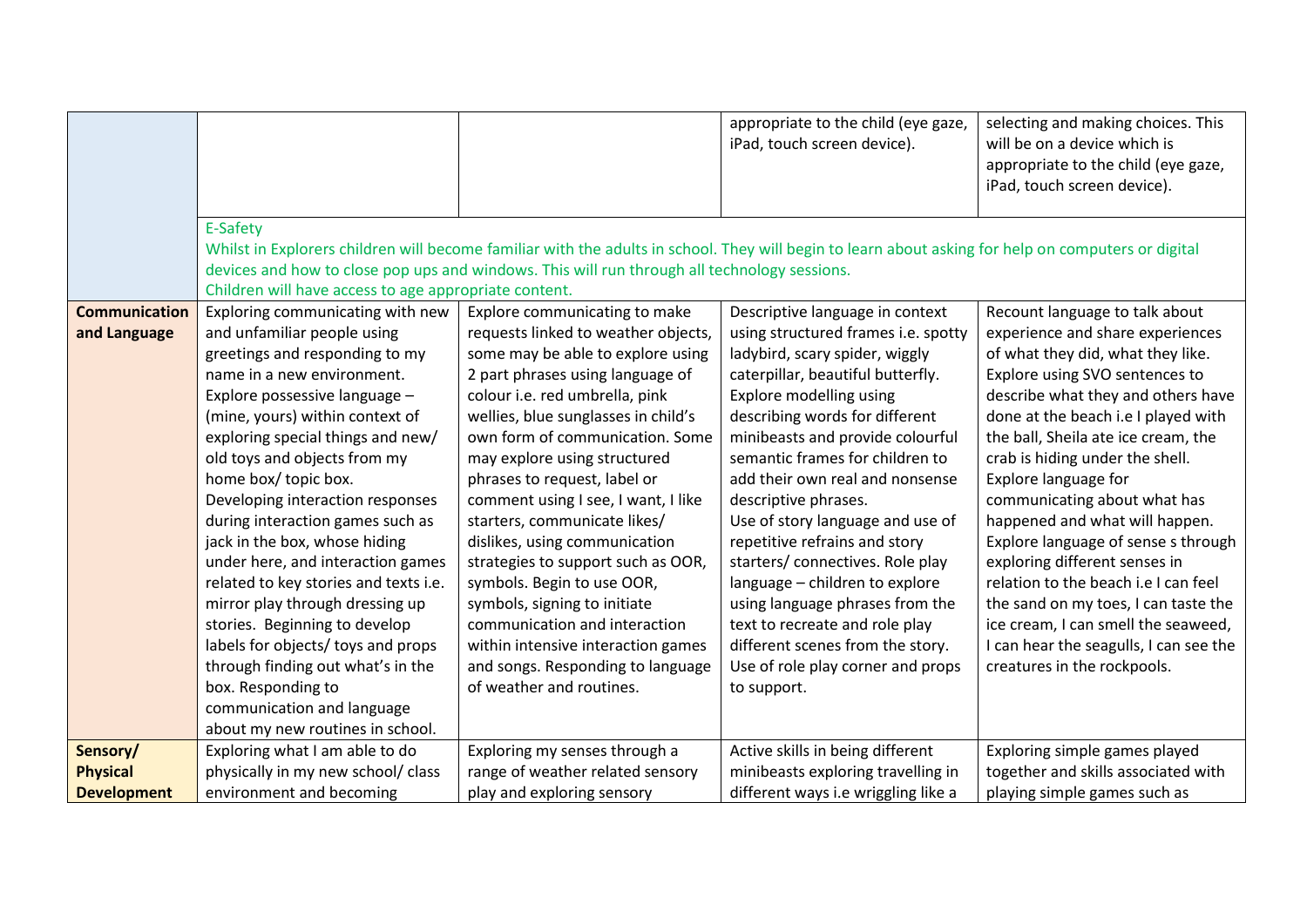|                      | familiar with school PD<br>environments such as hydro/ hall/ | regulating opportunities linked to<br>the colour zone I am in (ZOR). | worm/caterpillar, spinning like a<br>spider, jumping like a              | throwing, catching, kicking, striking<br>with partners and small groups and |  |
|----------------------|--------------------------------------------------------------|----------------------------------------------------------------------|--------------------------------------------------------------------------|-----------------------------------------------------------------------------|--|
|                      | play spaces as well as PHWB                                  | Exploring music and movement                                         | grasshopper, flying like a ladybird,                                     | responding to some boundaries                                               |  |
|                      | routines and spaces (i.e. lunch hall,                        | exploring rainbow colours through                                    | crawling like an ant.                                                    | within games tolerating that some                                           |  |
|                      | toilet/ changing areas)                                      | dance using dance scarves,                                           | Children to create races and move                                        | may win and some may not.                                                   |  |
|                      | Using tools and malleable                                    | ribbons, streamers and exploring                                     | like different animals for different                                     | Explore games that can be played                                            |  |
|                      | materials to explore creating                                | creating different body shapes.                                      | races travelling in different ways.                                      | collaboratively at the beach.                                               |  |
|                      | marks/ shapes/ creative work to                              | Exploring team activities with                                       | Explore fine motor through                                               | (parachute, hide and seek, catch                                            |  |
|                      | represent my special things/                                 | parachutes following and                                             | making controlled movements in                                           | and chase, throwing and catching,                                           |  |
|                      | people and objects.                                          | responding to instructions within                                    | mark making and control                                                  | volleyball) as well as games where                                          |  |
|                      | Exploring developing my hand                                 | physical activity with links to the                                  | beginning to develop awareness                                           | working together in exchange i.e. in                                        |  |
|                      | strength to open a range of                                  | weather i.e blowing the parachute                                    | of boundaries and mark making                                            | throwing and catching, striking and                                         |  |
|                      | containers with different lids and                           | up and down, popping the                                             | with purpose (colouring in                                               | fielding, kicking and shielding.                                            |  |
|                      | closures.                                                    | snowballs up and down, hiding                                        | pictures, large colouring, creating                                      | Exploring my physical health and                                            |  |
|                      | Exploring clothes I like and dislike                         | from the rain under the parachute.                                   | bug prints and patterns - spots/                                         | wellbeing through drinking enough                                           |  |
|                      | through exploring and tolerating                             | Exploring fine motor skills like peg                                 | stripes)                                                                 | in the warm weather and exploring                                           |  |
|                      | different clothing items.                                    | boards and threading with                                            | Exploring using tools to explore                                         | how to keep cool, as well as ask for                                        |  |
|                      |                                                              | different colours as well as                                         | colourful food items such as fruit                                       | help when I am hurt i.e in relation if                                      |  |
|                      |                                                              | developing my pincer grip picking                                    | and vegetables and foods the                                             | I hurt myself at the beach, how can                                         |  |
|                      |                                                              | up beads, sequins, and pom poms.                                     | hungry caterpillar ate and begin                                         | I explain what hurts.                                                       |  |
|                      |                                                              | Exploring fine motor and PHWB                                        | to open, manipulate, stab and                                            |                                                                             |  |
|                      |                                                              | skills through exploring dressing                                    | chop different fruits and                                                |                                                                             |  |
|                      |                                                              | and undressing through putting on                                    | vegetables. Exploring a range of                                         |                                                                             |  |
|                      |                                                              | the right clothing for exploring                                     | food items and developing the                                            |                                                                             |  |
|                      |                                                              | outside in different weathers i.e.                                   | range of foods I can tolerate,                                           |                                                                             |  |
|                      |                                                              | wellies, waterproof trousers, coats,                                 | explore, taste and eat.                                                  |                                                                             |  |
|                      |                                                              | hats, sunglasses, sun cream, taking                                  |                                                                          |                                                                             |  |
|                      |                                                              | on and taking off jumpers.                                           |                                                                          |                                                                             |  |
|                      |                                                              |                                                                      |                                                                          |                                                                             |  |
| Social,              | What's special to me, Building                               | Weather I like/ don't like including                                 | Exploring choices and                                                    | Safety in and around the                                                    |  |
| <b>Emotional and</b> | relationships with key people                                | what helps me to feel calm when I                                    | consequences, feelings and                                               | community at the beach i.e.                                                 |  |
| <b>Mental Health</b> | around me including friendships                              | am not in the green zone.                                            | behavior-How did the caterpillar                                         | keeping near an adult, keeping safe                                         |  |
| <b>Development</b>   | with new peers, exploring what                               | Introduction to ZOR language of                                      | feel eating all that food? Use story<br>in the sun (sun cream, sun hats, |                                                                             |  |